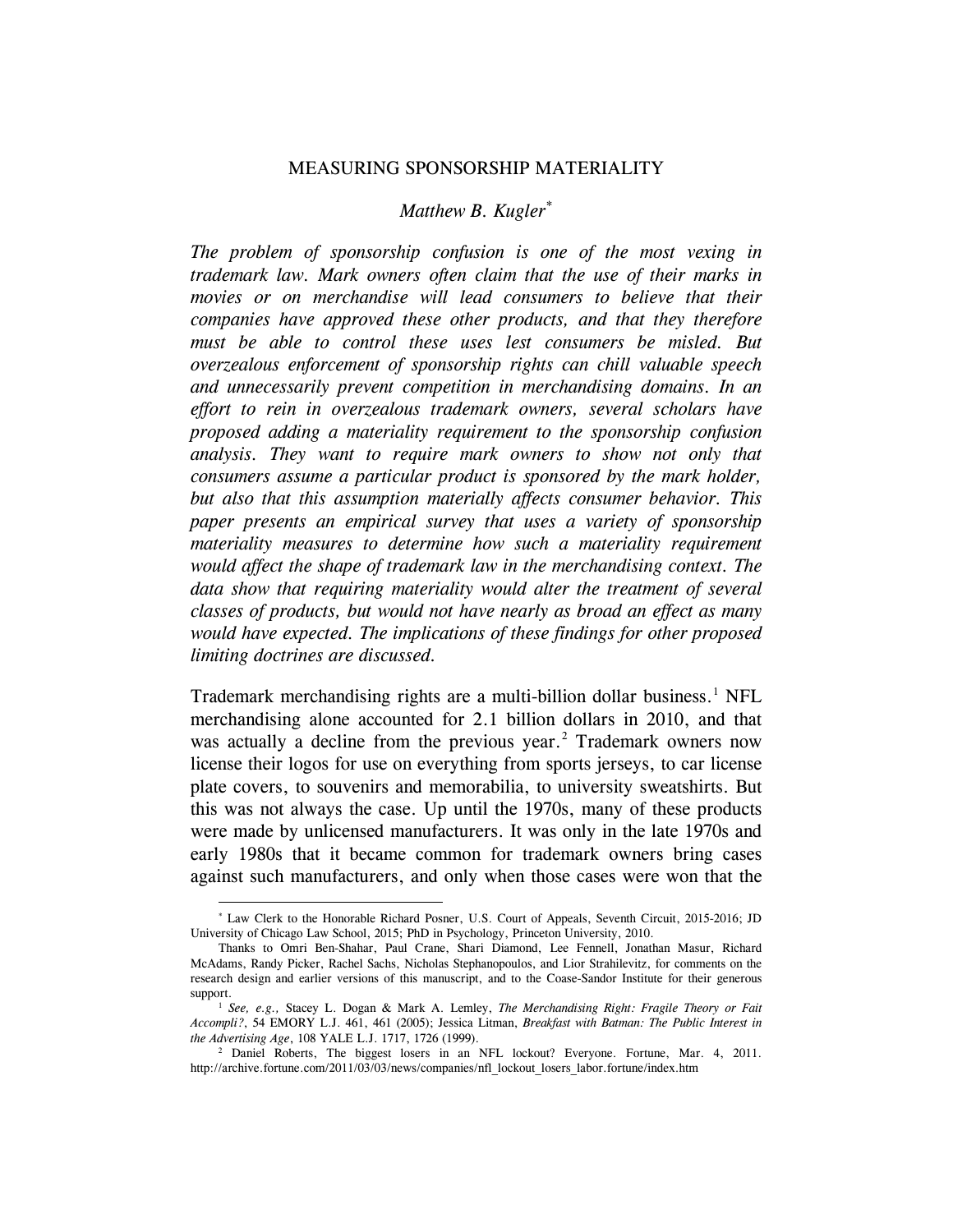<span id="page-1-0"></span>modern licensing industry was born.<sup>[3](#page-1-1)</sup>

At the core of this revolution in merchandise licensing is the problem of sponsorship confusion. Seeing the words "New York Yankees" on a tshirt leads a meaningful number of people to believe that the Yankees have sponsored or approved that shirt. These people understand that the Yankees are not in the business of garment manufacture, but they still believe that the team was involved. For the past twenty or thirty years, courts and the Trademark Trial Appeal Board have treated this misattribution of sponsorship as legally actionable trademark confusion and generally permitted mark owners to control these uses of their names.<sup>[4](#page-1-2)</sup>

<span id="page-1-5"></span>Many scholars are skeptical of this merchandising revolution, believing that it is inconsistent with the primary goals of trademark law. Though their objections are many and varied, the proposed solutions converge: only treat sponsorship confusion as actionable under trademark law if that confusion is *material* to consumers.<sup>[5](#page-1-3)</sup> Specifically, scholars have proposed that an incorrect attribution of sponsorship should only be actionable if affects the purchase decision or leads consumers to believe that the alleged sponsor is responsible for the quality of the finished product.<sup>[6](#page-1-4)</sup>

But do consumers care whether their sports jerseys are officially licensed, or would they be just as happy if the team had nothing to do with them? This turns out to be a hard question. Many believe that these kinds of attributions of sponsorship are generally immaterial to consumers. They think that no one cares whether the makers of Batman approved his use on a shirt; they just want the image. But others think that consumers are highly sensitive to whether a Bills jersey is "official," and would be much less willing to buy an unsponsored version.

Despite the extensive discussion of confusion materiality in the literature,

<span id="page-1-1"></span> <sup>3</sup> *See, e.g.,* Dogan and Lemley, *supra* note [1](#page-0-3) at 464 (recounting the history of trademark merchandising). Irene Calboli, *The Case for a Limited Protection of Trademark Merchandising*, U. ILL. L. REV. 865, 877-886 (2011) (giving a somewhat more sympathetic account of that history).

<sup>4</sup> *See* Calboli, *supra* note [3](#page-1-0) at 892-96.

<span id="page-1-3"></span><span id="page-1-2"></span><sup>5</sup> *See, e.g.,* Mark A. Lemley & Mark McKenna, *Irrelevant Confusion*, 62 STAN. L. REV. 413, 414-15 (2010); Robert G. Bone, *Taking the Confusion Out of "Likelihood of Confusion": Toward A More Sensible Approach to Trademark Infringement*, 106 NW. U. L. REV. 1307 (2012) (arguing "[t]here is no good reason to prevent consumer confusion when it causes very little harm and involves no morally blameworthy conduct"); Rebecca Tushnet, *Running the Gamut from A to B: Federal Trademark and False Advertising Law*, 159 U. PA. L. REV. 1305, 1352-73 (2011) (drawing on the law of false advertising to propose the addition of a materiality requirement to the confusion analysis).

<span id="page-1-4"></span><sup>6</sup> See notes [26](#page-6-0) - [34](#page-8-0) and accompanying text. Scholars are divided on what the key question should be, and in Part II.D the consequences of each possibility are considered.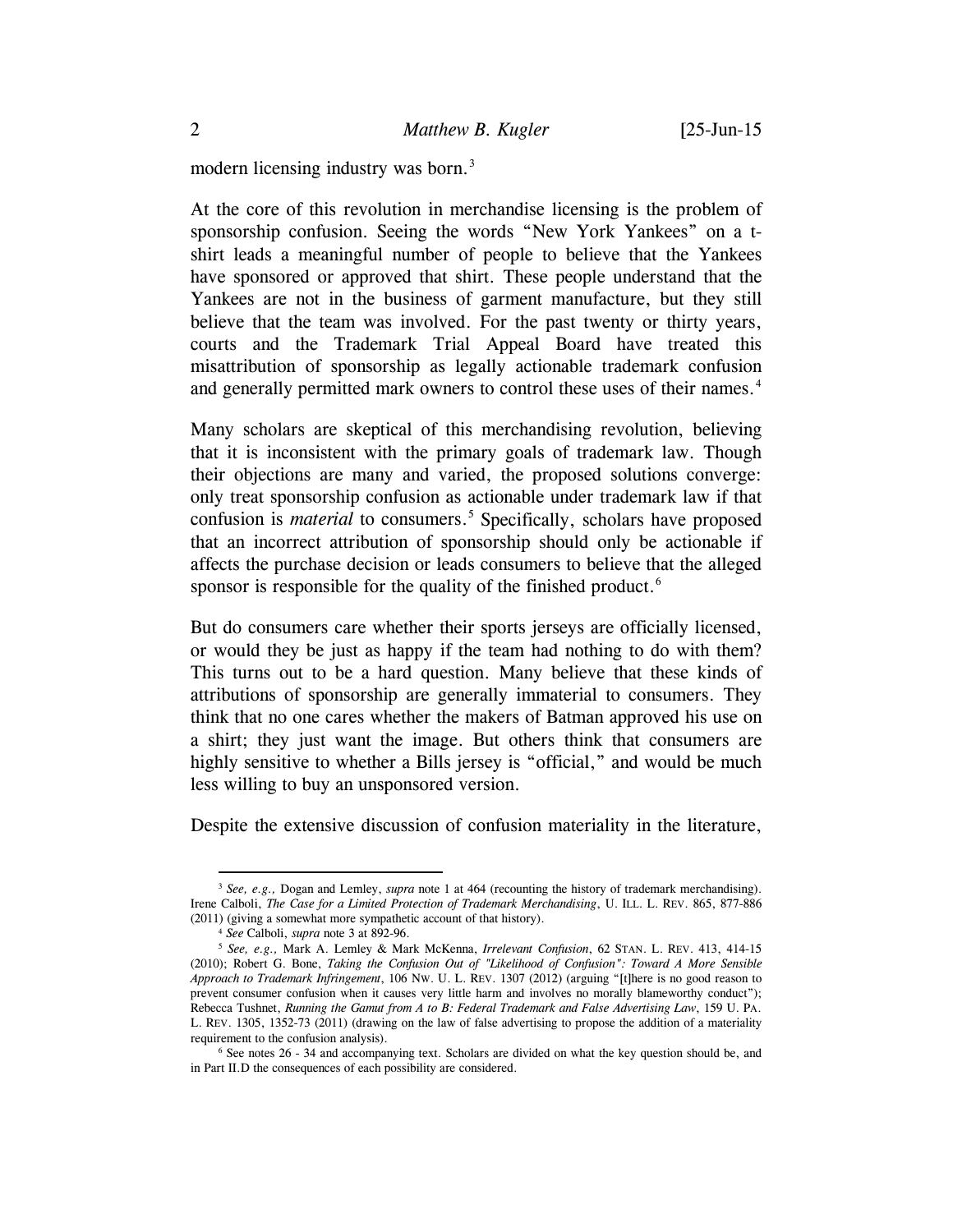no one has empirically investigated how just how often consumers care about sponsorship. We therefore have little sense of the stakes of this debate. If most or all sponsorship confusion is material then most merchandising cases would come out the same way even were materiality required. This would make the entire doctrinal exercise relatively pointless: that which now needs to be licensed would still need to be licensed. If most sponsorship confusion is irrelevant, as many of these commentators implicitly assume, then a materiality requirement would effectively destroy the multibillion dollar trademark licensing industry.

This paper presents an empirical study designed to determine whether adding a materiality requirement to trademark law would result in meaningfully different outcomes in sponsorship confusion cases. The results show that, across a wide range of products and domains, sponsorship confusion is rarely material to more than half of potential consumers. And, if only material confusion is counted, a number of products that would need to be licensed under current law would instead be unrestricted. Adopting a materiality requirement would therefore change the law of trademark merchandising to a meaningful degree. The requirement would not, however, affect every merchandising domain. Most sports merchandise licensing would remain secure even after discounting for materiality. This is a notable omission: sports merchandising is a huge industry and team products are frequently used as examples by those who hope that a materiality requirement will transform trademark law.

<span id="page-2-1"></span>The types of products that are affected, however, suggest that thinking in terms of materiality may allow for an alternative solution to the problem of trademark overreach. Those who support strong defenses to trademark claims – parody exclusions, nominative fair use, and other exclusions – sometimes run afoul of the "gravitational pull" of likelihood of confusion; the exceptions are seen as in conflict with the "normal" rule prohibiting confusing uses. [7](#page-2-0) These materiality results suggest that this conflict may be more imagined than real. Confusion about the sponsorship of public symbols, parody products, and incidental uses of names is not commonly material. Though some consumers are indeed confused, even the majority of them simply don't care. This provides support from within the likelihood of confusion framework for these limiting doctrines, and

<span id="page-2-0"></span> <sup>7</sup> William McGeveran, *Rethinking Trademark Fair Use*, 94 IOWA L. REV. 49, 112 (2008) (commenting on the "gravitational pull of likelihood of confusion" and how it often interferes with the promotion of limiting doctrines in trademark law).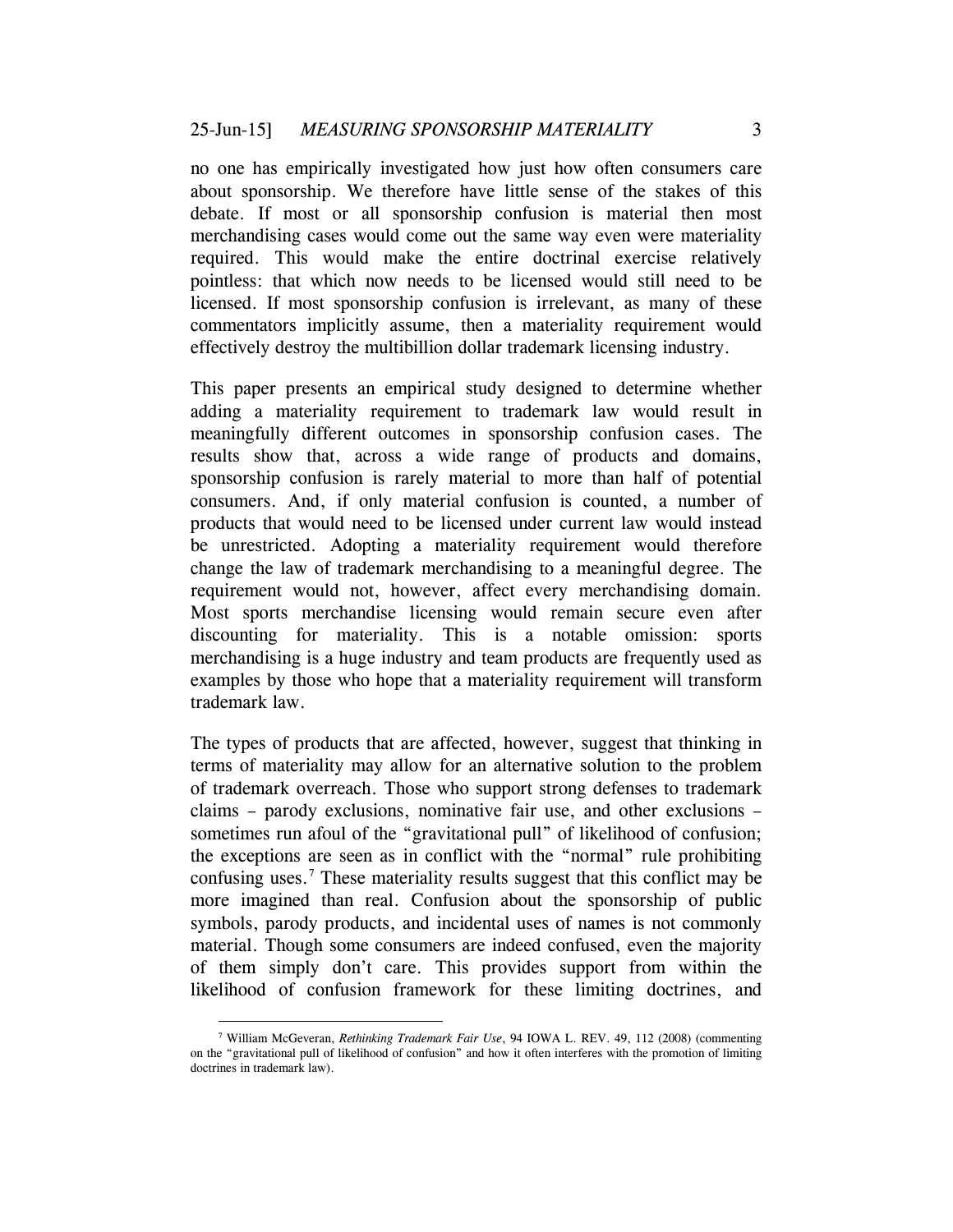suggests that further research in this area could be illuminating.

Interestingly, the data also show that preference for sponsored products is related to beliefs about fairness rather than impressions of quality assurance. The products with high rates of sponsorship materiality are those for which consumers believe the trademark owner *should* have a right to control their mark, not those for which they assume the mark owner actually monitors the quality of the end good. This finding is an awkward fit for the theories underlying trademark law. In traditional trademark thinking, the whole point of a mark is to indicate a given level of quality.

Part I of the paper reviews the existing discussion of merchandise licensing and explains the various perspectives on sponsorship materiality. Part II presents the empirical study and shows both how often sponsorship is material to consumer decision-making and how different measures of materiality relate to each other. Part III concludes by evaluating how a materiality requirement should work and whether one is useful.

#### I. THE PROBLEM OF THE MERCHANDISING RIGHT

Efforts to reign in sponsorship confusion have been ubiquitous in recent years. Little league teams named in honor of professional baseball franchises have been threatened with lawsuits and forced to change their names.<sup>[8](#page-3-0)</sup> TV shows and movies have been forced to obscure logos on real products because manufacturers did not want to be associated with how those products were used on camera.<sup>[9](#page-3-1)</sup> Parody products and joke apparel have been the subject of hostile demand letters and expensive lawsuits.<sup>[10](#page-3-2)</sup> In the words of two leading trademark scholars "[w]hat unifies all the cases...is that courts found actionable confusion notwithstanding the fact that consumers couldn't possibly have been confused about the actual source of the defendants' products."<sup>[11](#page-3-3)</sup>

The principal alleged negative consequences of these efforts are a

<span id="page-3-0"></span> <sup>8</sup> *See, e.g.,* Katie Thomas, *In Cape Cod League, It's Tradition vs*. *Trademark*, N.Y. TIMES, Oct. 24, 2008 at B11 (discussing a number of such changes), described in Lemley & McKenna, *supra* not[e 5](#page-1-5) at 417.

<span id="page-3-1"></span><sup>9</sup> *See, e.g.,* Emerson Elec. Co. v. NBC Universal Television Studios Inc., No. 06 Civ. 01454 (E.D. Mo. 2006) (suing the makers of Heroes over a depiction of unsafe operation of a garbage disposal); Caterpillar Inc. v. Walt Disney Co., 287 F. Supp. 2d 913, 917 (C.D. Ill. 2003) (denying an effort by Caterpillar to prevent its equipment from being used in a depiction of deforestation). Also *see generally* Kai Falkenberg and Elizabeth Mcnamara, *Using Trademarked Products in Entertainment Programming*, 24 COMM. LAW. 1 (2007) (describing the challenges of such cases).

<span id="page-3-3"></span><span id="page-3-2"></span><sup>10</sup> *See, e.g.,* Mutual of Omaha Ins. Co. v. Novak, 836 F.2d 397, 397 (8th Cir. 1987) (enjoining production of a "Mutant of Omaha" t-shirt with an anti-war message).

<sup>11</sup> Lemley & McKenna, *supra* note [5,](#page-1-5) at 422.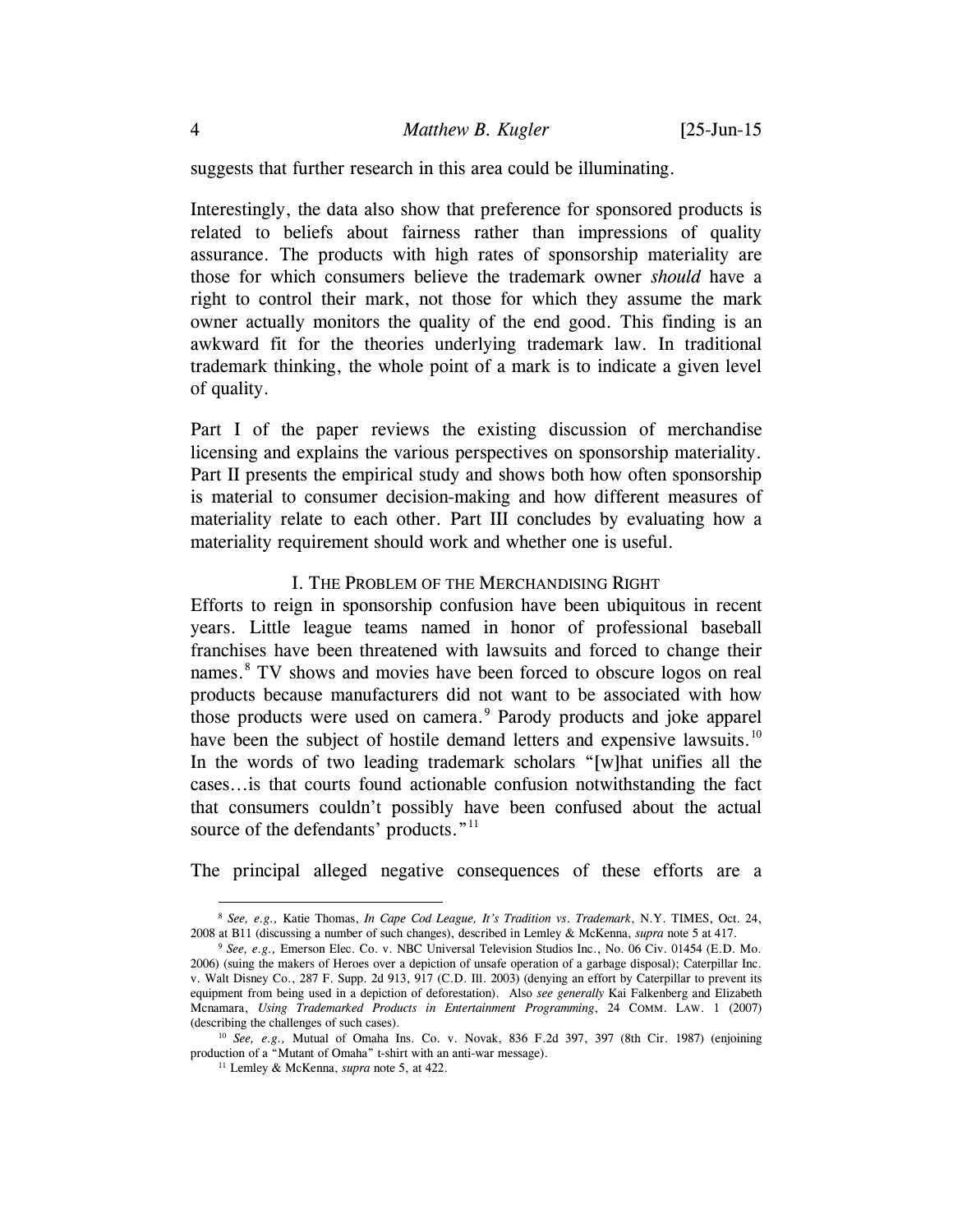shrinking of the public domain and a chilling effect on lawful trademark use. Even plainly baseless demand letters raise fears of uncertain litigation outcomes and the extreme expense of actually defending a trademark lawsuit. <sup>[12](#page-4-0)</sup> Put in the context of the chronicle of absurdities documented by Stacey Dogan and Mark Lemley in their paper on the merchandising right, $^{13}$  $^{13}$  $^{13}$  and the numerous articles similarly despairing over the everextending reach of trademark law,  $14$  one rapidly gets the sense that settlement and accommodation are the safest responses when confronted by an angry mark holder. The result is a world in which actors are highly reluctant to explore the legal extent of trademark fair use for fear of litigation from overzealous trademark owners.<sup>[15](#page-4-3)</sup>

As a matter of equity, the aggressive efforts by trademark owners to control all possible uses of their marks are not unjustifiable. People only want Ford keychains because they own Ford cars and would prefer to have keychains with matching logos. Allowing anyone other than Ford to produce Ford keychains is permitting a kind of free riding; only from the efforts of Ford does the product have any value. So – in this line of argument – it was right for courts to dismiss attempts to prevent the Reagan administration from naming its Strategic Defense Initiative "Star Wars,"<sup>[16](#page-4-4)</sup> but licensing control over NFL jerseys and car memorabilia is justly the right of those whose labor made the insignia valuable.

Persuasive though some may find this equitable story, it is a poor fit for the accepted rationales of trademark law. The main, perhaps even sole, point of trademark law is to allow consumers to quickly and efficiently determine the origin, and therefore the likely quality, of products.<sup>[17](#page-4-5)</sup> Consistent with this approach, courts have protected a wide variety of product features on the grounds that they are source identifying and non-functional, including product color.<sup>[18](#page-4-6)</sup> The principal test of a trademark is whether it reliably indicates a product's source. And, consistent with this source-signaling story, it is not enough that one company's products look

<span id="page-4-0"></span> <sup>12</sup> Bone, *supra* note 4, 1336-39; McGeveran, *supra* note [7](#page-2-1) at 49-52; Lemley & McKenna, *supra* not[e 5,](#page-1-5) at 418.

<sup>13</sup> Dogan and Lemley, *supra* not[e 1,](#page-0-3) at 461-2.

<span id="page-4-2"></span><span id="page-4-1"></span><sup>14</sup> *See generally* Mark A. Lemley, *The Modem Lanham Act and the Death of Common Sense,* 108 YALE L.J. 1687 (1999); Litman, *supra* note [1;](#page-0-3) Glynn S. Lunney, Jr., *Trademark Monopolies,* 48 EMORY L.J. 367 (1999).15 McGeveran, *supra* note [7,](#page-2-1) at 115-121 (arguing for the creation of simple affirmative defenses to

<span id="page-4-3"></span>trademark claims because complex fair use doctrines deter legitimate uses).

<sup>16</sup> Lucasfilm Ltd. v. High Frontier, 622 F. Supp. 931 (D.D.C. 1985) (granting a motion to dismiss).

<span id="page-4-6"></span><span id="page-4-5"></span><span id="page-4-4"></span><sup>17</sup> William Landes & Richard Posner, *Trademark Law: An Economic Perspective*, 30 J.L. & ECON. 265, 268-70 (1987).

<sup>18</sup> *See, e.g.,* Qualitex Co. v. Jacobson Products Co., Inc., 514 U.S. 159 (1995)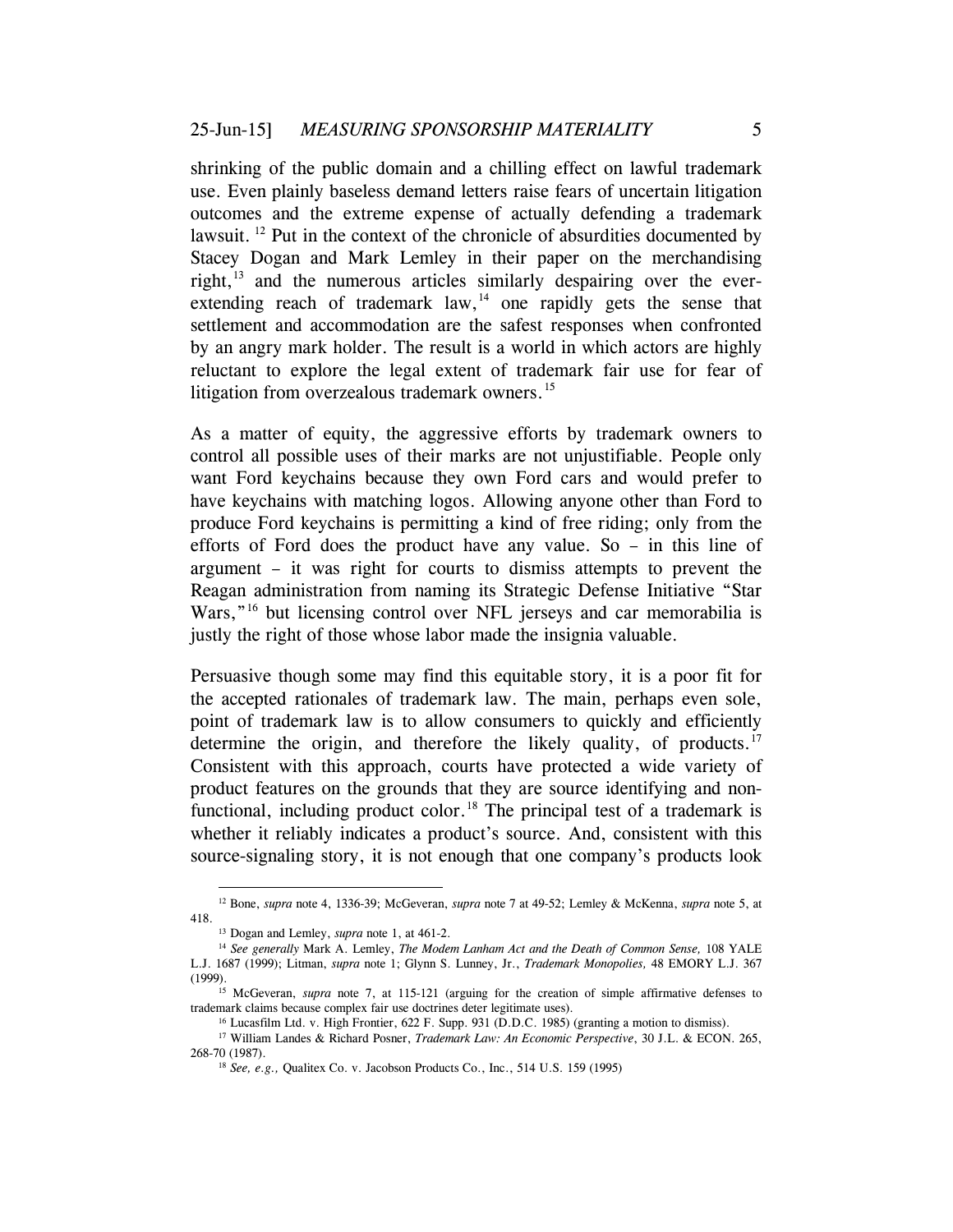similar to those of another. The similarity needs to be such that consumers confuse the source of the products.<sup>[19](#page-5-0)</sup>

This is the search costs theory of trademark law.<sup>[20](#page-5-1)</sup> When trademark rights are protected, consumers know that a product bearing Alpha's mark will have Alpha's traditional level of quality. They can therefore use the mark as a shortcut, saving them the time and effort needed to investigate each product individually. The principal harm that the law must prevent is the false belief that a product actually made by Beta was instead made by Alpha. When a consumer is confused in this manner, they mistakenly expect Alpha's level of quality from the product, and will blame Alpha if the product falls short. Over time, this leads to two problems. First, it reduces Alpha's incentives to maintain consistent quality in its products because free riders like Beta are exploiting the resultant good will. And, second, consumers need to spend more resources investigating product quality because their proxy, the trademark, loses its predictive value.

As everyone understands, however, neither the University of Chicago nor the Chicago Cubs makes t-shirts. So confusion in the context of merchandising is not about product *origin* but instead about product *sponsorship*. This need not be a problem for trademark law if the mark is still principally a signal of responsibility for quality. When McDonalds franchises a new restaurant is it, fundamentally, sponsoring it. But this sponsorship carries with it a degree of oversight. When one walks into a McDonalds in a random American city, one has a fairly good idea what levels of service and nutrition to expect. So the principal goal of trademark law is still furthered: the mark conveys substantial information about who is responsible for the product's quality.

But many have alleged that the responsibility for quality story does not work for much of trademark merchandising. As one scholar put it, children want the cereal box with the cartoon character on it because they want to have breakfast with Batman.<sup>[21](#page-5-2)</sup> The added value of Batman's presence is social, aesthetic, and perhaps even emotional, but it implies nothing about the quality or origin of the cereal. This could also be true in the domains of sport and college merchandising. One does not generally pay a premium to buy a Harvard University sweatshirt because one is cold

 <sup>19</sup> Wal-Mart Stores, Inc. v. Samara Bros., Inc., 529 U.S. 205 (2000).

<span id="page-5-2"></span><span id="page-5-1"></span><span id="page-5-0"></span><sup>20</sup> *See* William M. Landes & Richard A. Posner, THE ECONOMIC STRUCTURE OF INTELLECTUAL PROPERTY LAW 167-68 (2003).

<sup>21</sup> *See* Litman, *supra* note [1,](#page-0-3) at 1727.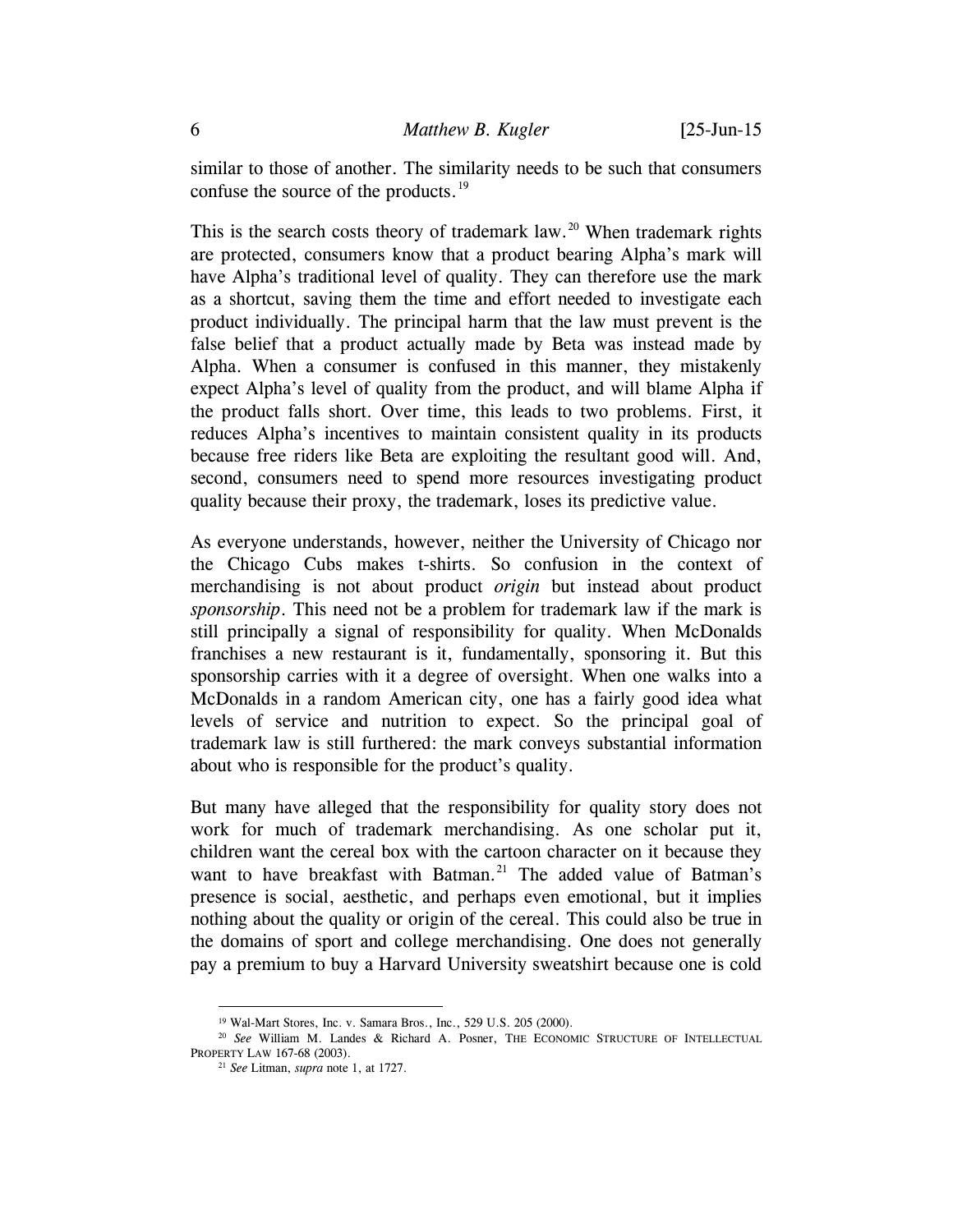and expects it to be warmer than the competition. Nor is the preference between Harvard and Stanford garments driven by some sort of costquality tradeoff. This is instead a matter of social signaling and tribal allegiances. $^{22}$  $^{22}$  $^{22}$ 

These examples raise the possibility that it may be irrelevant to the consumer whether the product merely bears a socially important mark or is actually sponsored by the mark holder. And it is not obviously the business of trademark law to correct consumer confusion if the feature the consumer is confused about is frankly not important to them. As the Supreme Court observed "[t]he words of the Lanham Act should not be stretched to cover matters that are typically of no consequence to purchasers."<sup>[23](#page-6-2)</sup>

It also poses a problem for trademark law if the mark is serving this functional signaling purpose. The Supreme Court has recognized that trademark protections cannot extend to functional product features. $^{24}$  $^{24}$  $^{24}$ Design features, whether aesthetic or otherwise, are functional if they are "essential to the use or purpose" of a product, "affect[ ] [its] cost or quality," or if the exclusion of them would put competitors at a "significant non-reputation related disadvantage."<sup>[25](#page-6-4)</sup> These marks, then, are arguably functional to the extent that their primary purpose is not to signal quality or origin. And, though Batman is still protected under copyright, Harvard's name and seal were both established in the  $19<sup>th</sup>$ century and are therefore outside of even current ever-lengthening copyright terms.

<span id="page-6-0"></span>Many scholars faced with this Batman problem have called for adding a materiality requirement to the trademark confusion analysis.<sup>[26](#page-6-5)</sup> Under this revised doctrine, Beta's use of Alpha's mark would only be actionable if 1.) some meaningful percentage of consumers believed that Alpha sponsored Beta's product; and 2.) those consumers actually cared whether Alpha had sponsored Beta's product. So sponsorship confusion would be

<span id="page-6-2"></span><span id="page-6-1"></span><sup>&</sup>lt;sup>22</sup> *See id.* at 1375 (discussing the interplay between consumers and producers in giving marks subjective value).<br><sup>23</sup> Dastar Corp. v. Twentieth Century Fox Film Corp 539 U.S. 23, 26-27, 32-33 (2003).

<sup>24</sup> *See* TrafFix Devices, Inc. v. Mktg. Displays, Inc., 532 U.S. 23, 33 (2001).

<sup>25</sup> *TrafFix*, 532 U.S. at 33–35.

<span id="page-6-5"></span><span id="page-6-4"></span><span id="page-6-3"></span><sup>26</sup> *See, e.g.,* Lemley & McKenna, *supra* note [5,](#page-1-5) at 414 (arguing that trademark law should be refocused away from "sponsorship and affiliation confusion . . .that do[es] not affect consumers' decisionmaking process" and back to "confusion that is actually relevant to purchasing decisions"); Tushnet, *supra* note [5,](#page-1-5) at 1365 (arguing that trademark should mirror false advertising law's materiality requirement); Bone, *supra* note [5,](#page-1-5) at 1310 (requiring a showing a trademark-related harm that would effectively add a materiality requirement or a showing of morally blameworthy intent).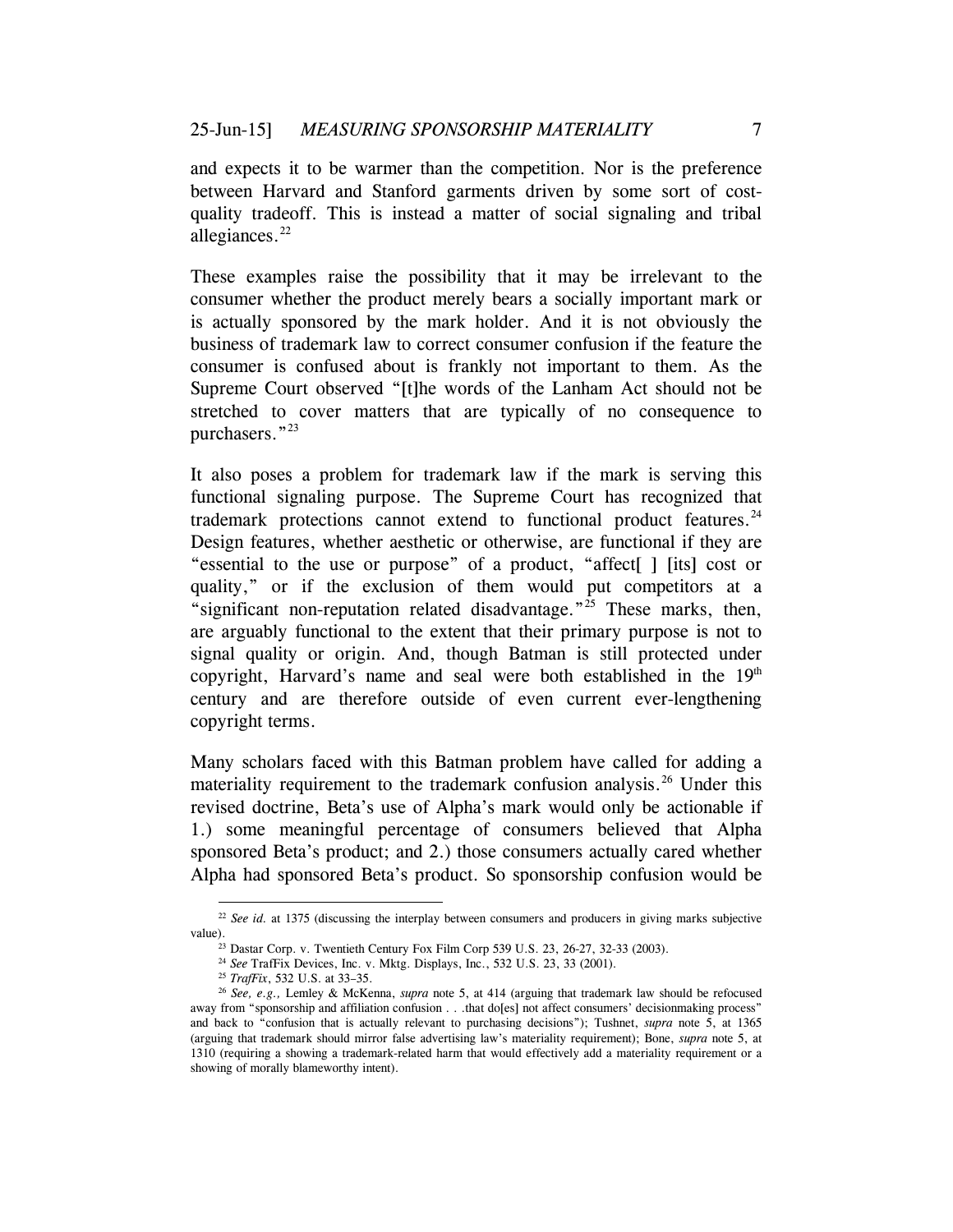legally irrelevant if the only added value of the mark on a product is the ability to signal that one's child goes to Harvard. Implicit in these various proposals is the belief that most consumers merely want the words "Harvard University" on a shirt and do not care whether Harvard is connected to the product.

<span id="page-7-6"></span>Even the scholars calling for a materiality requirement are divided on exactly what should count as material. Lemley and McKenna focus on responsibility for quality. When "consumers believe the brand owner guarantees the quality of the product [it] leads to consumer harm if their belief is misguided."<sup>[27](#page-7-0)</sup> They "therefore would define the category of trademark infringement to include cases involving confusion as to whether the plaintiff is responsible for the quality of the defendant's goods or services in addition to those involving actual source confusion.<sup>"[28](#page-7-1)</sup> Responsibility for quality confusion, then, is presumptively material. Other kinds of sponsorship confusion should be dealt with under the law of false advertising. $^{29}$  $^{29}$  $^{29}$ 

Taking a contrasting view, Robert Bone views the materiality of sponsorship confusion in merchandising style cases through a wide lens of trademark-related harm.<sup>[30](#page-7-3)</sup> Though he does not rule out any potential type of harm, one of his major concerns is the risk of negative feedback – known as relation-back – between a low quality piece of merchandise and the overall reputation of the trademark holder.<sup>[31](#page-7-4)</sup> Though some have questioned whether such relation-back actually occurs, Bone himself is unconvinced by that work and believes it to be a major risk even in cases where consumers do not believe the mark-holder is responsible for quality.[32](#page-7-5) For Bone, therefore, confusion is material when it leads the consumer to blame the mark holder for negative experiences with the product or affects the purchase decision.

Consistent with the broader perspective advocated by Bone, Rebecca Tushnet defines materiality in terms of anything that would change

 <sup>27</sup> Lemley & McKenna, *supra* note [5,](#page-1-5) at 415; 428.

<sup>28</sup> Id.

<sup>29</sup> Id at 415-16.

<span id="page-7-3"></span><span id="page-7-2"></span><span id="page-7-1"></span><span id="page-7-0"></span><sup>&</sup>lt;sup>30</sup> Bone, *supra* note [5,](#page-1-5) at 1365-71 (describing his test for non-competing goods. Bone would presume harm in cases with directly competing goods).

<span id="page-7-5"></span><span id="page-7-4"></span><sup>&</sup>lt;sup>31</sup> Id. at 1367 (Moreover, if consumers have a bad experience with the defendant's products, they might transfer some of the blame to the plaintiff and thus discount the reliability of the mark in the plaintiff's market as well).

<sup>32</sup> Id at 1367-77.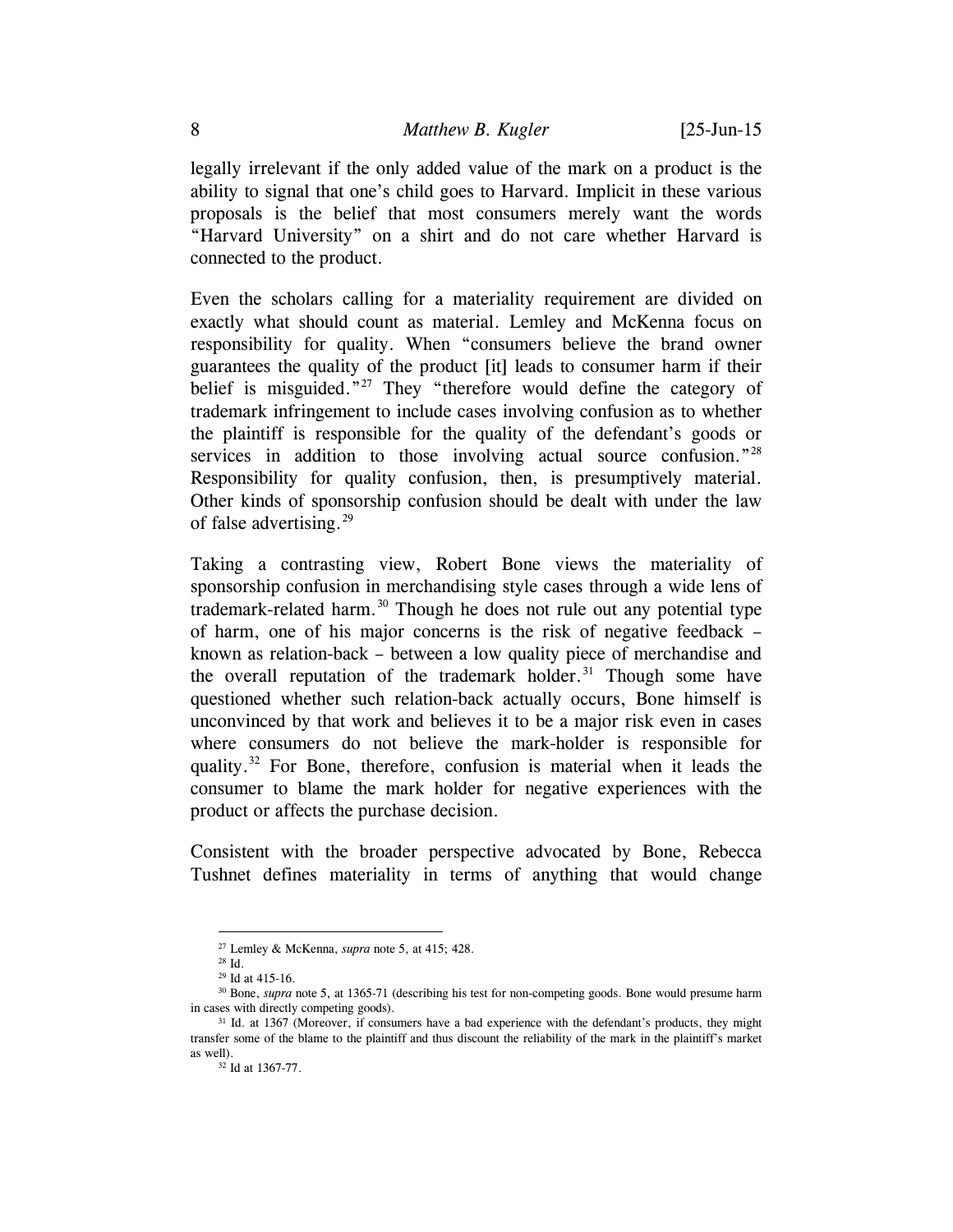<span id="page-8-0"></span>consumer behavior.<sup>[33](#page-8-1)</sup> Her support for adding a materiality requirement comes from a comparison between trademark law and false advertising and, thus, is more concerned with purchasing behavior.<sup>[34](#page-8-2)</sup> Notably, Lemley and McKenna do not disagree with the broad consumer behavior framing advocated by Bone and Tushnet. $35$  They merely believe that responsibility for quality should be at the core of sponsorship materiality.

<span id="page-8-4"></span>There are therefore at least three different ways of viewing confusion materiality. Rebecca Tushnet speaks broadly of whether consumer behavior is affected. And, though neither Bone nor the Lemley-McKenna team would disagree with Tushnet's expansive framing, each has their own particular focus. According to Lemley and McKenna, the concern is that consumers will believe that the sponsor is responsible for the quality of the junior good. According to Robert Bone, the responsibility for quality test is insufficiently protective because consumers may still blame a senior mark holder if they believe it has licensed its good name to a foolish junior firm, even if they do not think that quality is being monitored.

Though there is a strong intuition that much merchandising confusion is not material under any of these definitions, this has never been tested and may be questionable in some contexts. Perhaps those buying university or team shirts really want their money to go to the alleged sponsor and would feel meaningfully misled if it did not. Or perhaps consumers believe that official NFL jerseys are higher quality than unofficial ones and are willing to pay a premium for that. One might easily imagine that organizations such as the Yankees, Harvard University, and Porsche have a strong motivation to monitor the quality of all products bearing their brand, and actually do ensure that low-quality products do not appear in the market. Scholars have strong and reasonable intuitions about whether consumers care about sponsorship in this or that merchandising case, but they could easily be mistaken in any or all domains. Thus, as this debate occurs, no party actually knows the stakes. If trademark law begins to require material confusion, what changes on the ground?

To answer this question, I conducted a survey modeled after the types of consumer confusion studies that are often conducted in trademark

 <sup>33</sup> Tushnet, *supra* note 4, at 1353.

<sup>34</sup> Id. 1352-73.

<span id="page-8-3"></span><span id="page-8-2"></span><span id="page-8-1"></span><sup>35</sup> Lemley & McKenna, *supra* note [5,](#page-1-5) at 452 ("the law should require that trademark owners claiming infringement based on confusion regarding anything other than source or responsibility for quality must demonstrate the materiality of that confusion to consumer purchasing decisions.")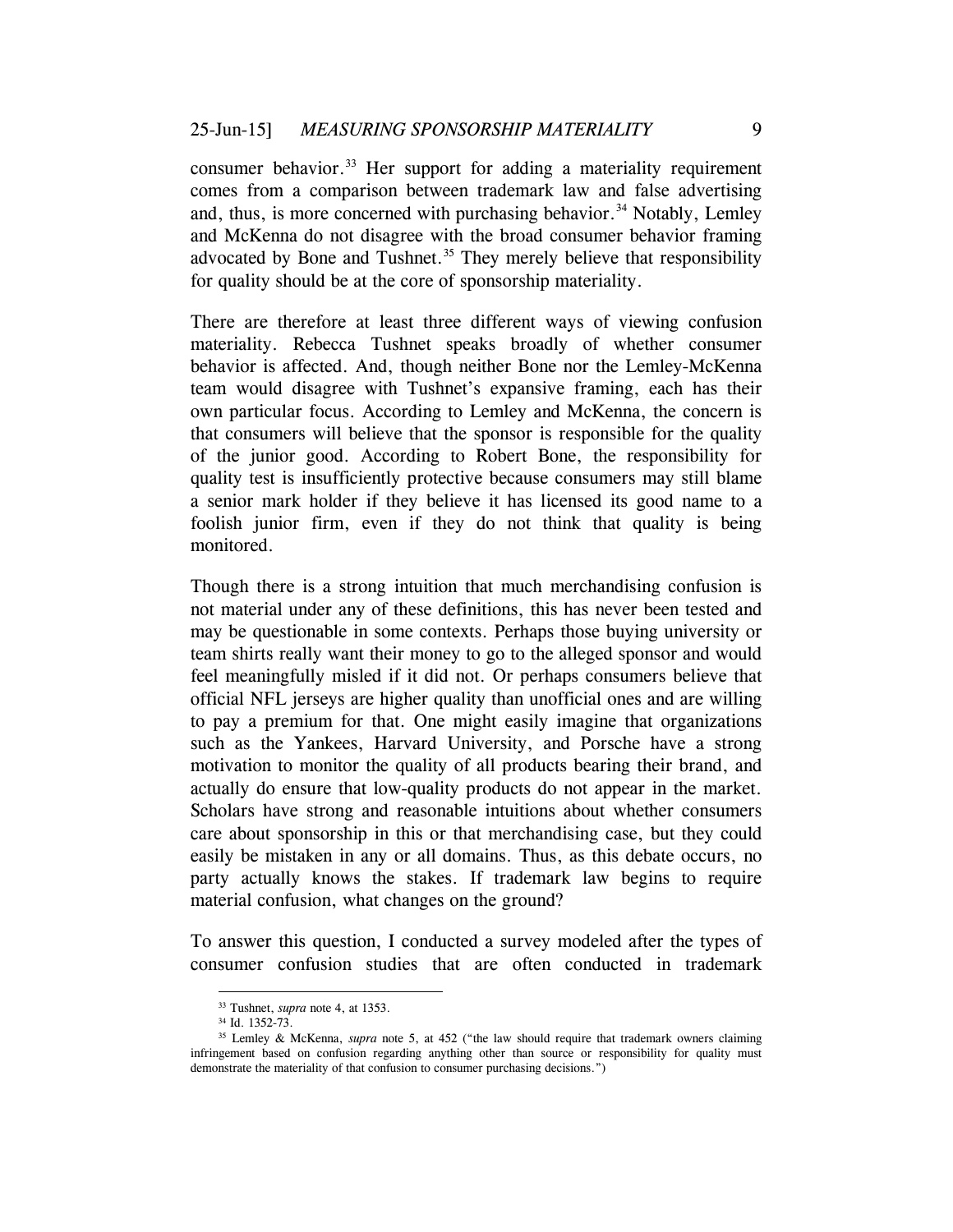litigation. The study tested consumer impressions of a variety of goods that are within the scope of the merchandising right. In addition to the standard product origin and sponsorship questions that are part of traditional trademark surveys, participants were also asked a series of questions intended to assess the importance of product sponsorship. The primary goal of the study was to determine how the imposition of a materiality requirement would affect the shape of trademark merchandising law.

## II. THE NATURE AND EFFECTS OF A MATERIALITY REQUIREMENT

Consumer confusion surveys in trademark law currently operate under a relatively simple mathematical formula. The percentage of consumers who believe that the plaintiff made the defendant's products is added to the percentage who believe that the plaintiff has not made the products but has instead endorsed, approved, or sponsored them. If the resulting percentage is greater than some threshold number – conventionally  $15\%^{36}$  $15\%^{36}$  $15\%^{36}$  – then there is an actionable degree of consumer confusion.

### Plaintiff Makes + Plaintiff Sponsors > Threshold

The proposed revision to trademark law slightly modifies this formula. Rather than counting all those who believe that the plaintiff sponsors the product, the revised approach counts only those who believe that the plaintiff sponsors the product and for whom this belief is material.

Plaintiff Makes + (Plaintiff Sponsors\*Percent Material) > Threshold

Though there is a strong intuition that confusion is entirely irrelevant some of the time, there is no clear understanding of how extensive, or how limited, this category of cases might be. One might imagine, for example, that movie-goers have little interest in whether or not Dairy Queen has endorsed a particular film.<sup>[37](#page-9-1)</sup> But many cases are not so clear. In the allimportant domain of sports merchandising, one could easily imagine fans being just as happy with products that are not endorsed by the team; the whole point is to wear the team colors, not buy Yankees-quality jerseys.<sup>[38](#page-9-2)</sup> But those same fans do feel loyalty to the team, and buying unauthorized products may be seen as cheating a respected organization. We simply do

 <sup>36</sup> See note[s 100](#page-25-0) throug[h 102](#page-26-0) and accompanying text.

<span id="page-9-2"></span><span id="page-9-1"></span><span id="page-9-0"></span><sup>&</sup>lt;sup>37</sup> Bone, *supra* note [5,](#page-1-5) at 1367 ("confusion about whether the Dairy Queen company licensed use of its mark in a film about a Midwestern beauty contest called Dairy Queens is not likely to affect viewers' decisions about whether to watch the film and thus not likely to satisfy the materiality requirement").

<sup>38</sup> Litman, *supra* not[e 1,](#page-0-3) at 1717.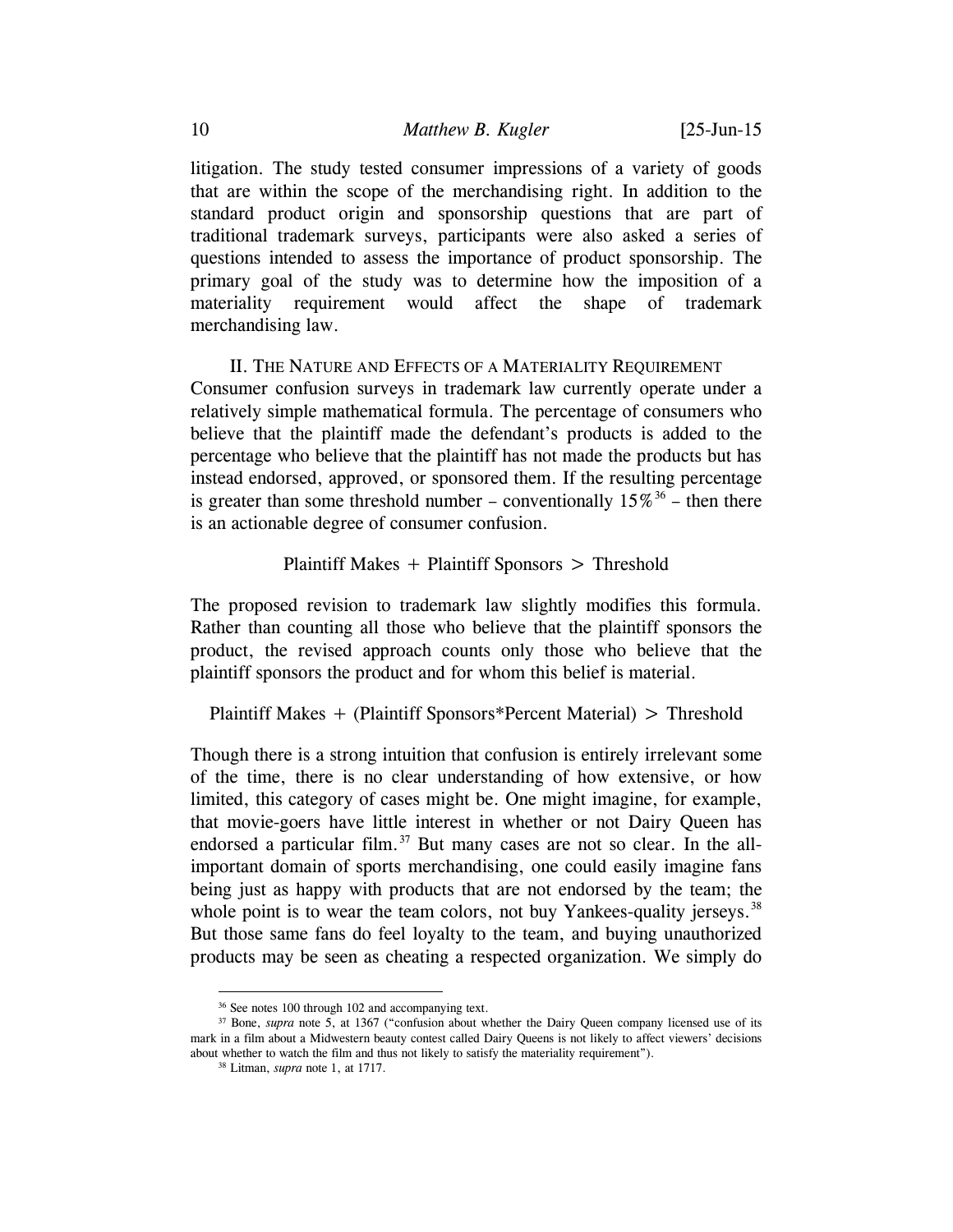not know which narrative dominates; both accounts are plausible. To the best of the author's knowledge, there is no prior empirical data on this question.

Some research from psychology should lead scholars to be skeptical of the claim that sponsorship is not normally relevant. Work from Francesca Gino and colleagues has shown that people wearing what they believe to be fake rather than authentic designer sunglasses view themselves as less authentic.[39](#page-10-0) Such participants are also more likely to cheat in real-money laboratory games, and to expect unethical treatment by others.<sup>[40](#page-10-1)</sup> Similarly, the actual effectiveness of a placebo medication varies substantially depending on whether the medication is cheap or expensive.<sup>[41](#page-10-2)</sup> These types of expectation effects suggest that the power of an authentic and expensive mark may extend far beyond any of the quantifiable product features, making sponsorship attributions highly relevant.

Therefore the question of whether materiality is ever absent to a meaningful degree is very much open even if one grants the theoretical premise that trademark law should only concern itself with material confusion. If materiality is generally present, then the two formulas will yield approximately the same result. If only half or fewer of those who are confused are actually materially affected, however, then there can be a substantial divergence between the two approaches.

There are also multiple methods of defining materiality. As describe in the introduction, different theorists favor different formulations of the question.<sup>[42](#page-10-3)</sup> Beliefs about sponsorship are arguably material when they lead the consumer:

- 1. To expect that the sponsor is partially responsible for the quality of the product.
- 2. To blame the sponsor if they are disappointed by the product.

<span id="page-10-1"></span><span id="page-10-0"></span> <sup>39</sup> Francesca Gino, Michael I. Norton, and Dan Ariely, *The Counterfeit Self: The Deceptive Costs of*  Faking It, 21 PSYCH. SCI. 712 (2010). The sunglasses were actually genuine in all conditions.

<sup>40</sup> Id. at 714-18.

<sup>41</sup> Rebecca Waber, Baba Shiv, Ziv Carmon, and Dan Ariely, *Commercial Features of Placebo*

<span id="page-10-3"></span><span id="page-10-2"></span>*and Therapeutic Efficacy,* 299 JAMA 1016 (2008) (participants in the high-value pill condition reported experiencing less pain following electric shocks than participants in the low-value pill condition). *See also*, Baba Shiv, Ziv Carmon, and Dan Ariely, *Placebo Effects of Marketing Actions: Consumers May Get What They Pay For,* 42 J. MKT. RES. 383 (2005) (describing similar results for performance on experimental games).

<sup>42</sup> See note[s 27](#page-7-6)[-35](#page-8-4) and accompanying text.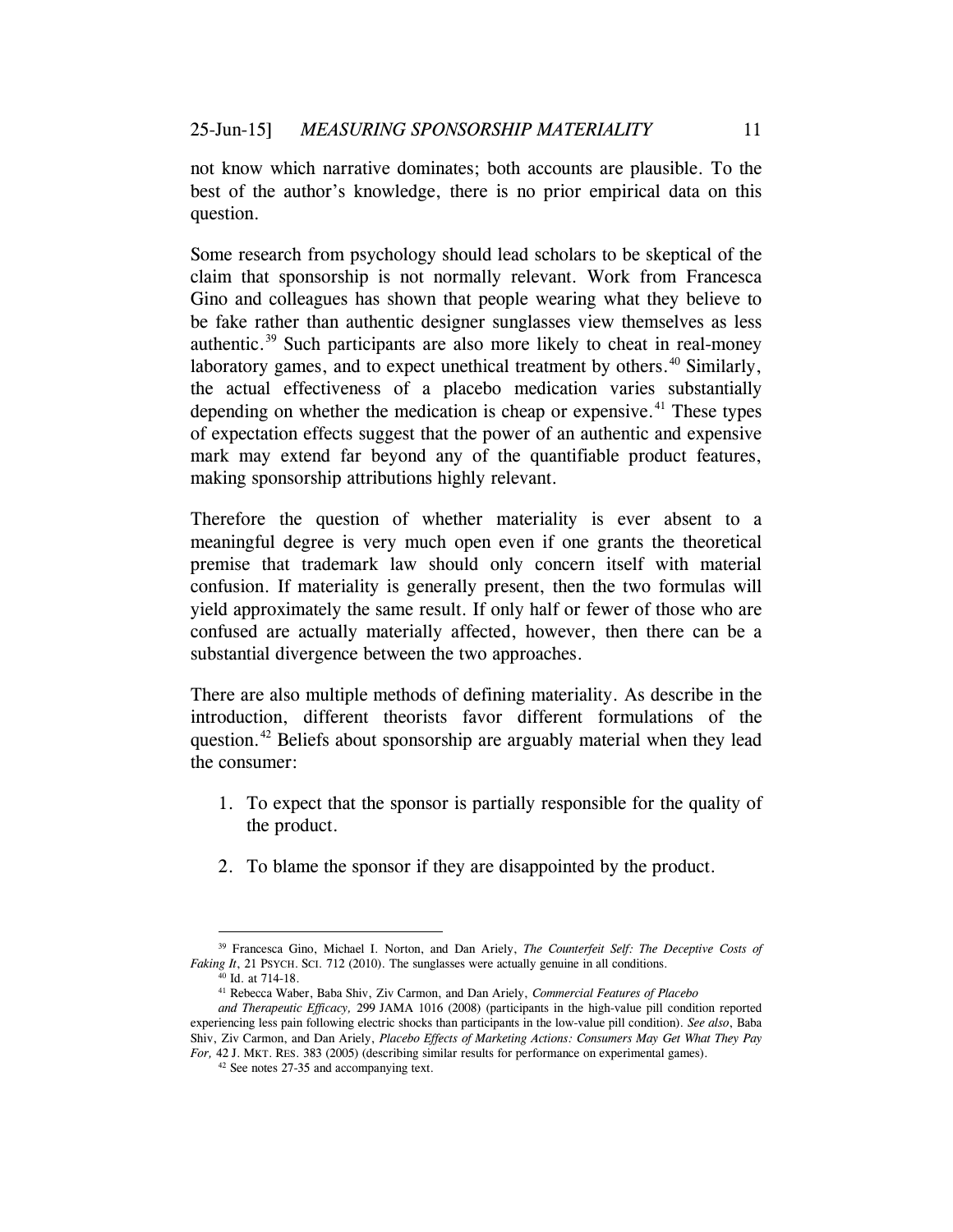- 3. To be more interested in the product.
- 4. To pay more for the product.

Though which framing is best is a normative question, there is no existing data on whether the framings are functionally equivalent or fundamentally different.

Not knowing the prevalence of materiality and the consequences of adopting each of the several meanings of materiality should give advocates of reform some pause. Adding a new factor to the trademark confusion analysis is costly. It makes the jobs of judges, litigants, and survey consultants more complicated. It increases uncertainty, making it more difficult for parties to decide whether to litigate or settle. And it increases legal fees, as both difficulty and uncertainty will lead to a greater need to consult with experienced practitioners and experts. These transaction costs matter.<sup>[43](#page-11-0)</sup> If confusion materiality would rarely be outcome determinative, it would be hard to justify incurring these costs to get slightly "better" trademark outcomes.[44](#page-11-1) Those advocating for a materiality requirement therefore have the burden of showing that such a requirement would affect outcomes in a meaningful number of cases.

What is needed, then, is a sense of how many consumers think sponsorship matters in various trademark domains and how consumers view each of the meanings of materiality. An empirical study was therefore conducted to answer that question. The study was intended to mirror standard consumer confusion studies to the extent feasible. Consumers were recruited by a professional survey firm for a study of marketing attitudes. After being screened to ensure that they were in the market for the relevant classes of product, they were then presented with product advertisements that were very closely modeled on actual Amazon.com ads. Accompanying each ad were the traditional product origin and sponsorship questions, as well as a novel battery of questions aimed at assessing the materiality of sponsorship confusion. Results show that the materiality of confusion varies substantially across product classes, but rarely exceeds 50% on the critical willingness to pay measure.

<span id="page-11-0"></span> <sup>43</sup> McGeveran, *supra* note [7,](#page-2-1) at 61-65. Also, *see generally* Ronald H. Coase, *The Problem of Social Cost*, 3 J. LAW & ECON. 1 (1960).

<span id="page-11-1"></span><sup>44</sup> Robert Bone has expressed this concern about adding a materiality requirement. *See* Bone, *supra* note [5,](#page-1-5) at 1376.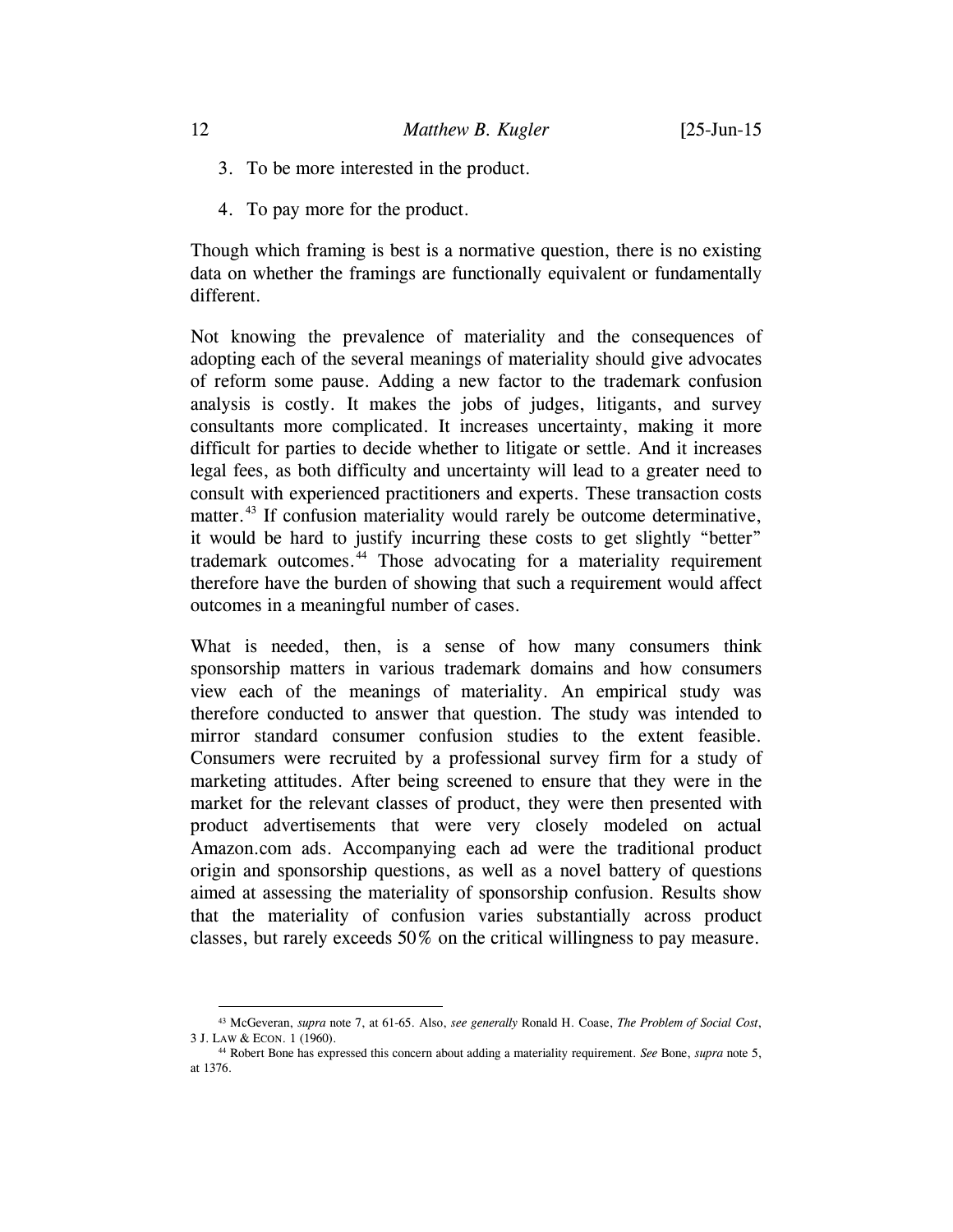#### <span id="page-12-0"></span>*A. Participants*

Participants were recruited by Toluna Online, a professional survey firm with a large established panel. Toluna is an industry leader in online survey administration and surveys conducted through it have previously been used in trademark confusion expert reports.<sup>[45](#page-12-1)</sup> To ensure the quality of its panel, Toluna checks the location and identity information reported by its respondents against third party data sources, including postal service records and telephone directories. It also regularly examines its panel for respondents who appear to be "cheaters." These participants, who give straight-line responses or repeatedly miss attention checks, are banned from the panel and prevented from rejoining if they receive three complaints.[46](#page-12-2) Toluna distributed the survey to a targeted segment of its panel, aiming to contact a subsample that was demographically weighted to match US census distributions.

The legally relevant universe for a traditional consumer confusion study consists of potential purchasers of the allegedly infringing product.<sup>[47](#page-12-3)</sup> For some categories of products, it is quite difficult to correctly define this universe. Big-ticket items are sometimes purchased infrequently and unpredictably, and someone who has recently bought a washing machine, for example, is unlikely to soon be in the market for another. But this task is greatly simplified for most non-durable goods such as clothing, food, and other consumables. For these, past purchase behavior is often an excellent predictor of future purchase behavior, and one can safely include in the survey universe both those who have recently purchased similar items as well as those who expect to be purchasing them in the near future.<sup>[48](#page-12-4)</sup> Most of the items sold under the merchandising right fall into the nondurable good category. They are basic pieces of clothing, small ornaments, and minor household goods. This survey therefore screened participants by asking whether they had purchased items of a given type in

<span id="page-12-5"></span><span id="page-12-1"></span> <sup>45</sup> Expert Report of Hal Poret at 26, GoSMiLE, Inc. v. Dr. Jonathan Levine, D.M.D. P.C., 769 F. Supp. 2d 630, 643 (S.D.N.Y. 2011) (No. 10CV08663). This survey was found to be credible. GoSMiLE, 769 F. Supp. 2d at 643.

<sup>46</sup> Personal communication, Toluna Online (April 15, 2015), available from author.

<span id="page-12-3"></span><span id="page-12-2"></span><sup>47</sup> Amstar Corp. v. Domino's Pizza, Inc. 615 F.2d 252, 264 (5th Cir. 1980) ("The appropriate universe should include a fair sampling of those purchasers most likely to partake of the alleged infringer's goods or services"). *See also* William G. Barber, *The Universe*, *in* TRADEMARK AND DECEPTIVE ADVERTISING SURVEYS: LAW, SCIENCE, AND DESIGN 27, 29 (Shari Seidman Diamond & Jerre Swann eds., 2012); Jacob Jacoby, TRADEMARK SURVEYS 289-90, 314-18, 327-28 (1st ed. 2013) (citing cases). This is, appropriately, reversed in a reverse confusion case. There it is the prospective customers of the senior user (usually the plaintiff) who must be surveyed. Id at 291-92.

<span id="page-12-4"></span><sup>48</sup> Jacoby, *supra* note [47,](#page-12-0) at 314. *See also* J. Thomas McCarthy, MCCARTHY ON TRADEMARKS AND UNFAIR COMPETITION § 32:161 (4th).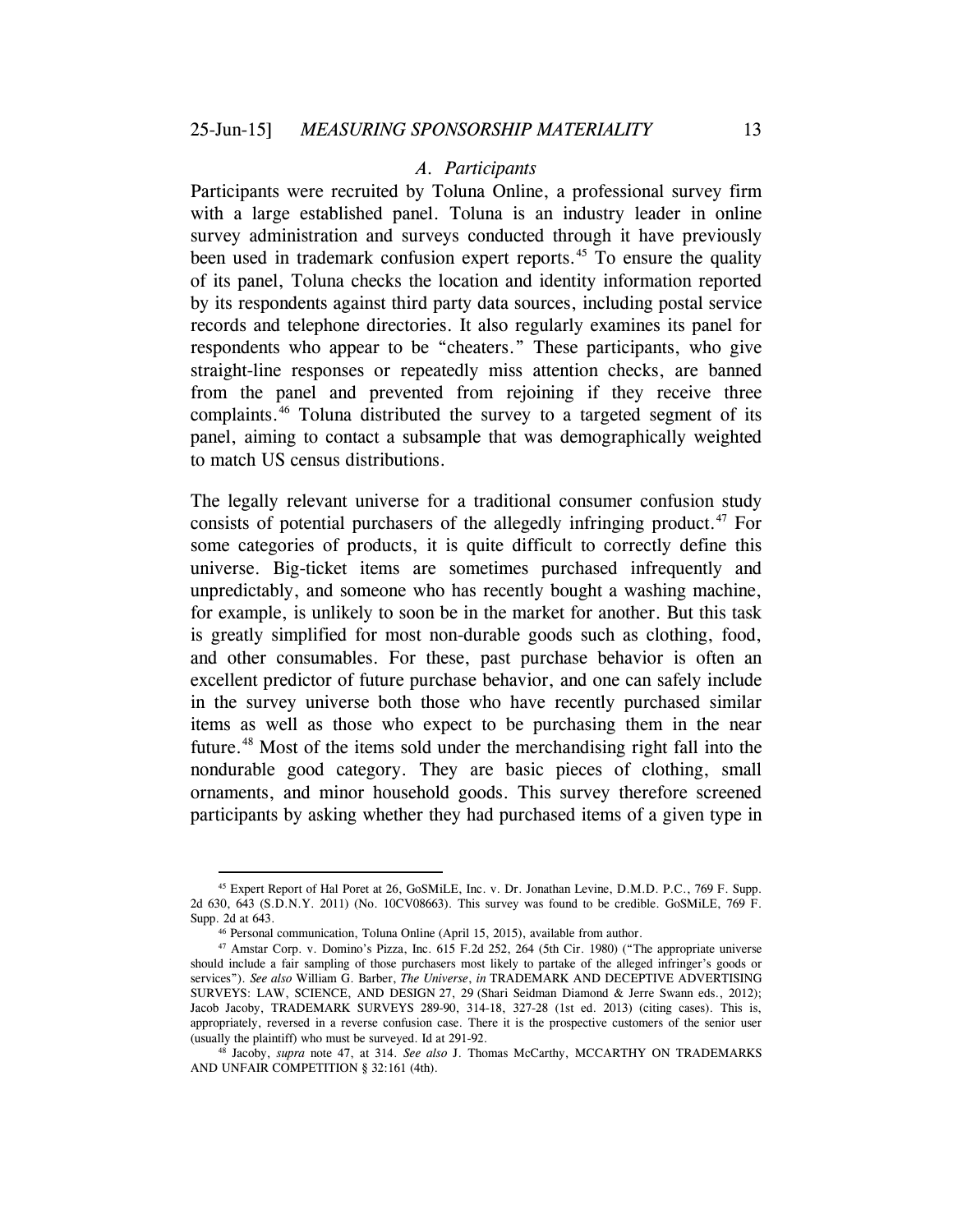<span id="page-13-6"></span>the last year, or were planning to do so in the next six months. $49$ Participants qualified for the survey if they either had or were planning to purchase a product from one or more of the listed categories.

A trademark survey prepared for use in litigation will often have an extremely refined definition of the survey universe. Beyond the mere propensity to purchase similar products, prospective participants may also be screened based on their geographic locations, their willingness to buy products of a particular value, and their preferred shopping venues.<sup>[50](#page-13-1)</sup> The goal is to ensure that all of those included are prospective customers of the allegedly infringing product and that no substantial subclass of prospective customers is excluded.<sup>[51](#page-13-2)</sup>

The products chosen for this survey were all available on Amazon.com. The only limit on Amazon's reach within the United States is technological: the consumer must have internet access. Therefore every internet-capable American is a prospective Amazon customer. Further, no item in this survey retailed for more than one hundred dollars on Amazon, and many were comparatively cheap.<sup>[52](#page-13-3)</sup> These are not prestige products in the way a Louis Vuitton handbag would be. A survey targeting a diverse cross-section of internet capable American adults is therefore appropriate.

<span id="page-13-5"></span>Courts have generally been accepting of internet samples in trademark surveys.<sup>[53](#page-13-4)</sup> The principal insight here is that all survey methods have shortcomings and, as more and more people have internet access and fewer and fewer answer phone calls from unknown numbers, the

 <sup>49</sup> The categories, presented in random order, were:

<span id="page-13-0"></span><sup>1.</sup> Clothing that has the name or logo of a sports team on it.

<sup>2.</sup> Sports-related merchandise other than clothing.

<sup>3.</sup> Clothing that has the name or logo of a school, college, or university on it.

<sup>4.</sup> A souvenir mug, shirt, keychain, pen, or similar product.

<sup>5.</sup> Pet accessories, such as pet beds or pet toys.

<sup>6.</sup> Automobile accessories, such as floormats, keychains, and similar products.

<sup>7.</sup> Ticket to a comedy movie, or a copy (DVD, Blu-ray, etc.) of such a movie.

<span id="page-13-1"></span><sup>50</sup> *See* Barber, *supra* note [47,](#page-12-0) at 39-40. *See also* Jacoby, *supra* note [47,](#page-12-0) at 318-33. Particularly, consider the importance of merchandise outlet. *See* id. at 329. Were a third party to sell knock-off MLB or NFL gear, the natural venue would be an online retailer, and the largest online retailer is Amazon. Therefore consumers seeing such products would likely be doing so in the shopping context of an Amazon.com product page.

<sup>51</sup> *See* Jacoby, *supra* note [47,](#page-12-0) at 318-33; Barber, *supra* note [47,](#page-12-0) at 48.

<span id="page-13-3"></span><span id="page-13-2"></span><sup>&</sup>lt;sup>52</sup> The sports jerseys interestingly retailed for substantially more than one hundred dollars on other websites, but were under one hundred on Amazon itself.

<span id="page-13-4"></span><sup>53</sup> *See* Jacoby, *supra* note [47,](#page-12-0) at 836—839 (reviewing 20 cases in which internet surveys were considered by courts); Roger Tourangeau and Shari Seidman Diamond, *Internet Surveys For Evaluating Trademark Infringement and Deceptive Advertising*, in TRADEMARK AND DECEPTIVE ADVERTISING SURVEYS, *supra* note [47,](#page-12-0) 287, 291-292 (also reviewing cases and concluding that courts have "generally been open to online surveys" and "their criticisms [of such surveys] focused primarily on methodological characteristics unrelated to the fact that data were collected online").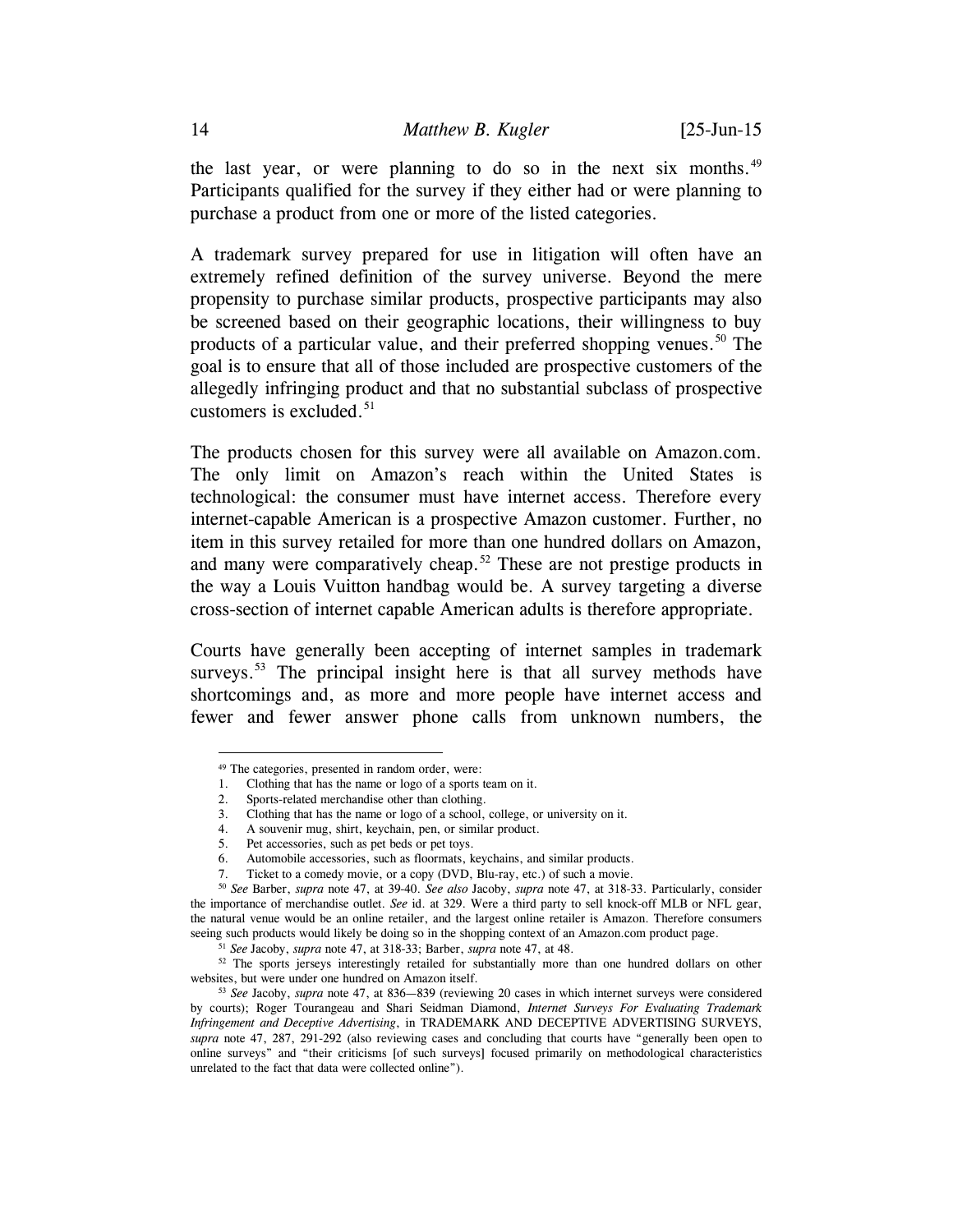shortcomings of internet surveys have become fewer and less worrisome than those of the alternatives. [54](#page-14-0) Mail surveys often have low response rates and limited surveyor control. Telephone surveys cannot include visual stimuli, often exclude cellphones, and have had lower and lower response rates in recent years. And the sample in a classic mall-intercept survey is arguably even more non-random than the one in an internet survey.<sup>[55](#page-14-1)</sup> It is estimated that  $40\%$  of all marketing surveys were done online in  $2010^{56}$  $2010^{56}$  $2010^{56}$ 

The survey included several safeguards to assure attentive respondents. First, an attention check was built into the market-screening questions. This question, which was intermixed with the others, asked respondents to select the negative response option for its line. Prior research has shown that this type of attention check works well to screen out participants who are not reading the questions and actually serves to increase the attentiveness of those who do notice it. $57$  Second, the survey contained numerous free response questions. Those few participants who gave gibberish or nonsensical answers to these questions were eliminated from the sample.<sup>[58](#page-14-4)</sup>

Because survey participants could quality for participation if they were in the relevant universe for any of several products, most participants who began the survey qualified to continue. Of the 1513 participants to begin the survey, 1147 qualified based on their responses to the product screener questions and the initial attention check. Of these, 98 gave nonsensical responses to at least some of the free response questions. Since these were only a small fraction of the broader sample, they were discarded. This left 1049 cases for final analysis.<sup>[59](#page-14-5)</sup>

 <sup>54</sup> Jacoby, *supra* not[e 47,](#page-12-0) at 418-24, 472-73. *See generally* Tourangeau and Diamond, *supra* note [53.](#page-13-5)

<span id="page-14-1"></span><span id="page-14-0"></span><sup>55</sup> *See generally* Tourangeau and Diamond, *supra* note [53](#page-13-5) (outlining the costs and benefits of internet surveys).

<sup>56</sup> Jacoby, *supra* not[e 47,](#page-12-0) at 425.

<span id="page-14-3"></span><span id="page-14-2"></span><sup>57</sup> *See generally* Daniel Oppenheimer, Tom Meyvis, and Nicolas Davidenko*, Instructional Manipulation Checks: Detecting Satisficing to Increase Statistical Power*, 45 J. EXPERIMENTAL SOC. PSYCHOL. 867 (2009).58 Importantly, it was not necessary that participant responses be *correct* for the participant to be included;

<span id="page-14-4"></span>that would have biased the sample. The standard was merely *responsive*. Sadly the problem of insufficiently detailed or attentive responses to free response questions is an inherent risk of self-administered studies and very hard to avoid in the online context. *See* Jacoby, *supra* note [47,](#page-12-0) at 848.

<span id="page-14-5"></span><sup>59</sup> Toluna oversampled females and the excess data was included in the analyses rather than discarded to maintain statistical power. The final sample included 440 males, 602 females, 1 person who identified as "trans," and 6 participants who did not report their gender. 83.9% of the sample identified as White, 10.5% as Black, 1.5% as Native American, and 2.9% as South or East Asian. On a separate question, 9.9% reported identifying as Hispanic or Latino. The median age was 52 (range 18-89,  $M = 49.49$ ,  $SD = 17.32$ ). 12.2% had graduate degrees, 26.3% had four year college degrees, 25.1% had two year degrees, 34.4% had high school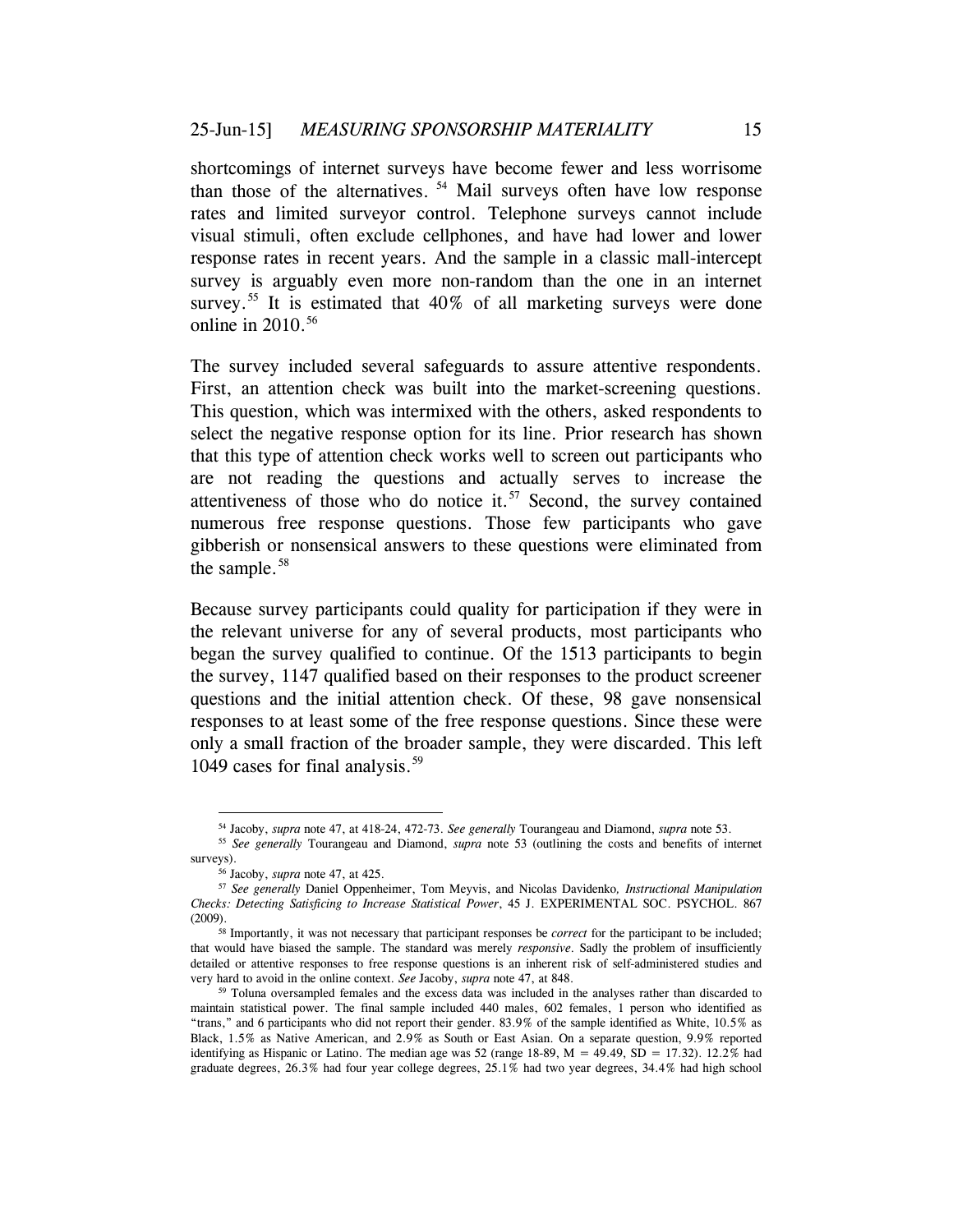#### <span id="page-15-2"></span>*B. Products*

Trademark merchandising occurs across a wide range of brand types, and there is little *ex ante* justification for assuming that results found for one brand type, or even one product type within a brand type, will generalize to others. It is therefore necessary to cast a wide net if one wants to draw generalizable conclusions. Multiple product domains must be tested and, ideally, multiple products within a domain should be included.<sup>[60](#page-15-0)</sup> A review of the existing case law, the academic literature, and popular news reports suggested that the major merchandising domains are: sports apparel, college and university apparel, souvenir apparel and trinkets, automobile apparel and trinkets, and parody apparel and trinkets. These are therefore the target domains of the study.

It is necessary to present the products in as normal an environment as possible to accurately gauge a consumer's degree of confusion.<sup>[61](#page-15-1)</sup> All of the products used in this study were selected from those available on Amazon.com, and so the ad format used in the survey mirrored Amazon's. Amazon has a fairly standardized product presentation format that lists the title of product at the top of the screen, a maker or distributor directly under the title, and a product image next to several brief bullet points about the product underneath the distributor. For example, a baseball jersey might be titled "MLB New York Yankees Home Replica Jersey" and be listed as "By Majestic." Bullet points might include "100% Polyester Double Knit," "Official Team Fonts," "Full or left chest official logo," and "Officially licensed by Major League Baseball." 86.3% of participants had either bought products on Amazon in the last year or were planning to do so in the next six months, so they were familiar with this format and accustomed to making purchase decisions based on these types of descriptions and product images.

degrees, and 2.0% had not completed high school. This is approximately what one would expect from a general population sample. According to the US Census Bureau, 12.7% of those 35–39 have graduate degrees, a further 22.6% have four year degrees, 10.8% have two year degrees, 42.8% have a high school degree but have not completed any college degree, and 11.2% do not have a high school degree. *See* United States Census Bureau, Educational Attainment in the United States: 2012 – Detailed Tables, online at http://www.census.gov/hhes/socdemo/education/data/cps/2012/tables.html.

<span id="page-15-0"></span><sup>60</sup> Jacoby, *supra* note [47,](#page-12-0) at 360-61 (discussing the selection of product stimuli from the universe of all disputed products).

<span id="page-15-1"></span><sup>61</sup> Jerre Swann, *Likelihood of Confusion*, in TRADEMARK AND DECEPTIVE ADVERTISING SURVEYS, *supra* not[e 47,](#page-12-0) 53, 76-77.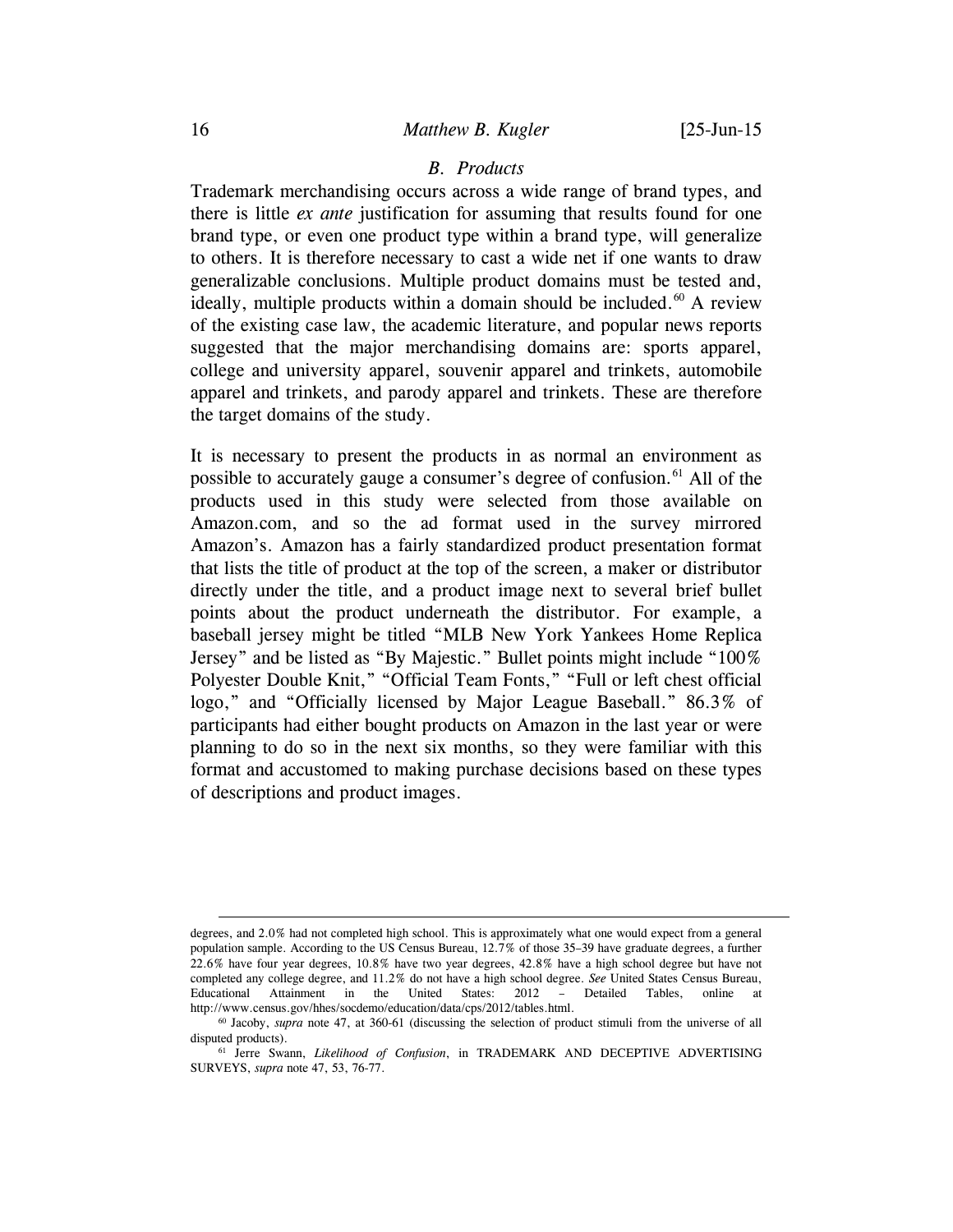### Figure 1: Actual Amazon Ad Compared to Study Ad



MLB Philadelphia Phillies Home Replica Jersey, White by Majestic ★★★★☆ ▼ 11 customer reviews

List Price: \$79.99 Price: \$59.98 **√Prime** & Free Returns. Details You Save: \$20.01 (25%)

 $i$  Earn 3% Back (worth \$1.79 when redeemed) with your Amazon.com Rewards Visa Card. Learn more

#### Only 5 left in stock.

Sold by EagleSun Source and Fulfilled by Amazon. Gift-wrap available.

Size:

Medium  $\mathbf{v}$ 

- 100% Polyester
- · Imported
- . 100% Polyester Double Knit
- **Official Team Fonts**
- · Team Specific Locker Tag
- · Full or left chest official logo

# **MLB Philadelphia Phillies Home Jersey By National Sportswear**

- -100% Polyester Double Knit<br>- Team Fonts
- 
- · Team Specific Locker Tag · Full or left chest official logo

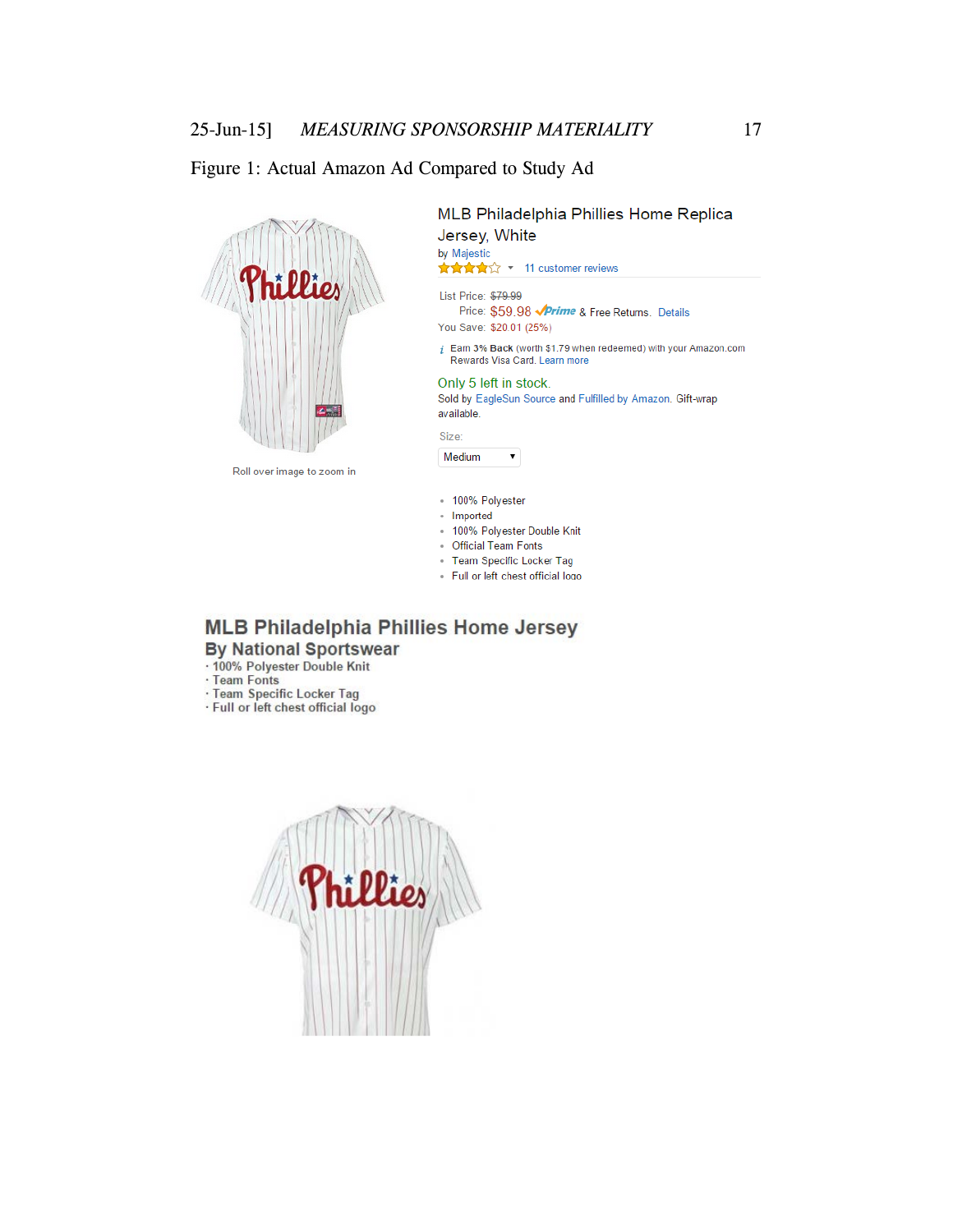The product advertisements were modified so as to allow readers to draw their own conclusions about product sponsorship. Direct claims of sponsorship or affiliation were removed, as were any non-ornamental product tags. For example, baseball jerseys generally have a MLB tag below the beltline and Majestic tags on the right shoulder and on the inside of the collar. These were removed, as was the bullet point "Officially licensed by Major League Baseball." Figure 1 shows the actual and modified ads for one product. When the product maker listed on Amazon was likely to be recognized by respondents (particularly a problem given the ubiquity of several manufacturers of sports merchandise), it was changed to something novel and generic-sounding (i.e. "National Sportswear"). All product advertisements are presented in Appendix A.

1. Sports Merchandise

Sports is one of the most pervasive of the merchandising domains and sports merchandising is often credited, or blamed, with starting a revolution in how courts viewed trademark merchandise claims.<sup>[62](#page-17-0)</sup> Sports merchandising classically focuses on attire, but team logos also appear on mugs, pennants, and a wide variety of other products.<sup>[63](#page-17-1)</sup>

Five sports products were included in the survey. Participants were eligible to view these products if they responded positively to either of the two sport-related screening questions and indicated that the merchandise they either had or were planning to purchase included merchandise for the relevant sport.<sup>[64](#page-17-2)</sup>

Two of these products were Major League Baseball Jerseys and National Football League t-shirts. These products were team-specific, and the jersey or shirt displayed to a particular participant was matched to the team from which the participant indicated they were most likely to purchase merchandise. To maintain consistency, the descriptions and precise wording of the ads accompanying the each jersey or shirt were identical apart from the team name. The jerseys were the white home-team versions and lacked player names. These shirts were, when possible, plain grey t-shirts with the team name and logo printed in the team colors. For a small number of teams, such t-shirts did not exist on Amazon and other

<span id="page-17-2"></span><span id="page-17-1"></span><span id="page-17-0"></span> <sup>62</sup> *See, e.g.,* Dogan and Lemley, *supra* note [1,](#page-0-3) at 471-78; Calboli, *supra* note 1 at 880, referring to cases such as Bos. Prof'l Hockey Ass'n v. Dall. Cap & Emblem Mfg., 510 F.2d 1004 (5th Cir. 1975), cert. denied, 423 U.S. 868 (1975) and Nat'l Football League Properties, Inc. v. Wichita Falls Sportswear, Inc., 532 F. Supp. 651 (W.D. Wash. 1982).

<sup>&</sup>lt;sup>63</sup> *See, e.g.,* Indianapolis Colts v. Metro. Balt. Football Club, 34 F.3d 410, 416 (7<sup>th</sup> Cir. 1994).

<sup>64</sup> The screening questions are given in not[e 49.](#page-13-6)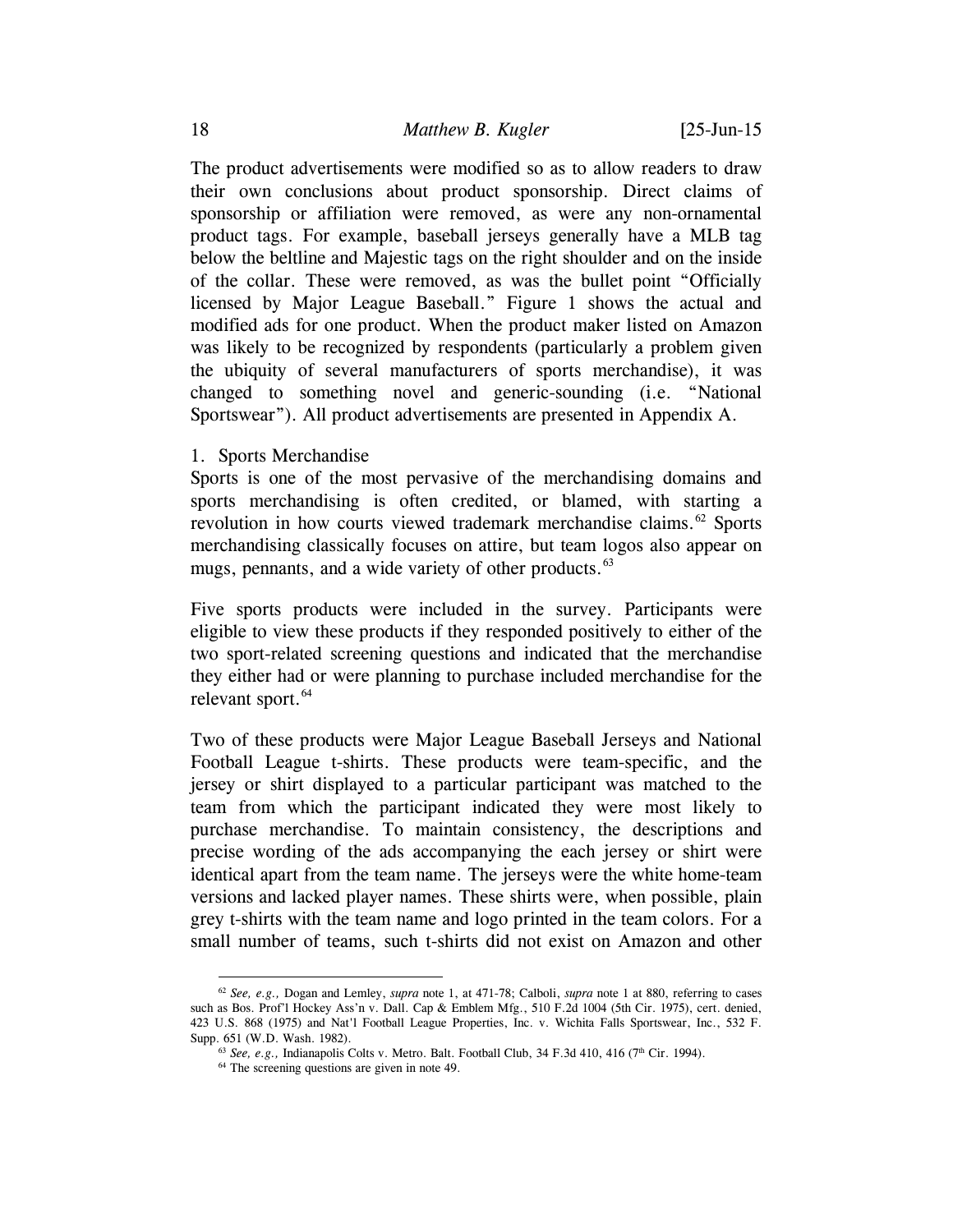team t-shirts were substituted.

A third product in this category was the USA World Cup Away Jersey. Soccer has fewer fans in the US than do baseball and football, but the 2014 World Cup attracted considerable American interest.<sup>65</sup> World Cup merchandising is also the subject of one of the more ridiculous stories in trademark law: several hundred Dutch fans attended a 2006 game in their underwear because FIFA prohibited them from entering the stadium while wearing pants in the team colors that were provided by a non-FIFA affiliate.<sup>[66](#page-18-1)</sup> This particular product is also interesting because it represents a national team rather than a privately-owned local club.

In addition to claiming trademark rights in their team names, colors, and logos, leagues also sometimes claim rights in the names of their signature events. In particular there have been law suits and demand letters related to March Madness in basketball and the Super Bowl in football.<sup>[67](#page-18-2)</sup> The survey therefore included t-shirts for each of these events.

2. Automotive Merchandise

Automotive companies often license their trademarks for use on products such as jewelry, keychains, t-shirts, mugs, bumper stickers, and even furniture. Some of these products are tailored for use with a particular vehicle and serve a functional purpose. But many are not and do not. Rather than attempt to match customers with products from their own automotive brands – potentially problematic given the multiplicity of brands and sub-brands –participants instead were asked about products from two well-known brands whose logos are widely recognizable and likely to be desired even by those who do not actually own the cars of the particular brand. The two chosen products were a Lamborghini Keychain and a mug with the Porsche Crest. Participants were eligible to view these products if they responded in the affirmative to the automotive screening question.

3. Colleges and universities

As in athletics, college and university merchandise includes a wide range

 <sup>65</sup> http://www.statista.com/statistics/198409/us-adults-favorite-sports/

<span id="page-18-1"></span><span id="page-18-0"></span><sup>66</sup> *Dutch Fans Watch Match in Their Underwear*, ESPN SOCCERNET, June 17, 2006, http://soccernet.espn.go.com/news/story?id=371466.

<span id="page-18-2"></span><sup>67</sup> *See* March Madness Athletic Association, LLC v. Netfire, Inc., 310 F. Supp. 786 (ND TX, 2003) (litigating the validity of the March Madness trademark); Ali Tourmadj, *The Super – Trademark – Bowl,* Jan. 27, 2014<http://www.ipbrief.net/2014/01/27/the-super-trademark-bowl/> (describing the NFL's efforts to control the mark "Super Bowl").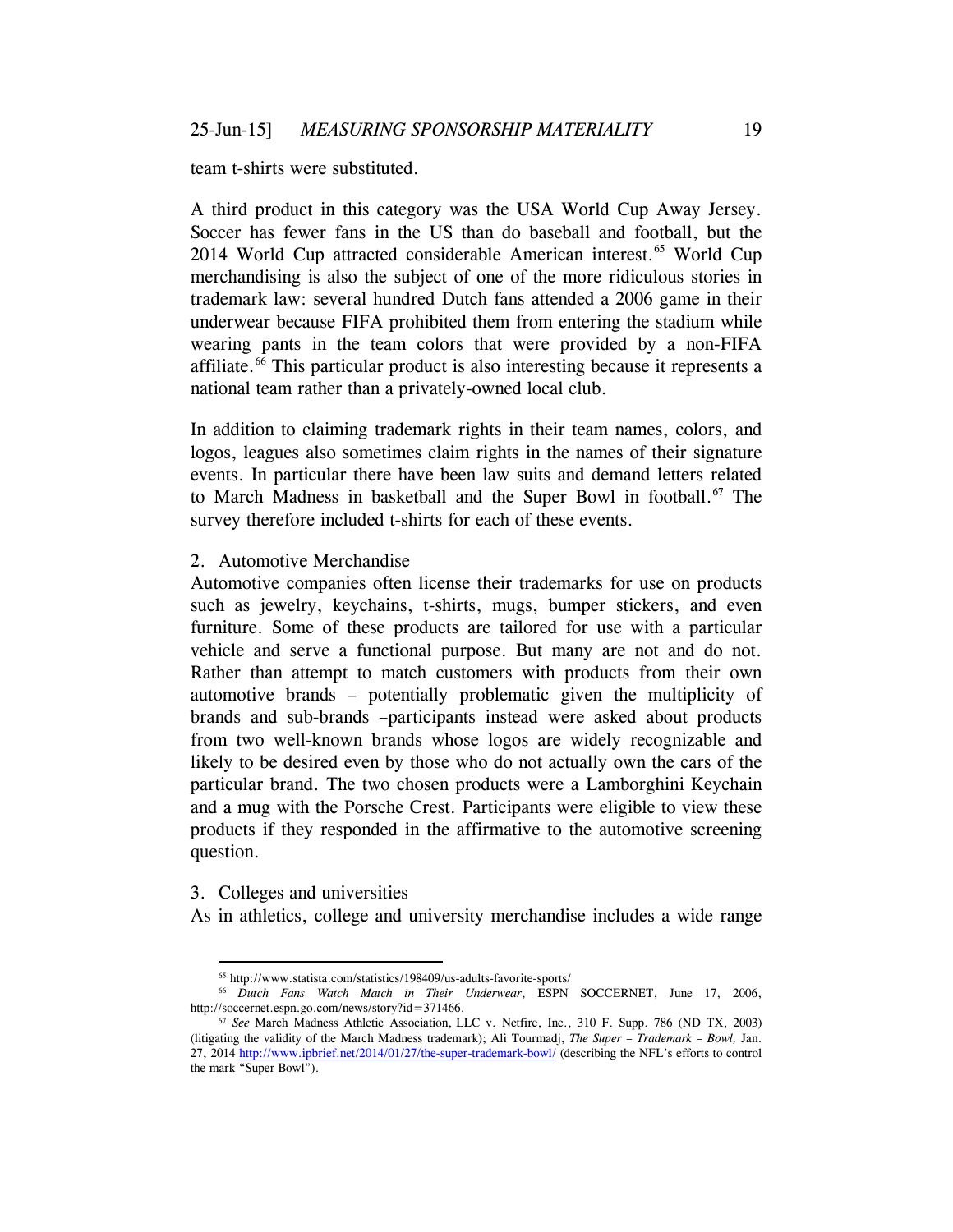of products. The central difference from a trademark perspective is that the colleges and universities are far more numerous, and this can inhibit brand recognition. According to the latest available figures, there are over 4500 degree granting institutions in the United States.<sup>[68](#page-19-0)</sup> This has sometimes led to a labelling crunch, as multiple universities lay claim to the same acronyms. For example, the University of South Carolina's effort to register its "SC" mark was opposed by the University of Southern California, which had previously registered an understandably similar "SC" mark. $^{69}$  $^{69}$  $^{69}$  Nevertheless, there has been active litigation over university merchandising rights. $70$ 

To avoid biasing the results in favor of not showing sponsorship confusion, a Harvard University product was chosen because Harvard has a distinctive and highly-recognizable name.<sup>[71](#page-19-3)</sup> The product was a standard university t-shirt in Harvard colors with the Harvard name and crest. The screening question for this product concerned college and university apparel.

## 4. City, museum, and government agency souvenirs

<span id="page-19-9"></span><span id="page-19-8"></span>Trademark rights have been asserted for fire departments and police forces,<sup>[72](#page-19-4)</sup> museum facades,<sup>[73](#page-19-5)</sup> and even city skylines.<sup>[74](#page-19-6)</sup> Ouasi-governmental bodies and non-profit groups, like the International Olympic Committee, have also been persistent in asserting trademark rights in their logos.<sup>[75](#page-19-7)</sup> To capture this heterogeneity, six different products were employed. To qualify to view any of these, participants had to respond in the affirmative to the souvenir screening question.

Civic agencies sometimes license products bearing their logo, and some agencies have been very aggressive in defending their control over their marks. The New York Fire and Police Departments, for example, reached

<span id="page-19-0"></span> <sup>68</sup> National Center for Education Statistics (December 2012). "Table 5 Number of educational institutions, by level and control of institution: Selected years, 1980-81 through 2010-11". U.S. Department of Education.

<sup>69</sup> University of South Carolina v. University of Southern California, 367 Fed. Appx. 129 (2010).

<sup>70</sup> *See, e.g.,* Univ. of Kansas v. Sinks, 565 F. Supp. 2d 1216 (D. Kan. 2008).

<span id="page-19-3"></span><span id="page-19-2"></span><span id="page-19-1"></span> $71$  According to the Harvard University Trademark Program website "'Harvard University' is one of the most widely known and respected trademarks of any kind." *Use of the Harvard Name,*  [http://osl.fas.harvard.edu/use-of-harvard-name.](http://osl.fas.harvard.edu/use-of-harvard-name) This project was not sponsored by or conducted in affiliation with Harvard University.<br><sup>72</sup> City of New York v. Albert Elovitz Inc., 04 CV 2787 (S.D.N.Y. settlement 2006).

<span id="page-19-5"></span><span id="page-19-4"></span><sup>73</sup> Rock and Roll Hall of Fame and Museum v. Gentile Productions, 134 F.3d 749 (6th Cir. 1998) (denying trademark protection to the image of the Rock and Roll Hall of fame).

<span id="page-19-6"></span><sup>74</sup> *See* Andrew T. Spence, *When a Landmark Cannot Serve as a Trademark: Trademark Protection for Building Designs*, 2 WASH. U. J. L. & POL'Y 517 (2000) (describing such attempts and their degree of success).<br><sup>75</sup> International Trademark Association, *Protection of Olympic Trademarks*,

<span id="page-19-7"></span>Trademark Association, *Protection of Olympic Trademarks*, http://www.inta.org/TrademarkBasics/FactSheets/Pages/ProtectionofOlympicTrademarks.aspx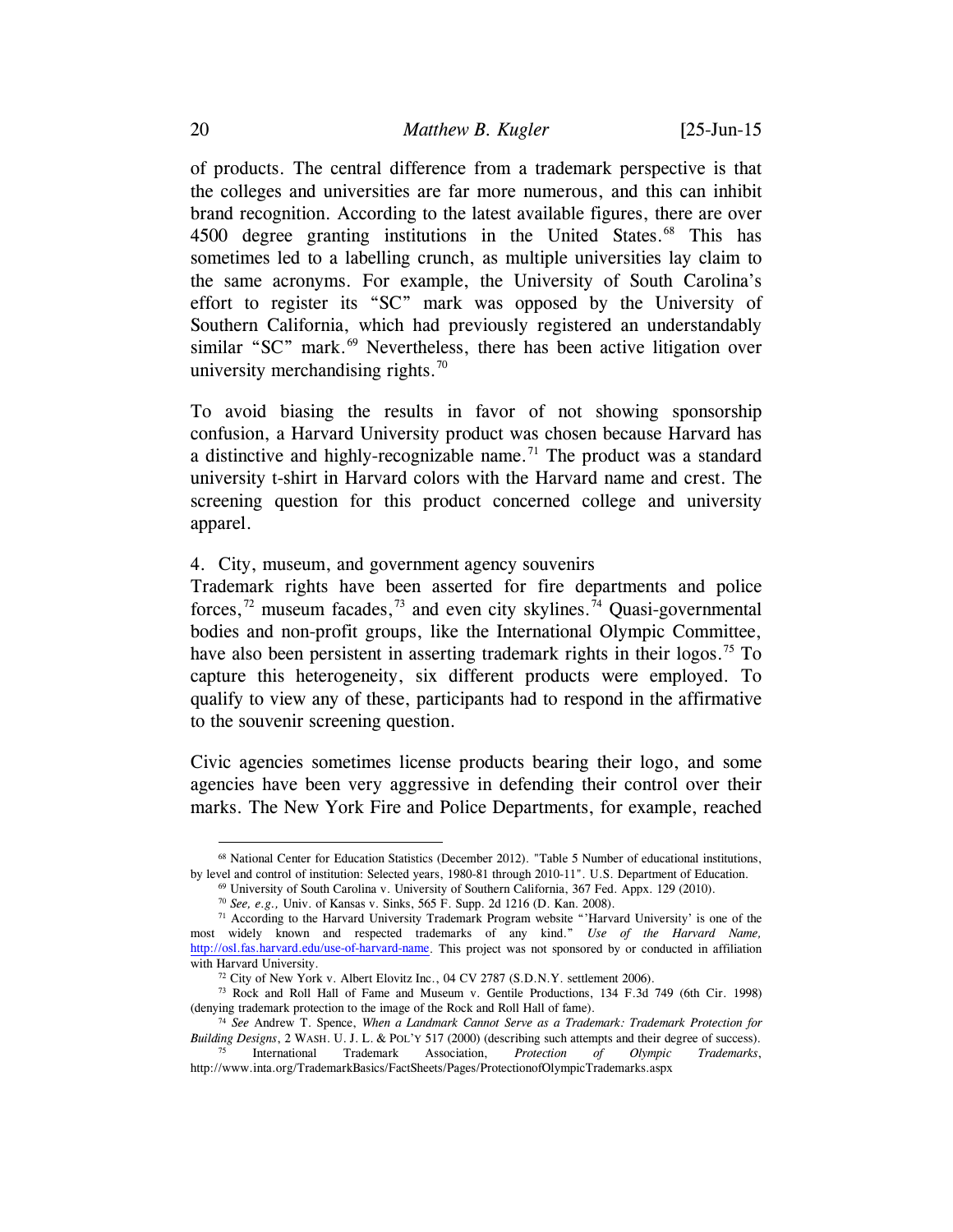a settlement on the eve of trial with one unauthorized merchandiser.<sup>[76](#page-20-0)</sup> The survey therefore included an NYPD hat and an FDNY t-shirt to represent this part of the merchandising universe. There has similarly been litigation over public monuments and city skylines.<sup>[77](#page-20-1)</sup> These are arguably harder cases for trademark law because is not even clear who would own the rights to these. Testing these more extreme cases were a Statue of Liberty figurine and a shirt displaying the skyline of St. Louis, including the famous Arch. As described below, participants did not need to be clear on who they believed licensed these particular products. Though both the Arch and the Statue of Liberty are administered by the National Park service, sponsorship attributions to the relevant cities or other government agencies were counted.

Though the NYPD is undoubtedly famous, it is not – generally speaking – in the business of selling merchandise; one does not buy an NYPD hat at one's local police station. Museum gift shops, however, often sell items bearing the logo and name of the museum. These products are like the college and university shirts in that they bear the mark of an identifiable private institution and are generally sold in close proximity to that institution, but are only a tangential part of that institution's business. To represent this portion of the merchandise universe, a small charm bearing the name and facade of Chicago's Field Museum was included.

Also representing the quasi-government and non-profit category was a plain white t-shirt bearing the rings of the Olympics. Some believe that events such as the Olympics and the various city marathons are fundamentally public and, as such, belong to everyone. One participant, commenting on why they believed this product was not sponsored, said "the olympic rings, to the best of my knowledge, are public domain." At a matter of copyright law, this is correct: the rings were first used in their present form in 1914. But trademark law has no term of years, and the International Olympic Committee does license its own merchandising.[78](#page-20-2)

5. Parody

Parody merchandise presents a particular puzzle for trademark law. Though parody receives some special treatment in other areas of law, for example copyright, parodic intent has only a small effect on the trademark

 <sup>76</sup> *Elovitz*, 04 CV 2787.

<span id="page-20-1"></span><span id="page-20-0"></span><sup>77</sup> See not[e 74.](#page-19-8)

<span id="page-20-2"></span><sup>78</sup> See not[e 75.](#page-19-9)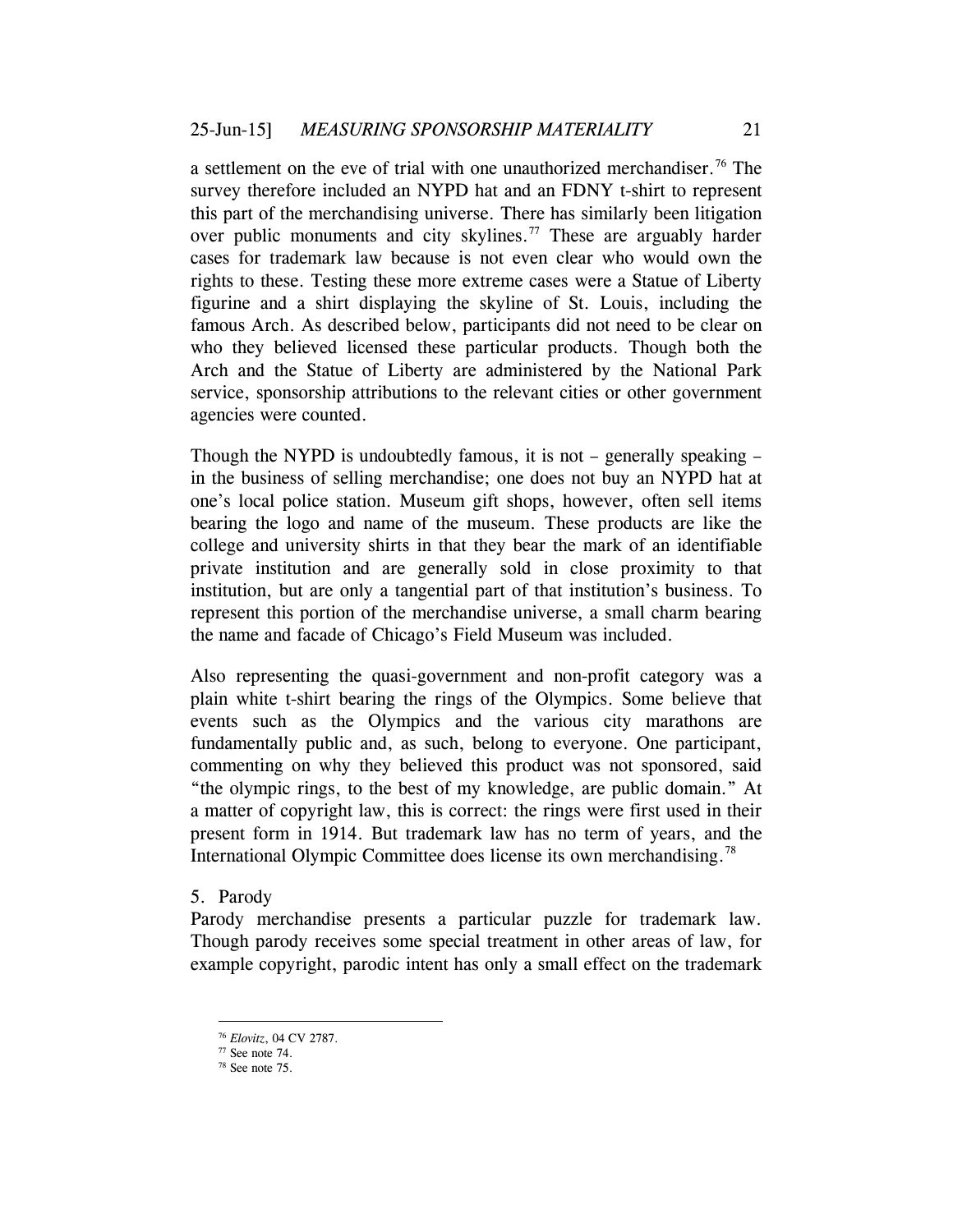analysis.<sup>79</sup> Nevertheless, there have been numerous cases involving parody merchandise. In one, Mutual of Omaha was able to block production of a shirt with the message "Mutant of Omaha" using a sponsorship confusion claim.[80](#page-21-1) In another, Louis Vuitton brought suit against Haute Diggity Dog over parody pet toys that emulated several signature products made by the high-end European fashion house.<sup>[81](#page-21-2)</sup> Somewhat surprisingly given the other merchandising cases, the defense was actually successful here, and the Chewy Vuiton line of products is still unlicensed and available.

Two products from Haute Diggity Dog were included in the survey. One was a dog bone shaped toy that lampoons the famous Louis Vuitton mark. The other was a bottle shaped toy bearing the mark "Dog Julio," lampooning Don Julio Tequila.

Figure 2: Chewy Vuiton Bone and NYPD Hat



#### 6. Movie Naming

One of the more infamous sponsorship confusion cases involved a complaint by the restaurant chain Dairy Queen against planned release of a movie entitled "Dairy Queens." The movie, later released as "Drop Dead Gorgeous," was a satirical presentation of a beauty patent in Minnesota.<sup>[82](#page-21-3)</sup>

<span id="page-21-0"></span> <sup>79</sup> Louis Vuitton Malletier S.A. v. Haute Diggity Dog, LLC, 507 F.3d 252, 261 (4th Cir. 2007) (noting that determining a product is a parody only informs the likelihood of confusion analysis and does not resolve it).

<span id="page-21-1"></span><sup>80</sup> Mutual of Omaha Ins. Co. v. Novak, 836 F.2d 397, 400 (8th Cir. 1987) (because consumers might believe that the insurer Mutual of Omaha "goes along" with the antiwar message on the shirts).

<sup>81507</sup> F.3d 252 (4th Cir. 2007).

<span id="page-21-3"></span><span id="page-21-2"></span> $82$  Am. Dairy Queen Corp. v. New Line Prods., 35 F. Supp. 2d 727, 728–29 (D. Minn. 1998). This is repeatedly cited as an extreme examples of trademark law overreach. *See, e.g.,* Bone *supra* note [5,](#page-1-5) at 1371-72; Lemley & McKenna, *supra* note [5,](#page-1-5) at 418, 22.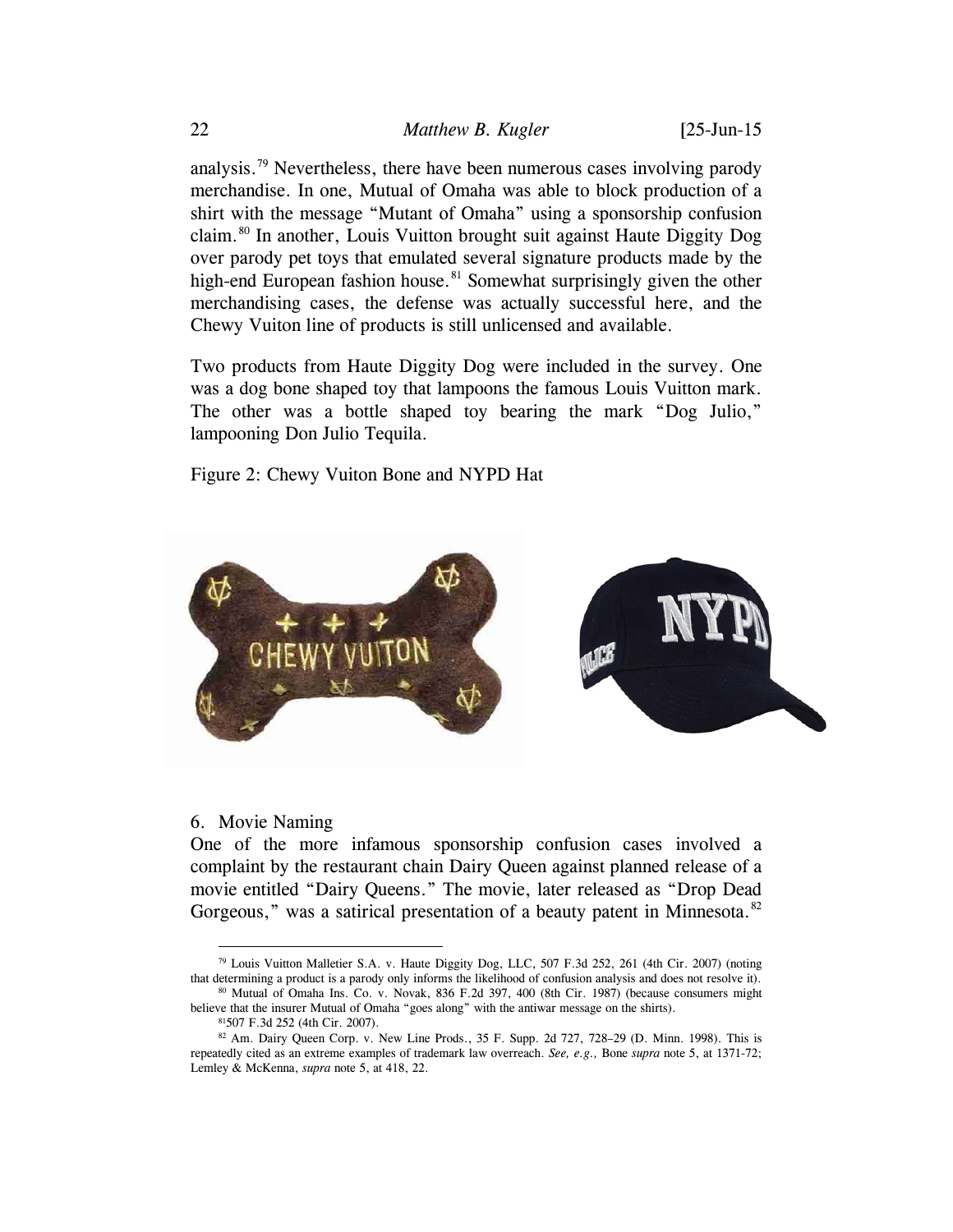Though one might assume that 1.) very few people would believe Dairy Queen made or sponsored a movie, and 2.) very few consumers would consider that information material, there was no survey in that case. The extreme distance between the core product (dairy goods) and the sponsored product (a movie) makes this a particularly hard case to justify under any of the theories of sponsorship materiality. This survey therefore incorporated the movie "Drop Dead Gorgeous" and attributed to it the original title "Dairy Queens" because it can serve as an example of what McKenna and Lemley have termed "pure sponsorship confusion."<sup>[83](#page-22-0)</sup>

#### *C. Origin and Sponsorship Confusion Questions*

The standard method of measuring likelihood of confusion is the Eveready protocol, so named for its use in *Union Carbide v. Ever-Ready*. [84](#page-22-1) The protocol presents the test stimulus (either the product or the ad) and, leaving the stimulus in view, asks "Who do you think puts out the [product] shown here?" and "What makes you think so?" Though the wording of the questions varies slightly from expert to expert, Eveready designs are now the standard way of conducting likelihood of confusion studies.<sup>[85](#page-22-2)</sup> There is some concern that leaving the stimuli in view turns the confusion questions into a reading task, but the balance of opinion favors allowing the participant to examine the product or ad as the question is asked rather than relying on the participant's memory.<sup>[86](#page-22-3)</sup> The wording of the questions used in this survey was borrowed from that recommended by Jerre Swann. $87$  On the same page as the advertisement was displayed, participants were asked "Who makes or puts out this product?" and "Why do you say that?" These questions were preceded by an instruction that informed participants that they should not guess and that it was acceptable to respond that they did not know the answer to a particular question.<sup>[88](#page-22-5)</sup>

Though there is near-consensus on the appropriate way to ask Eveready questions about product source, there is some dispute over the best way to ask about product sponsorship. One problem here is that the term of art in

 <sup>83</sup> *See* Lemley & McKenna, *supra* not[e 5,](#page-1-5) at 436.

<span id="page-22-2"></span><span id="page-22-1"></span><span id="page-22-0"></span><sup>&</sup>lt;sup>85</sup> See, e.g., McCarthy, *supra* note [48,](#page-12-5) 32:174; Jerre Swann, *Likelihood of Confusion Studies and the Straitened Scope of Squirt,* 98 TRADEMARK REP. 739, 739 (2008) ("Over time, this format has become the gold standard in cases involving strong marks, i.e., in cases where the senior mark is highly accessible (internally available) in memory."); Swann, *supra* note [61,](#page-15-2) at 56-58.

<sup>86</sup> Jacoby, *supra* not[e 47,](#page-12-0) at 566-568.

<sup>87</sup> Swann, *Likelihood of Confusion*, *supra* not[e 61,](#page-15-2) at 56.

<span id="page-22-5"></span><span id="page-22-4"></span><span id="page-22-3"></span><sup>88</sup> Instructions not to guess are extremely common in trademark surveys. *See, e.g.*, Shari Seidman Diamond, *Control Foundations: Rationales and Approaches,* in TRADEMARK AND DECEPTIVE ADVERTISING SURVEYS, *supra* not[e 47,](#page-12-0) 201, 205.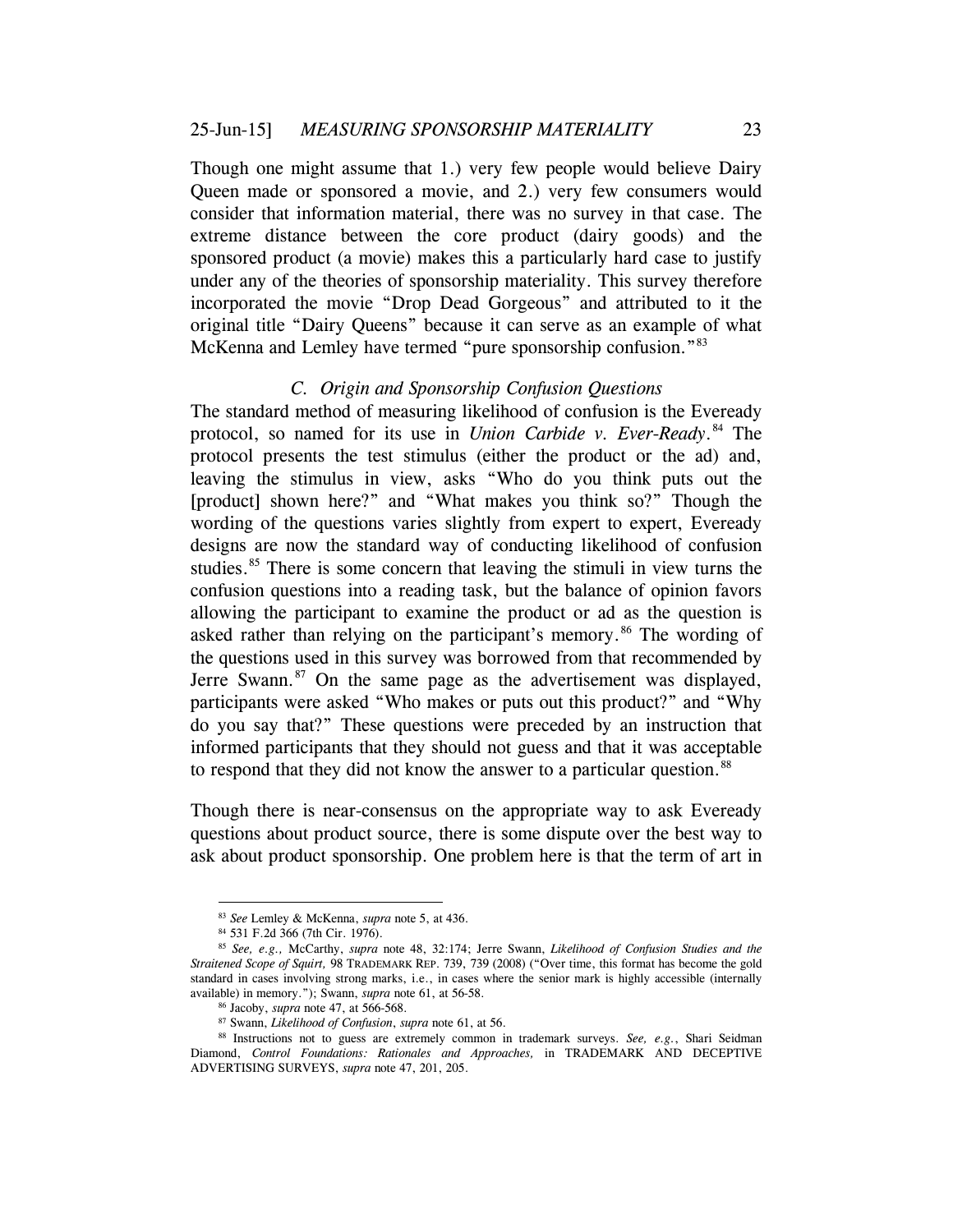the trademark literature, "sponsor," colloquially means something close to "benefactor," which is not at all the intended technical meaning. Here, I follow the recommendation of Jacob Jacoby who prefers using the words "permission" and "authorization" as they have more appropriate lay meanings and, especially in the case of "permission," are far more frequently used by general audiences.<sup>[89](#page-23-1)</sup>

<span id="page-23-0"></span>The second issue in framing sponsorship questions is that courts have been divided on exactly what participants should be asked. Most courts have accepted some variant of "do you believe that whoever makes or puts out this product *did get* the permission or approval of another company." Others, however, have preferred "do you believe [they] *needed to get* the permission or approval of another company."<sup>[90](#page-23-2)</sup> The former question is arguably a question of fact of which the participant has no knowledge – they were not witness to any contractual negotiations that may have occurred between the parties – whereas the latter is arguably a question of law on which the participant's opinions are irrelevant. Though courts have excluded surveys for asking the "wrong" version of the question,  $91$  some scholars believe the debate to be "largely a waste of judicial resources," $92$ and there is a small amount of empirical evidence suggesting that both approaches will yield equivalent results. $93$ 

Thinking about this debate from another angle, the main issue may be the word "believe." Imagine two substitutions. If a consumer is asked "do you *know* that the producer had the permission of another company" then there is a problem because they have no way of "knowing" that information. This appears to be the stumbling block for the courts and scholars who object to that wording. But imagine instead participants are asked whether they "*assume*" there is sponsorship. The participant is perfectly capable of reporting their assumptions. Given that participants actually do answer the "believe" question, they likely are interpreting "believe" to mean something more like "assume" and less like "know."

This survey therefore asked a variant of the traditional "did get" wording:

 <sup>89</sup> Jacoby, *supra* not[e 47,](#page-12-0) at 628-29.

<span id="page-23-3"></span><span id="page-23-2"></span><span id="page-23-1"></span><sup>90</sup> Swann, *Likelihood of Confusion*, *supra* note [61](#page-15-2) at 57-59; Jacob Jacoby, *Sense and Nonsense in Measuring Sponsorship Confusion*, 24 CARDOZO ARTS & ENT. L.J. 63, 75-83 (2006).

<sup>91</sup> *See* Jacoby, *supra* note [90,](#page-23-0) at 75-83.

<sup>92</sup> Swann, *Likelihood of Confusion*, *supra* not[e 61,](#page-15-2) at 59 n. 39.

<span id="page-23-5"></span><span id="page-23-4"></span><sup>93</sup> *See* Jacoby, *supra* note [90,](#page-23-0) at 92 (describing a case in which both wordings were used to assess confusion regarding the same product in separate surveys. The results were within 5% of each other. The author is not aware of any more rigorous testing of this question).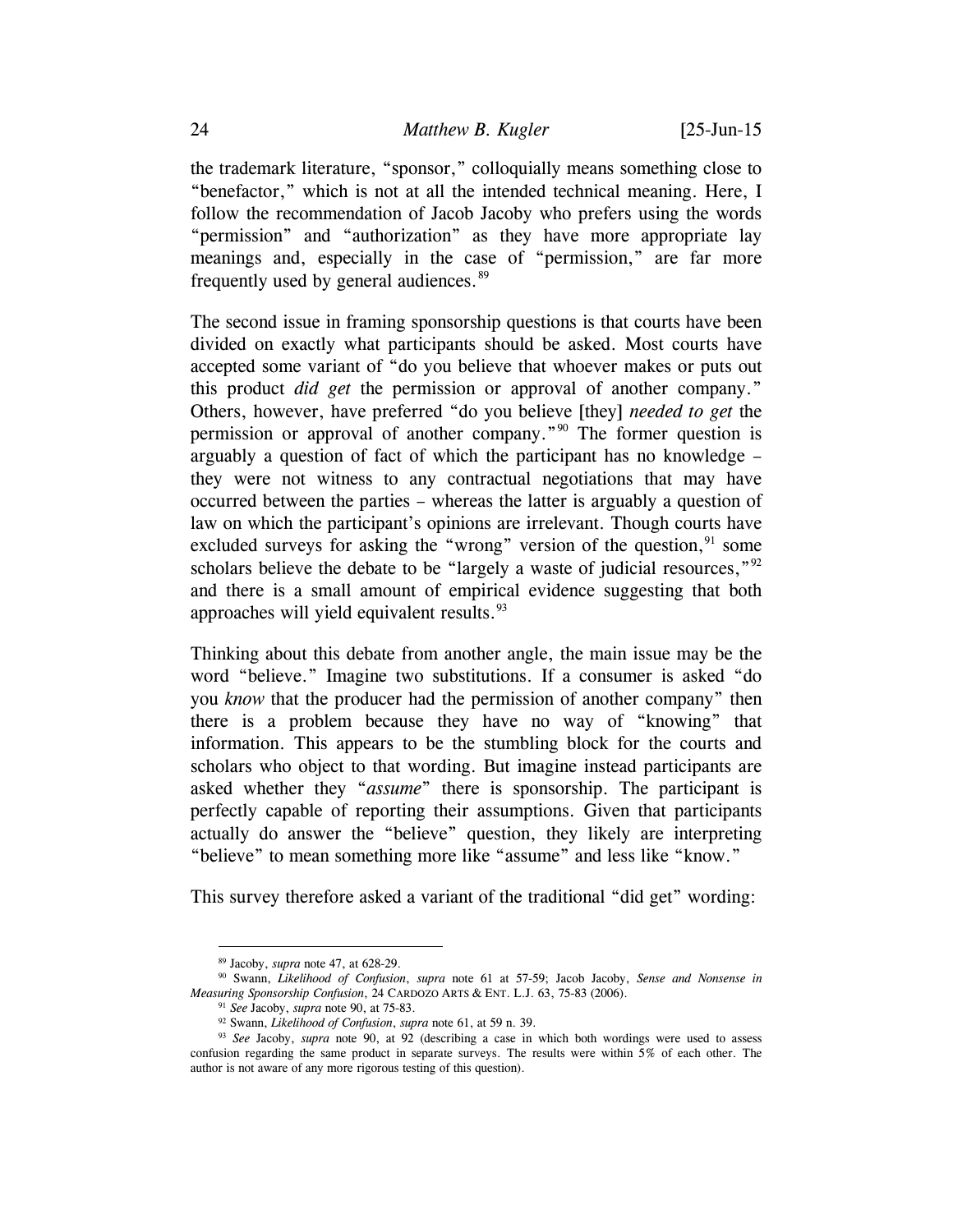Do you assume that whoever makes or puts out this product:

- Has the permission or authorization of another company to produce this product; or
- Does not have the permission or authorization of another company to produce this product; or
- You don't know or have no opinion about whether they have the permission or authorization of another company.

If the participant reported that they did assume sponsorship, they were then asked "What company do you assume gave permission or authorization for the production of this product?" and "Why do you say that?" This closed-ended question format, the inclusion of the "don't know" option, and the use of the follow-up questions are all standard in the Eveready protocol. $94$ 

The order of the response options for all closed-ended questions was partially randomized. Though the "don't know" response always appeared last for questions that included it, the other choices appeared in random order as a way of minimizing order effects. Therefore approximately half of the time the "has permission" response came first and half the time the "does not have" response came first. This type of randomization is strongly recommended in trademark surveys.<sup>[95](#page-24-1)</sup>

<span id="page-24-2"></span>Since the main question here is the materiality of sponsorship confusion, it was sensible to be liberal in coding who counted as a "correct" sponsor. If a person believes the t-shirt bearing the St. Louis Arch is sponsored by St. Louis, or the National Park Service, or "the people who own the Arch," all of those can count as confusion about sponsorship for which materiality can then be assessed; it is not important that the participant does not know exactly which level of government is responsible. Similarly, a respondent who believes that the Field Museum of Natural History is run by the City of Chicago is mistaken but can still meaningfully contribute to our understanding of sponsorship materiality. It would be much harder to justify such an expansive approach in the context of litigation, but it is appropriate given the goal of this research which was, primarily, to assess

 <sup>94</sup> *See, e.g.,* Swann *supra* note [61,](#page-15-2) at 57.

<span id="page-24-1"></span><span id="page-24-0"></span><sup>95</sup> *See, e.g.,* Jacob Jacoby, *Are Closed-Ended Questions Leading Questions?,* in TRADEMARK AND DECEPTIVE ADVERTISING SURVEYS, *supra* not[e 47,](#page-12-0) 261, 280.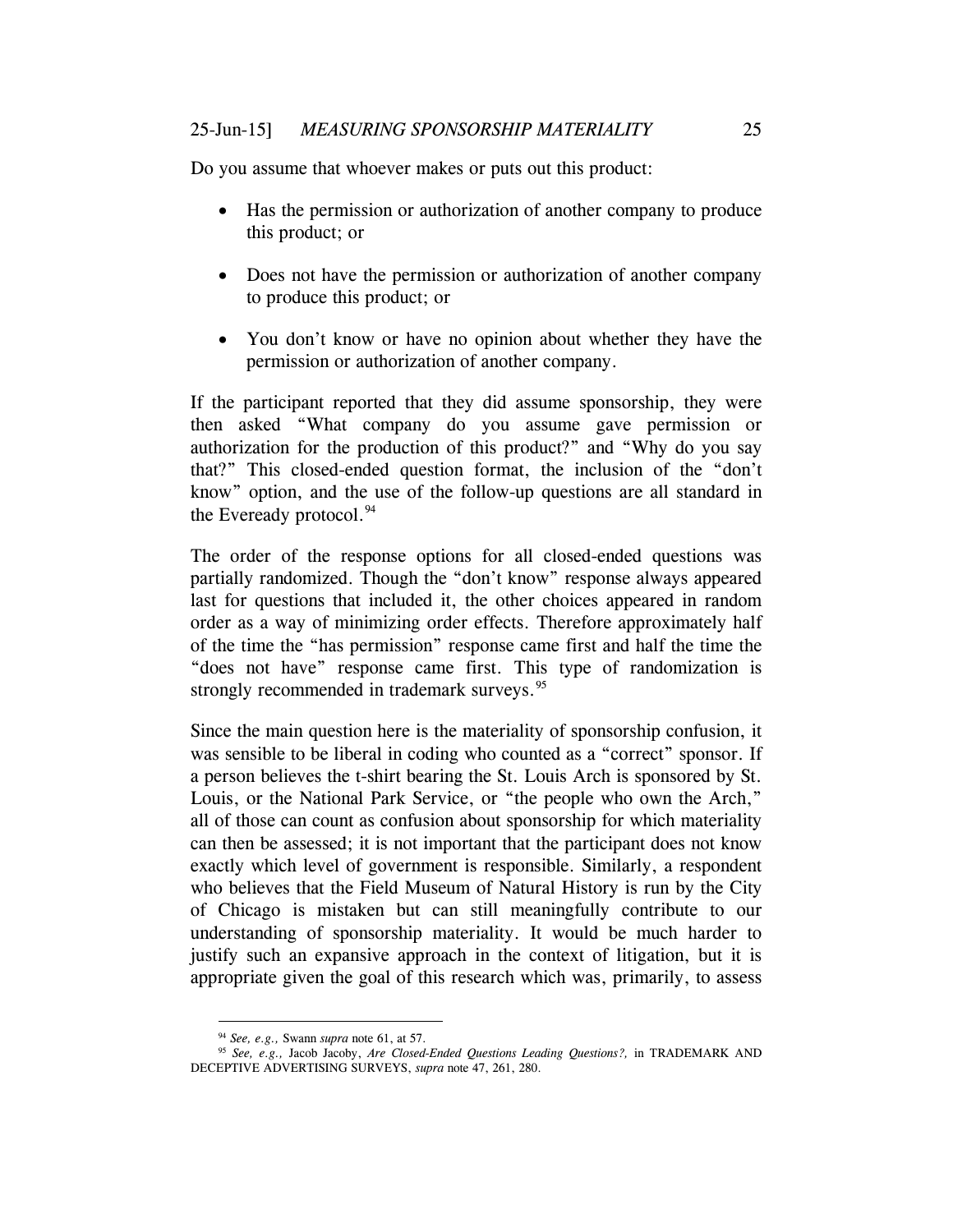what percentage of sponsorship confusion is material.<sup>[96](#page-25-1)</sup>

Further, the confusion estimates may be slightly inflated because the survey lacked a control condition, and control conditions always lower confusion estimates. Were one litigating over the NFL t-shirt, for example, one would normally also test reactions to a t-shirt that is as similar as possible to the allegedly problematic shirt and lacks only the key infringing elements.  $97$  Likely the logo and name on the shirt would be swapped with ones not linked to an NFL teams but the coloration would remain constant. The proportion of people who attributed the control shirt to the NFL would be subtracted from the confusion estimate of the allegedly infringing shirt. The goal is to eliminate from the confusion estimate the proportion of people who are confused for reasons other than the elements at issue in the litigation.

Despite these limitations, the results shown in Table 1 are consistent with those found in actual litigation surveys for several products. The NYPD baseball cap is at 42.63% combined maker and sponsor confusion, which is fairly consistent with the surveys finding 38.3% and 43% confusion actually conducted in *Elovitz*. [98](#page-25-3) The baseball jersey and football t-shirt are slightly above 60%, which is consistent with litigation surveys showing 58% and 59% confusion for NFL jerseys.<sup>[99](#page-25-4)</sup> So the survey numbers may be somewhat inflated because liberal coding was used for both the origin and sponsorship questions, but they are not unreasonably so.

<span id="page-25-0"></span>In trademark litigation, the threshold for actionable confusion is conventionally approximated as  $15\%$ .<sup>[100](#page-25-5)</sup> This is not strictly a rule, however, and courts have sometimes both accepted as significant lower rates of confusion and rejected as *de minimis* higher rates.<sup>[101](#page-25-6)</sup> The general rule appears to be that rates below 10% rarely win and those above 20% rarely lose, but the treatment of surveys with confusion estimates between

<span id="page-25-1"></span><sup>&</sup>lt;sup>96</sup> The problem of subjective coding judgments is inherent in the use of open-ended questions. For a discussion of some common coding difficulties, *see* Jacoby, *supra* note 95, at 264-65, 271-72.

<span id="page-25-2"></span><sup>&</sup>lt;sup>97</sup> Jacoby, *supra* not[e 47,](#page-12-0) at 514-33. The ideal control is a function of the elements alleged to be infringing in the litigation and constructing a proper control requires careful consideration of both the essential features of the product as well as the exact causal claim one wishes to make.

<sup>98</sup> Described in Jacoby, *supra* note [90,](#page-23-0) at 92.

<sup>99</sup> Id. at 71.

<span id="page-25-5"></span><span id="page-25-4"></span><span id="page-25-3"></span><sup>100</sup> *See, e.g.,* Daniel Gervais & Julie M. Katsko, *Who Cares About the 85 Percent? Reconsidering Survey Evidence of Online Confusion in Trademark Cases*, 96 J. PAT. & TRADEMARK OFF. SOC'Y 265 (2014).

<span id="page-25-6"></span><sup>101</sup> *See, e.g.,* Gerald L. Ford, *Survey Percentages in Lanham Act Matters, in* TRADEMARK AND DECEPTIVE ADVERTISING SURVEYS, *supra* note 12, 311, 313-15.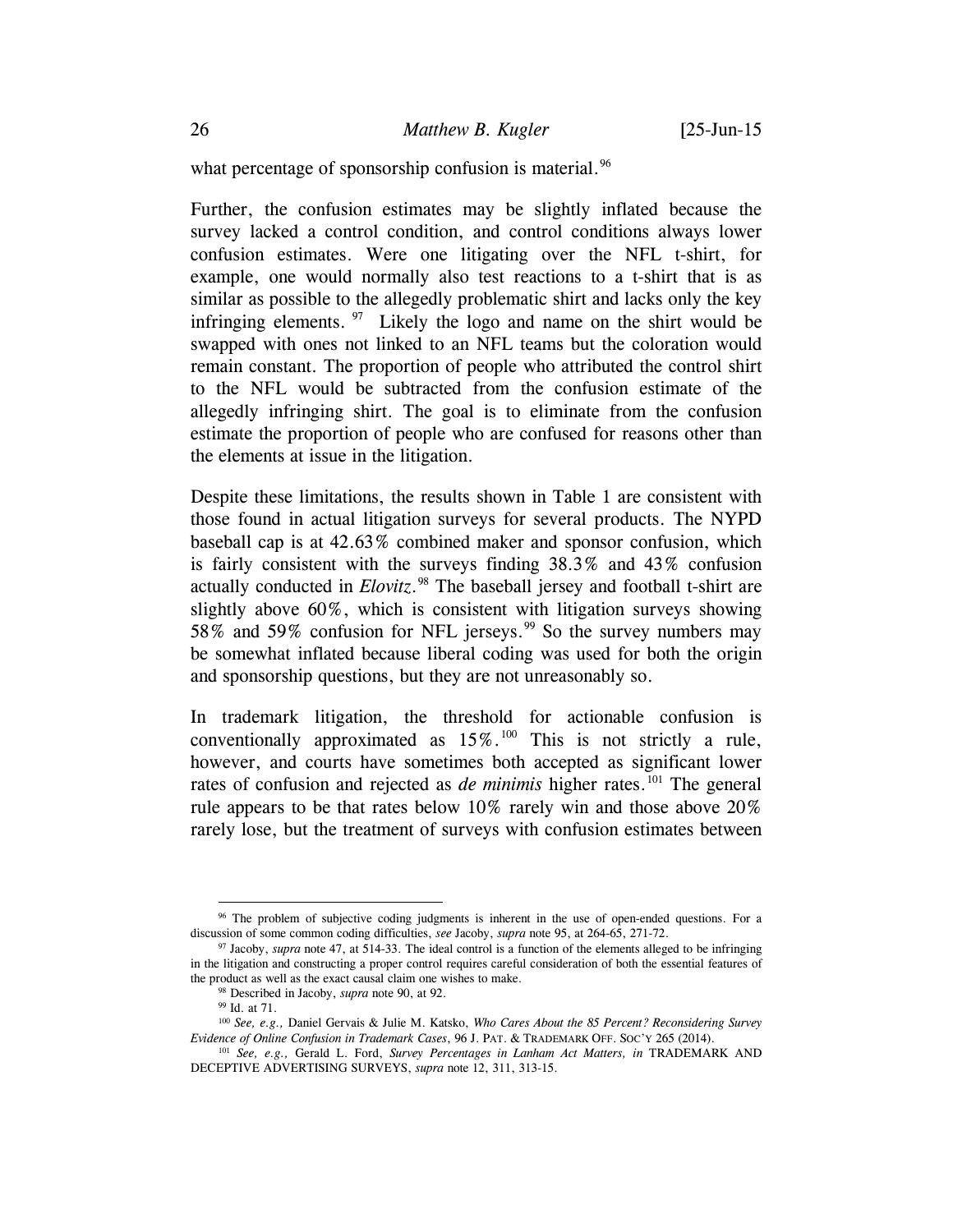10% and 20% vary depending on the other confusion factors.[102](#page-26-1)

As can be seen in Table 1, nearly every product would qualify as confusing at a 15% threshold. The two parody products are marginal, but the various souvenir products average approximately 31% combined maker and sponsor confusion.

|               |                           |         | Company  |                 |           |
|---------------|---------------------------|---------|----------|-----------------|-----------|
|               |                           |         | does not |                 | Number    |
|               |                           | Company | make but | Makes $+$       | of        |
|               |                           | makes   | sponsors | <b>Sponsors</b> | consumers |
| <b>Sports</b> | <b>MLB</b> Jersey         | 30.72%  | 31.37%   | 62.09%          | 153       |
|               | <b>NFL Shirt</b>          | 22.99%  | 38.31%   | 61.30%          | 261       |
|               | WC Jersey                 | 4.76%   | 12.70%   | 17.46%          | 63        |
|               | <b>March Madness</b>      | 15.03%  | 12.72%   | 27.75%          | 173       |
|               | Super Bowl                | 18.22%  | 25.00%   | 43.22%          | 236       |
| College       | Harvard Shirt             | 17.72%  | 36.71%   | 54.43%          | 316       |
| Souvenirs     | <b>NYPD</b> Hat           | 15.94%  | 26.69%   | 42.63%          | 251       |
|               | <b>FDNY Shirt</b>         | 14.00%  | 21.67%   | 35.67%          | 300       |
|               | <b>Olympics Shirt</b>     | 11.11%  | 25.16%   | 36.27%          | 306       |
|               | <b>Liberty Statue</b>     | 11.11%  | 15.49%   | 26.60%          | 297       |
|               | <b>Field Museum Charm</b> | 9.13%   | 16.67%   | 25.79%          | 252       |
|               | St Louis Arch Shirt       | 7.21%   | 12.13%   | 19.34%          | 305       |
| Pet Parody    | Don Julio Toy             | 4.88%   | 10.19%   | 15.07%          | 471       |
|               | Chewy Vuiton Toy          | 8.86%   | 7.05%    | 15.91%          | 440       |
| Automotive    | Lamborghini Key Chain     | 27.83%  | 28.80%   | 56.63%          | 309       |
|               | Porsche Mug               | 33.52%  | 25.35%   | 58.87%          | 355       |
| Movie         | Dairy Queens              | 4.01%   | 3.81%    | 7.82%           | 499       |

<span id="page-26-0"></span>Table 1: Traditional Confusion Estimates for All Products

<span id="page-26-1"></span>Notable in Table 1 is that many products are only above threshold, or only meaningfully above threshold, due to the contribution of sponsorship confusion. Very few people believe the parody products are actually made by the companies whose likenesses are being used, and the souvenir category only averages 11% maker confusion despite the liberal coding. Even the Harvard, March Madness, and Super Bowl shirts would be hard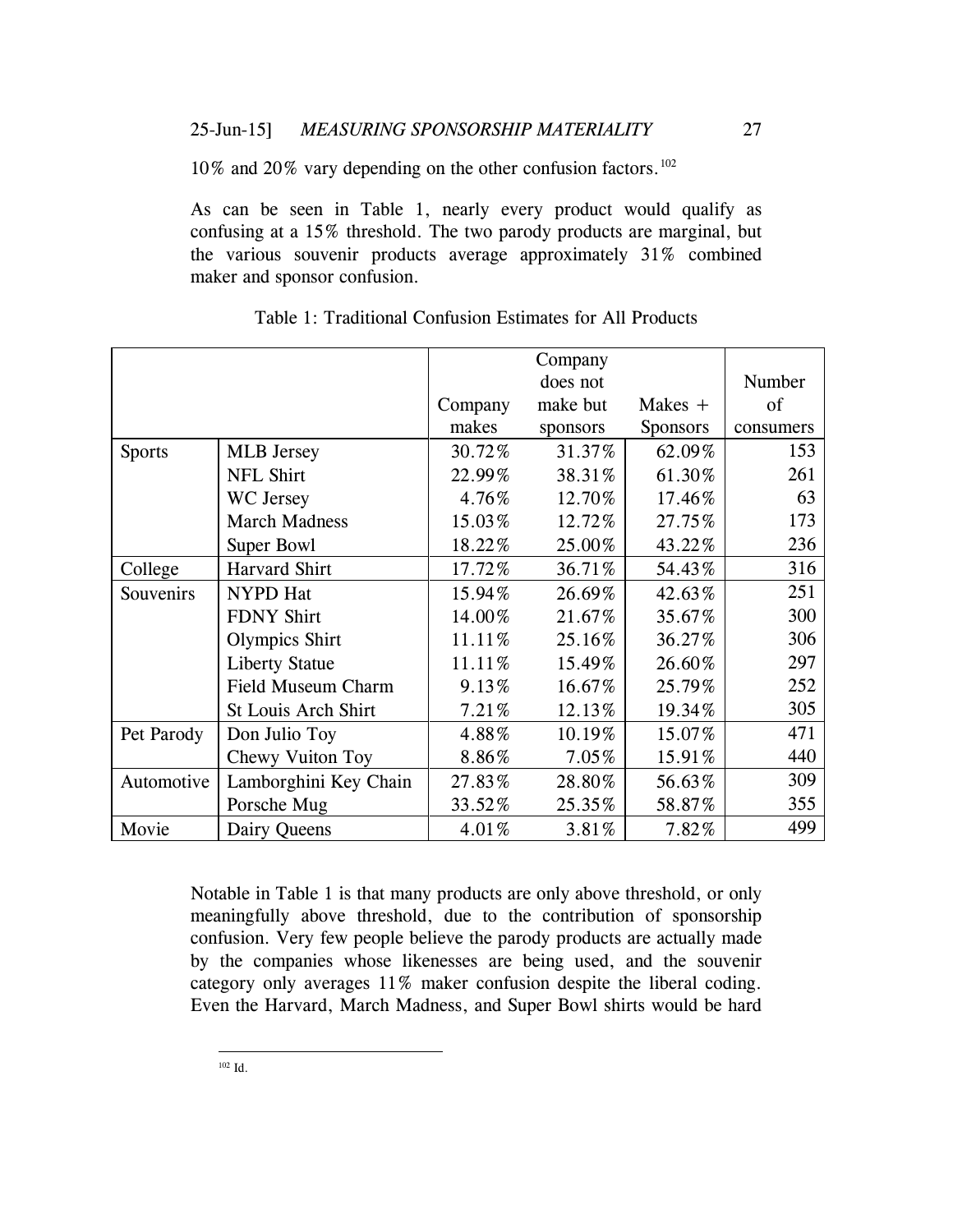cases were sponsorship confusion not counted. This underscores the importance of correctly quantifying sponsorship confusion.

A sufficient number of datapoints were collected to draw meaningful conclusions for all of these products apart from the World Cup Jersey. Though courts have not been consistent in their sampling requirements, a review of the case law suggests that surveys with fewer than 100 data points are at meaningfully increased risk of rejection and those above 100 tend to be acceptable, at least in terms of sample size.<sup>103</sup>From a purely statistical standpoint, the confidence interval for the 17.46% confusion estimate for the World Cup Jersey is  $+9.37\%$ .<sup>[104](#page-27-1)</sup> Were there 153 participants rating this product – as there were for the next lowest – the confidence interval would be  $\pm 6.02\%$ , a substantial improvement. Nevertheless, the World Cup Jersey is getting reliably fewer attributions of sponsorship than any of the other sports products.

## A.)Materiality of Sponsorship Confusion

The materiality of sponsorship confusion was assessed with a series of four questions. These were only asked if the participant indicated that they believed the product was sponsored, and the results given in Tables 1 and 2 are only for those participants who identified the correct sponsor for a particular product.

The first sponsorship materiality question asked who the consumer believed was responsible for the quality of the product. The choices were: the company identified as the maker of the product, the company identified as having permitted or sponsored the product, both, neither, or don't know.[105](#page-27-2)

Even Lemley and McKenna, who are extremely skeptical of sponsorship confusion claims, recognize that there is a "strong interest in protection when the defendant's use of a mark suggests the plaintiff controls the

 <sup>103</sup> Jacoby, *supra* note [47,](#page-12-0) at 439-44.

<span id="page-27-2"></span><span id="page-27-1"></span><span id="page-27-0"></span><sup>&</sup>lt;sup>104</sup> The confidence interval for a proportion is a function both of the sample size and of the extremity of the estimate. [https://www.mccallum-layton.co.uk/tools/statistic-calculators/confidence-interval-for-proportions](https://www.mccallum-layton.co.uk/tools/statistic-calculators/confidence-interval-for-proportions-calculator/)[calculator/](https://www.mccallum-layton.co.uk/tools/statistic-calculators/confidence-interval-for-proportions-calculator/)

 $105$  The exact wording of the response items is given here:

<sup>-</sup>The company you listed as the MAKER of the product

<sup>-</sup>The company that you listed as having PERMITTED or AUTHORIZED the product

<sup>-</sup>Both of the companies you listed

<sup>-</sup>Neither of the companies you listed

<sup>-</sup>Don't know/Have no opinion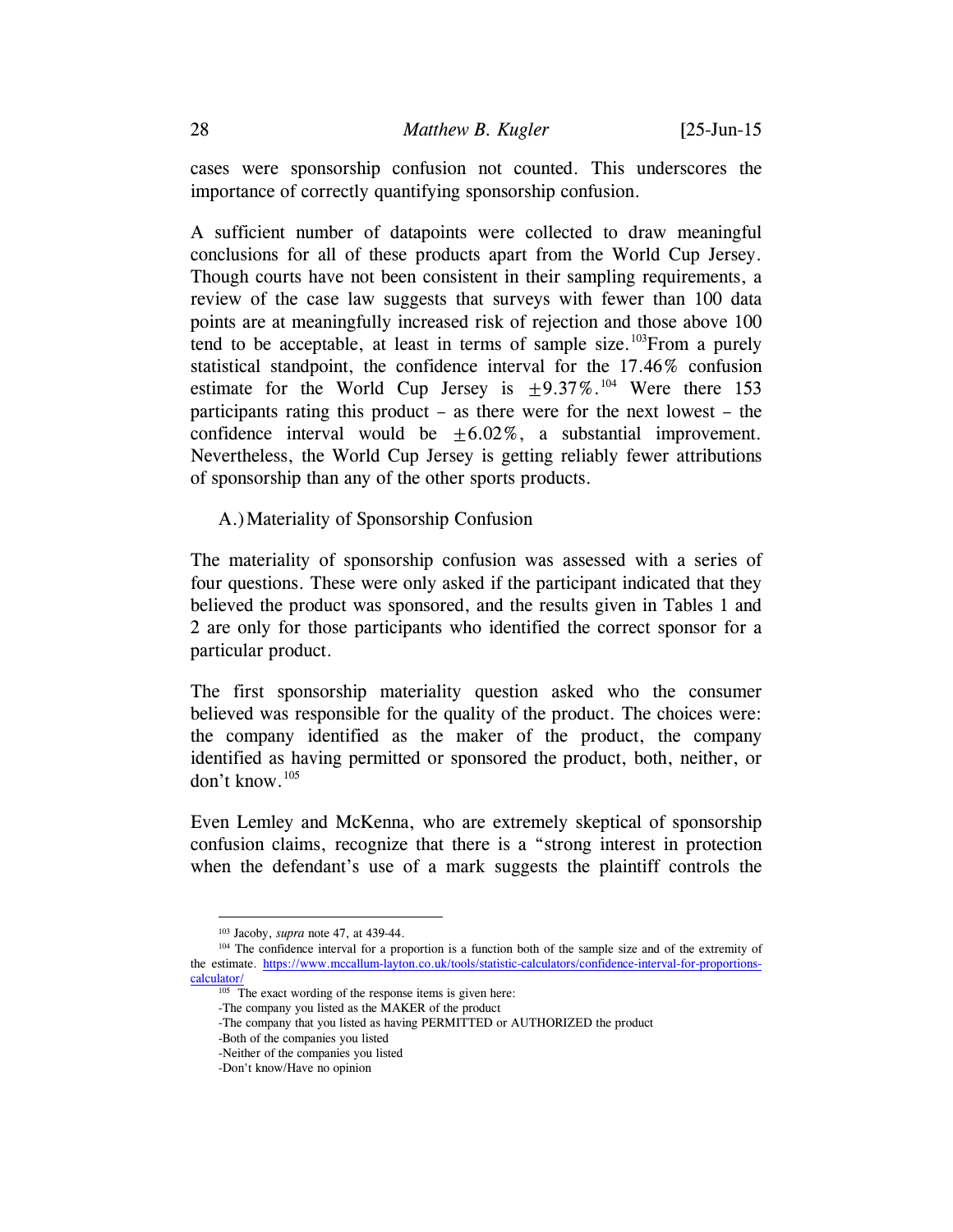quality of the defendant's products or services."<sup>[106](#page-28-0)</sup> As can be seen in Table 2, about half of the consumers evaluating each product believed that the appropriate sponsor was at least partially responsible for product quality. For the six souvenir items, for example, the average was 48.2%.

The next materiality question assessed what is known as relation-back, whether the consumer would blame the parent brand for bad experiences with the product. This question asked whether the participant would have a better, worse, or unchanged opinion of the sponsor of the product if they had a bad experience with the product. $107$  Answers to this question interestingly differ from those to the quality question. Only about 26.0% of those rating the six souvenir products would have blamed the sponsor for a bad experience. More than twice as many (57.4%) would have had an unchanged opinion. The difference was similar for the two automotive products (34.7% vs. 54.2%), if slightly less stark.

<span id="page-28-4"></span>Some scholars believe that marketing research has suggested that relationback will not be a problem. Lemley and McKenna have argued that "the research suggests that consumers generally do not alter their global evaluations of brands....when they encounter negative information about related products offered under the same mark."<sup>[108](#page-28-2)</sup> But others are more skeptical of that literature and believe that, at best, this is an open question.<sup>[109](#page-28-3)</sup> Resolving this debate is beyond the scope of this paper, but it is interesting to note that 1.) a meaningful proportion of consumers *believe* they would blame the perceived parent company to some degree; and 2.) of the four measures of materiality, this one would show the lowest proportion of material confusion.

 <sup>106</sup> Lemley & McKenna, *supra* not[e 5,](#page-1-5) at 433.

<sup>&</sup>lt;sup>107</sup> The exact wording was:

If you had a bad experience with this product, would you:

<span id="page-28-1"></span><span id="page-28-0"></span><sup>-</sup>Have a worse opinion of the company that you said PERMITTED or AUTHORIZED the making of the product,

<sup>-</sup>Have a better opinion of the company that you said PERMITTED or AUTHORIZED the making of the product,

<sup>-</sup>Have no change in opinion regarding the company that you said PERMITTED or AUTHORIZED the making of the product

<sup>-</sup>Don't know/don't have an opinion

A similar question regarding the maker of the product was asked regardless of whether the participant believed the product was sponsored.

<span id="page-28-3"></span><span id="page-28-2"></span><sup>108</sup> Lemley & McKenna, *supra* note [5,](#page-1-5) at 430-32. *See also* Mark McKenna, *Testing Modern Trademark Law's Theory of Harm*, 95 IOWA L. REV. 63, 97-111 (2009).

<sup>109</sup> Bone, *supra* not[e 5,](#page-1-5) at 1367-68.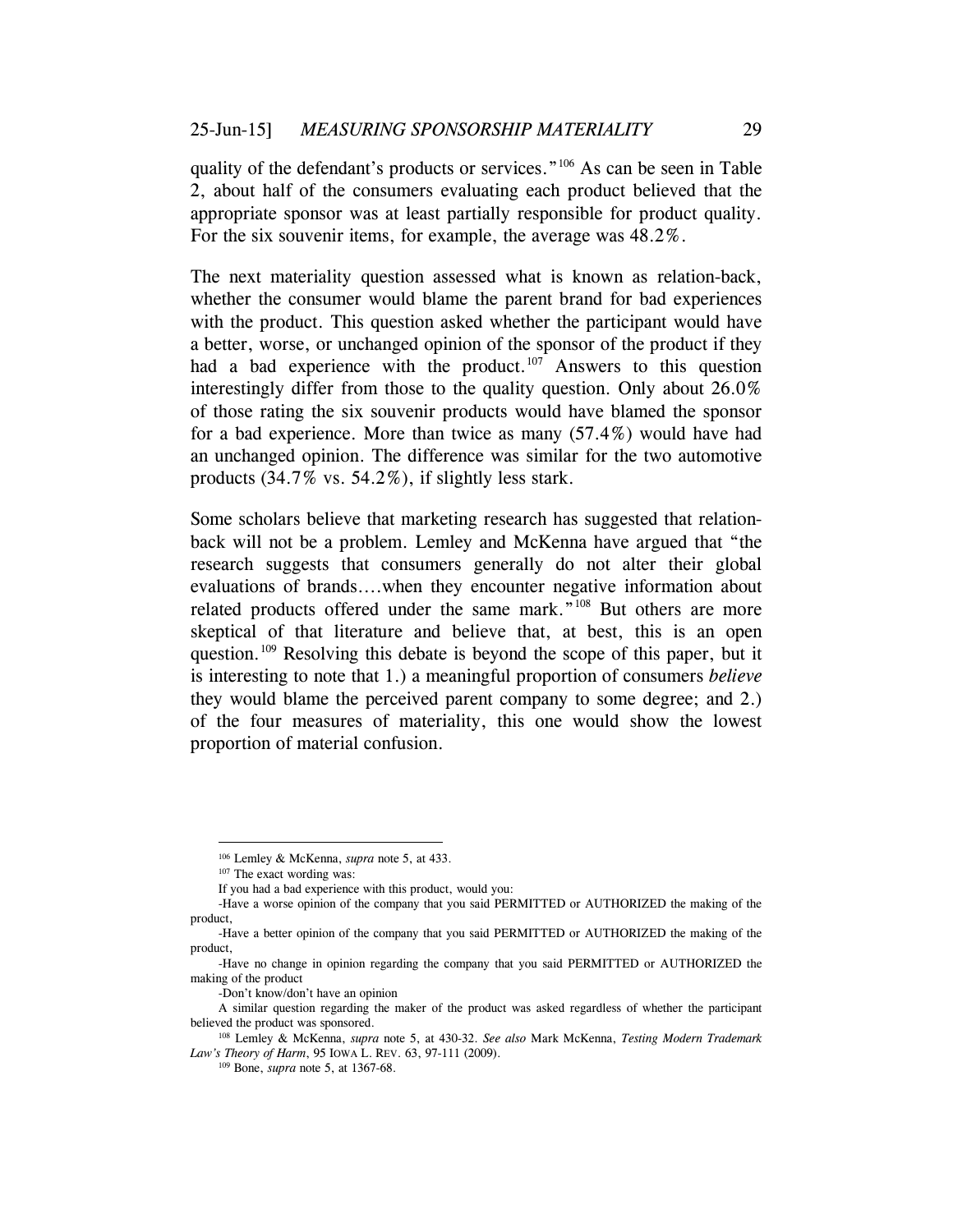# 30 *Matthew B. Kugler* [25-Jun-15 Table 2: The Materiality of Sponsorship Across Products

|               |                           |             |              | If bad experience: |               |            |           |            |           |
|---------------|---------------------------|-------------|--------------|--------------------|---------------|------------|-----------|------------|-----------|
|               |                           | Sponsor     |              |                    |               |            |           |            |           |
|               |                           | partially   |              | No change          | Less          | Explicitly | Pay more  | Explicitly |           |
|               |                           | responsible | <b>Blame</b> | in opinion         | interested if | equally    | if        | pay        | Number of |
|               |                           | for quality | sponsor      | of sponsor         | unsponsored   | interested | sponsored | equally    | Consumers |
| <b>Sports</b> | <b>MLB</b> Jersey         | 47.92%      | 27.08%       | 56.25%             | 58.33%        | 35.42%     | 66.67%    | 29.17%     | 48        |
|               | NFL Shirt                 | 53.00%      | 34.00%       | 45.00%             | 51.00%        | 28.00%     | 45.00%    | 41.00%     | 100       |
|               | WC Jersey                 | 62.50%      | 12.50%       | 87.50%             | 25.00%        | 62.50%     | 37.50%    | 50.00%     | 8         |
|               | <b>March Madness</b>      | 63.64%      | 40.91%       | 27.27%             | 31.82%        | 54.55%     | 27.27%    | 63.64%     | 22        |
|               | Super Bowl                | 49.15%      | 35.59%       | 49.15%             | 66.10%        | 22.03%     | 47.46%    | 38.98%     | 59        |
| College       | Harvard Shirt             | 49.14%      | 28.45%       | 57.76%             | 52.59%        | 34.48%     | 39.66%    | 43.10%     | 116       |
| Souvenirs     | NYPD Hat                  | 46.27%      | 32.84%       | 52.24%             | 41.79%        | 37.31%     | 34.33%    | 47.76%     | 67        |
|               | <b>FDNY Shirt</b>         | 49.23%      | 21.54%       | 58.46%             | 49.23%        | 36.92%     | 46.15%    | 40.00%     | 65        |
|               | <b>Olympics Shirt</b>     | 48.05%      | 28.57%       | 51.95%             | 41.56%        | 37.66%     | 38.96%    | 42.86%     | 77        |
|               | <b>Liberty Statue</b>     | 52.17%      | 36.96%       | 45.65%             | 36.96%        | 45.65%     | 34.78%    | 50.00%     | 46        |
|               | <b>Field Museum Charm</b> | 47.62%      | 11.90%       | 71.43%             | 35.71%        | 38.10%     | 30.95%    | 54.76%     | 42        |
|               | St Louis Arch Shirt       | 45.95%      | 24.32%       | 64.86%             | 45.95%        | 29.73%     | 37.84%    | 56.76%     | 37        |
| Pet Parody    | Don Julio Toy             | 56.25%      | 22.92%       | 50.00%             | 41.67%        | 35.42%     | 25.00%    | 52.08%     | 48        |
|               | Chewy Vuiton Toy          | 45.16%      | 25.81%       | 48.39%             | 48.39%        | 32.26%     | 29.03%    | 35.48%     | 31        |
| Automotive    | Lamborghini Key Chain     | 58.43%      | 38.20%       | 48.31%             | 55.06%        | 30.34%     | 38.20%    | 44.94%     | 89        |
|               | Porsche Mug               | 51.11%      | 31.11%       | 60.00%             | 51.11%        | 34.44%     | 42.22%    | 43.33%     | 90        |
| Movie         | Dairy Queens              | 42.11%      | 26.32%       | 57.89%             | 15.79%        | 47.37%     | 21.05%    | 63.16%     | 19        |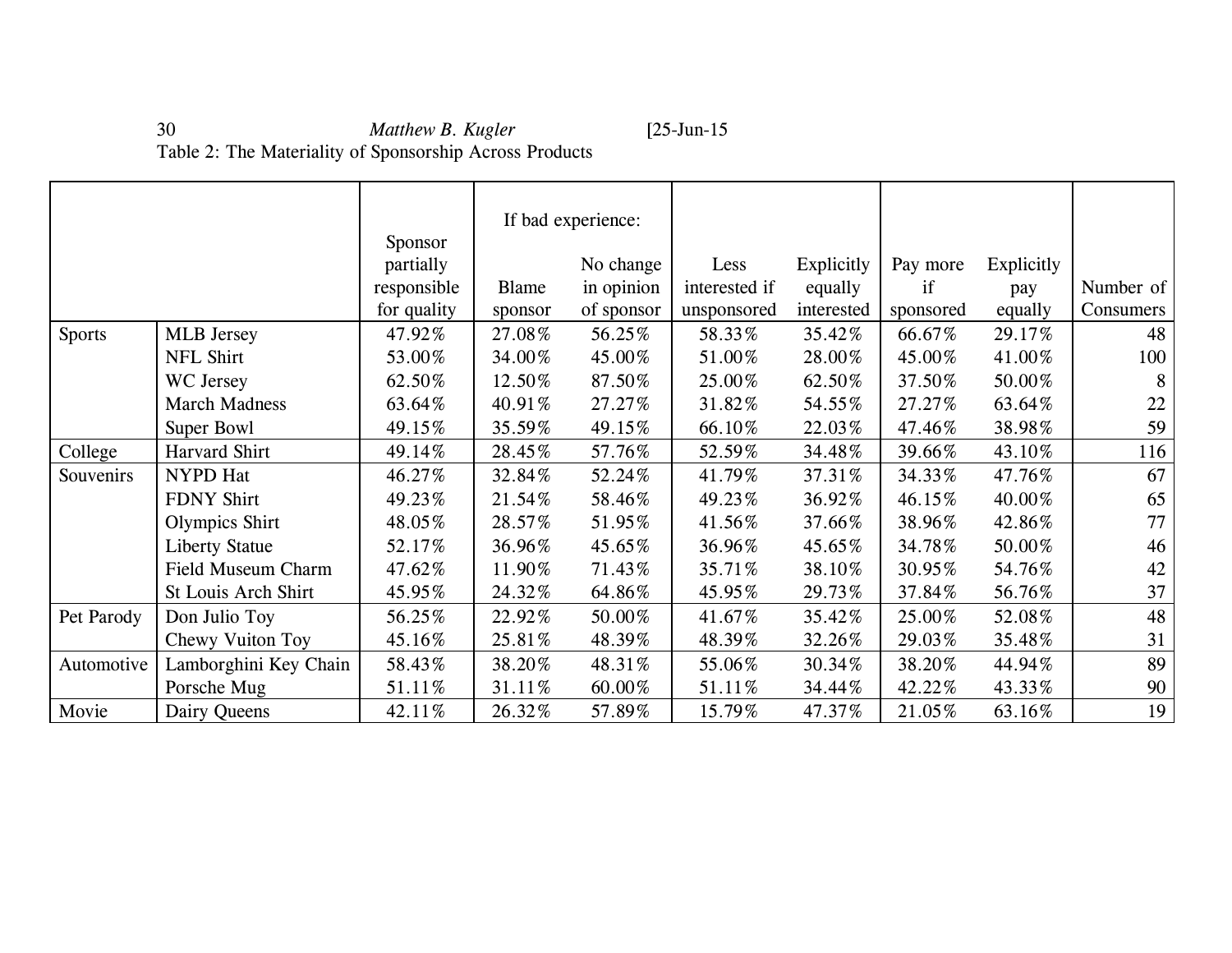Both of the preceding questions assessed indirect forms of trademark harm in that they undermine the integrity of the trademark but do not affect consumer decisionmaking in the instant case. The final two questions, however, do address the consumer's purchase intentions. The first of these asked the participants to imagine that the maker of the product did NOT have the permission or authorization of any other company, and that the company they had believed had sponsored the product was completely uninvolved. Further, they were asked to assume that this was perfectly legal. Given that the product was now unsponsored, were they more or less interested in purchasing it? $110$ 

For the two major sports items – the jersey and the NFL t-shirt – over 50% of participants would have been less interested. Across the six souvenir items, 41.9% would have been less interested. For the automotive items, 53.1% would have been less interested. As can also be seen in Table 2, there is a growing divergence between the main line of the products and Dairy Queens, which has reassuringly dropped to 15.8% less interested. Since Dairy Queens was, *ex ante*, predicted to be the most extreme of the merchandising cases, it is can be taken as some validation of participant attention that they so clearly distinguish it from the other products.

The final materiality question asked participants whether they would be willing to *pay* more if the product were sponsored or unsponsored.<sup>[111](#page-30-1)</sup> Table 2 displays both the proportion of respondents who would pay more if the product was sponsored, as well as the proportion that would explicitly pay an equal amount regardless (the remainder expressing a preference for *un*sponsored products or having no opinion). Apart from the baseball jersey, there is no product for which a majority of consumers

<span id="page-30-0"></span><sup>&</sup>lt;sup>110</sup> Imagine you learned that the maker of this product did not have the permission or authorization of any other company, and that the company you thought authorized it was completely uninvolved. Assume that this is perfectly legal, and that the maker of the product did not need anyone's permission or authorization to make it.

If this product were made without permission or authorization:

<sup>-</sup>I would be more interested in purchasing it.

<sup>-</sup>I would be less interested in purchasing it

<sup>-</sup>I would be equally interested in purchasing it

<sup>-</sup>I have no opinion.

<sup>&</sup>lt;sup>111</sup> Which of the following statements best describes your perspective on this product?

<span id="page-30-1"></span><sup>-</sup>I am willing to pay more for this product if it is made with the other company's permission or authorization.

<sup>-</sup>I am willing to pay more for this product if it is NOT made with the other company's permission or authorization.

<sup>-</sup>I am willing to pay the same amount either way.

<sup>-</sup>I have don't know or have no opinion on this issue.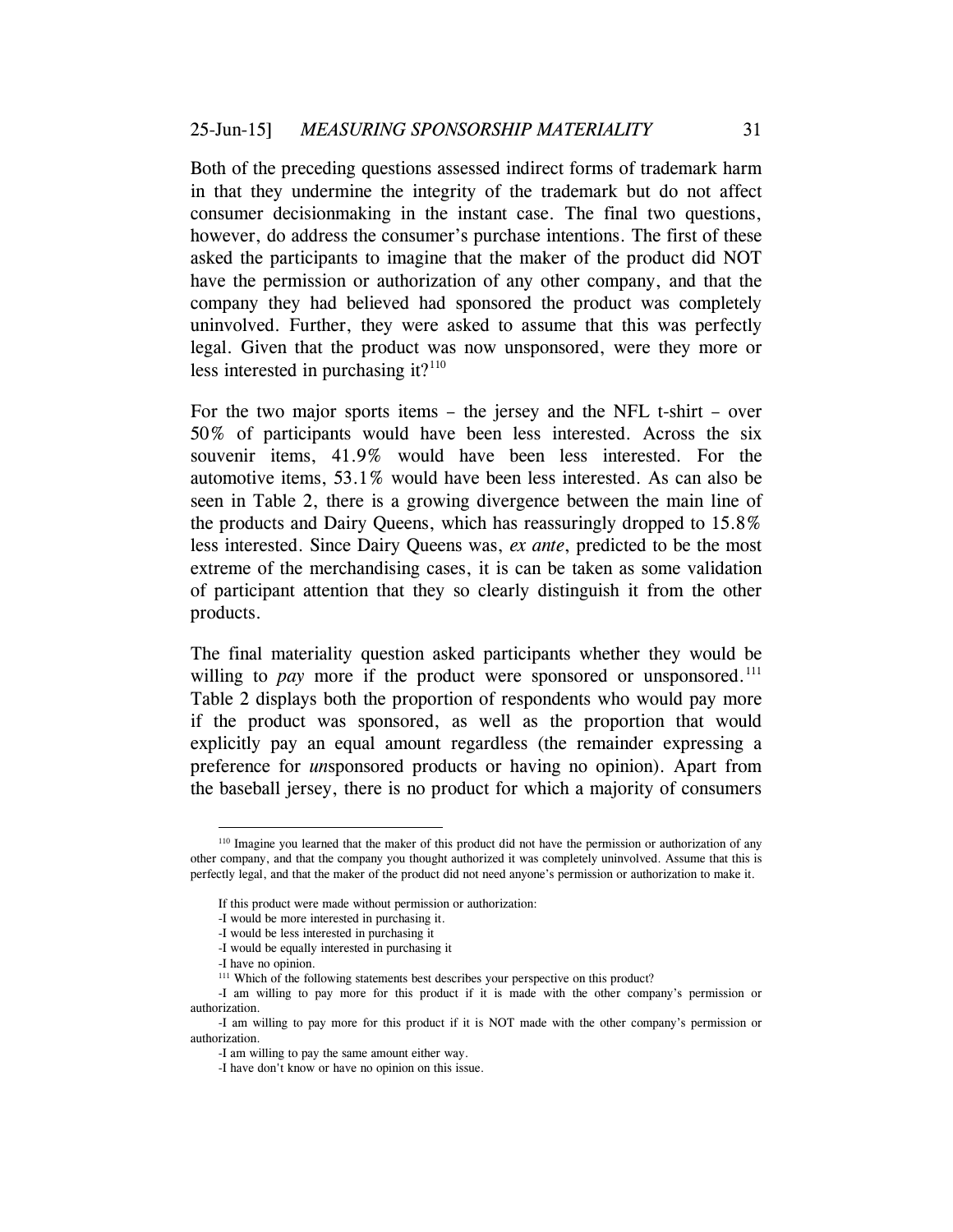would pay more if it were sponsored. For the six souvenir products – which are much like those so fiercely questioned by scholars such as Dogan, Lemley, and McKenna – a mere 37.2% of those who believed the products were sponsored would have paid less if they were not.<sup>[112](#page-31-0)</sup> Fully 48.7% explicitly state that they would pay the same amount regardless.

Across all products, responsibility for quality is the most sponsor-friendly measure and relation-back is the least. On average, 51% said that sponsors monitored quality but only 28% would blame the sponsor for a low quality product. The other two measures were intermediate. 44% would be less interested were the product unsponsored and 38% would pay less.

Sponsorship therefore counts for (at most) half. For only four of the seventeen merchandising are more consumers willing to pay a premium for sponsored goods than are explicitly indifferent to whether the goods are sponsored.

Table 3 updates Table 1 to show how the imposition of a materiality requirement based on this willingness to pay measure would impact confusion estimates. As described at the beginning of Part II, this materiality calculation discounts the sponsorship confusion estimate to only take into account those respondents who would pay less were the product not sponsored. Several products that were previously firmly above the traditional confusion threshold are now below or in play, including the Field Museum Charm, the Statue of Liberty, and the St Louis Arch shirt. The pet parody products went from being marginal cases – just above 15% – to meaningfully below threshold. Imposing a materiality requirement would therefore matter.

<span id="page-31-0"></span> <sup>112</sup> A follow-up question asked how much of a discount the consumer would need in order to be indifferent between the sponsored and unsponsored version. Those data are available from the author.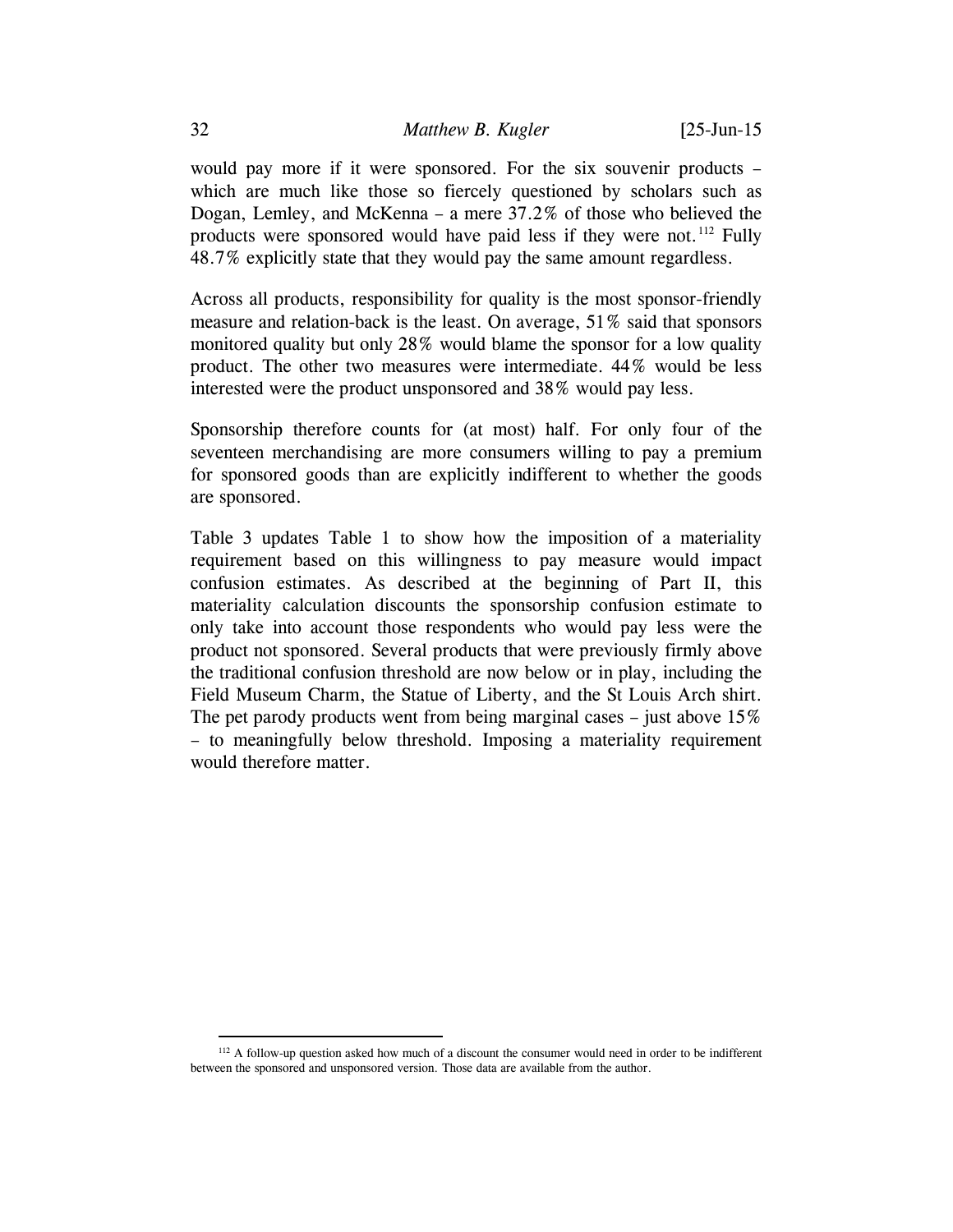|               |                       |             |           | <b>Difference</b> |           |
|---------------|-----------------------|-------------|-----------|-------------------|-----------|
|               |                       |             |           | <b>Between</b>    |           |
|               |                       | Traditional | Material  | Traditional       | Number of |
|               |                       | Confusion   | Confusion | & Material        | Consumers |
| <b>Sports</b> | <b>MLB</b> Jersey     | 62.09%      | 49.02%    | 13.07%            | 153       |
|               | <b>NFL Shirt</b>      | 61.30%      | 42.53%    | 18.77%            | 261       |
|               | WC Jersey             | 17.46%      | 7.94%     | 9.52%             | 63        |
|               | <b>March Madness</b>  | 27.75%      | 19.08%    | 8.67%             | 173       |
|               | Super Bowl            | 43.22%      | 34.75%    | 8.47%             | 236       |
| College       | Harvard Shirt         | 54.43%      | 37.03%    | 17.41%            | 316       |
| Souvenirs     | NYPD Hat              | 42.63%      | 27.09%    | 15.54%            | 251       |
|               | <b>FDNY Shirt</b>     | 35.67%      | 24.67%    | 11.00%            | 300       |
|               | <b>Olympics Shirt</b> | 36.27%      | 21.57%    | 14.71%            | 306       |
|               | <b>Liberty Statue</b> | 26.60%      | 16.84%    | 9.76%             | 297       |
|               | Field Museum          |             |           |                   |           |
|               | Charm                 | 25.79%      | 15.08%    | 10.71%            | 252       |
|               | St Louis Arch Shirt   | 19.34%      | 12.79%    | 6.56%             | 305       |
| Pet Parody    | Don Julio Toy         | 15.07%      | 9.13%     | 5.94%             | 471       |
|               | Chewy Vuiton Toy      | 15.91%      | 12.27%    | 3.64%             | 440       |
|               | Lamborghini Key       |             |           |                   |           |
| Automotive    | Chain                 | 56.63%      | 43.69%    | 12.94%            | 309       |
|               | Porsche Mug           | 58.87%      | 46.48%    | 12.39%            | 355       |
| Movie         | Dairy Queens          | 7.82%       | 4.61%     | 3.21%             | 499       |

Table 3: Traditional and Material Confusion Estimates for All Products

But those who are critical of the merchandising right should note the products that are still firmly above the confusion threshold. The core of sports merchandising is generally immune; baseball jerseys and NFL shirts are both well above 40%. The March Madness t-shirt and Super Bowl shirt do not fare quite as well, but the NFL and NCAA likely have little reason to sweat 35% and 19% confusion ratings. The World Cup jersey is an exception but, again, note that the sample size is quite small for that product. Even the NYPD hat is still safe. The exact values in the Table should not be taken as gospel – there are limitations to the design used in this survey – but there is every reason to think they are fairly close.

Revisiting Table 2, it is clear that adopting the other metrics of materiality would yield fairly similar results. Slightly more sponsorship confusion would be deemed material under responsibility for quality, meaningfully less under negative relation-back, and approximately the same under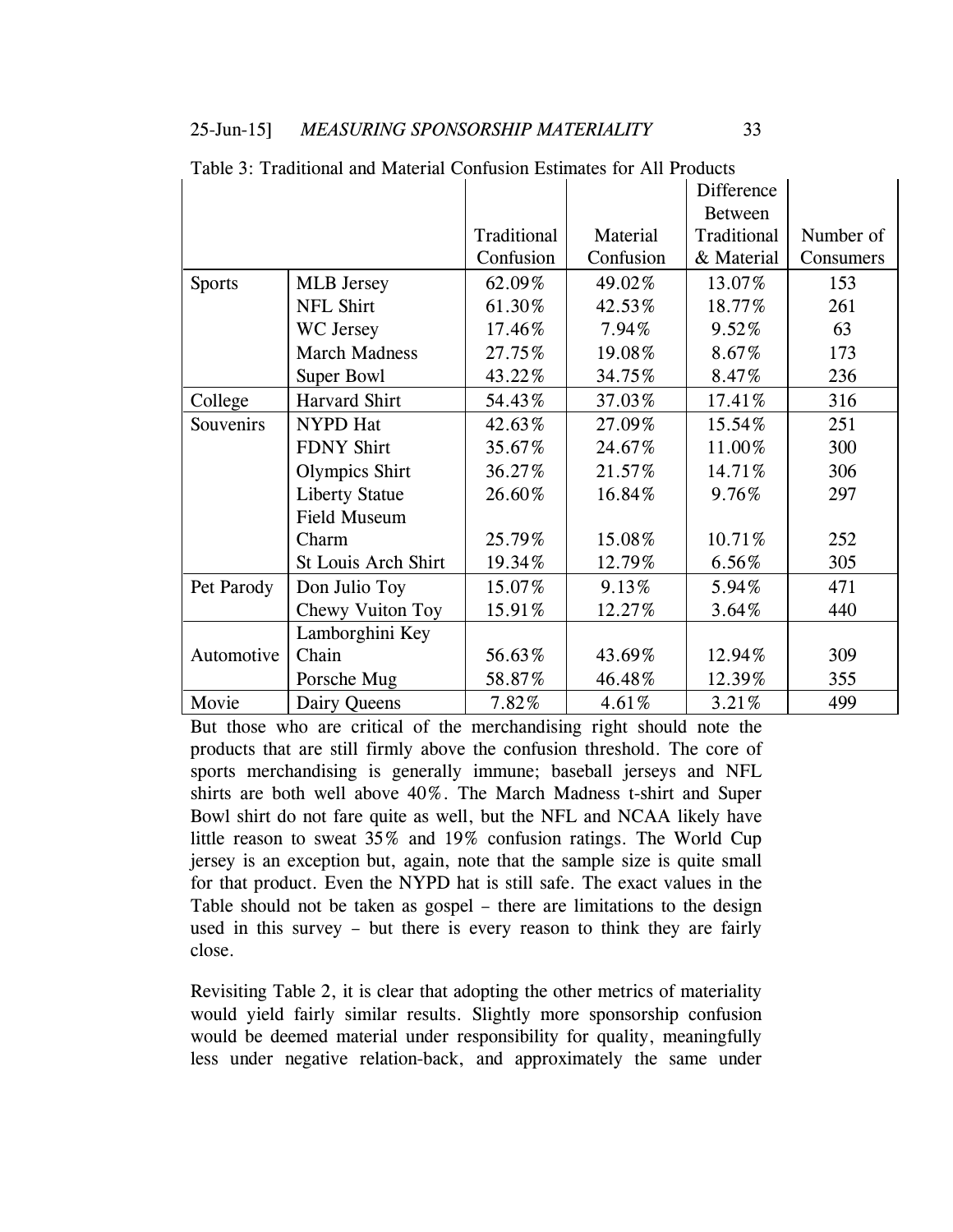interest in purchasing. But always in the same range of 30-50%. Therefore endorsing any single test for sponsorship confusion creates a  $50+$  percent haircut in most merchandising cases.

Taking seriously the variations across the materiality measures, however, raises the question of *why* participants would pay less for an unsponsored product if they do not, say, believe the sponsor ensures the product's quality. When asked to explain their purchase interest judgements, many of the participants who said they would be less interested were the product unsponsored cited fairness to the mark owner as their principal motivation. Though the answers were generally not extensive enough to allow for a serious quantitative analysis, they were suggestive. This brings us to the final substantive portion of the survey: equitable beliefs.

B.) Equity

After making confusion judgments about each product they were eligible to rate, $113$  participants entered another phase of the survey. The instructions here explained that they were being asked "about whether it SHOULD be legal for a company to make this product without the permission of the LISTED company." Rather than reporting their assumptions about the status quo, they instead were being told to make a normative judgment and told to think of the rights of a specific company. They were then again presented with the product ads one at a time.

The question asked for each product was deceptively straightforward "Should it be possible to make this product without the permission of the [mark holder]?" The available responses were "Yes, any company should be able to make this [product]," "No, companies should only be able to make this [product] with the permission of [mark holder]," and "I have no opinion on this question."

The main problem with this question, and the reason why this battery of questions was placed at the end of the survey, is that it is impossible to ask the question this pointedly without providing some suggestion as to the appropriate response. Many of the participants in this study did not believe that the products shown were made or sponsored by their mark holders. It may have not even occurred to them, for instance, that the National Park Service has any claim to the Statue of Liberty, or that Dairy Queen has

<span id="page-33-0"></span><sup>&</sup>lt;sup>113</sup> The survey was coded so as to cut off the rating process at 10 products even if the participant qualified for more.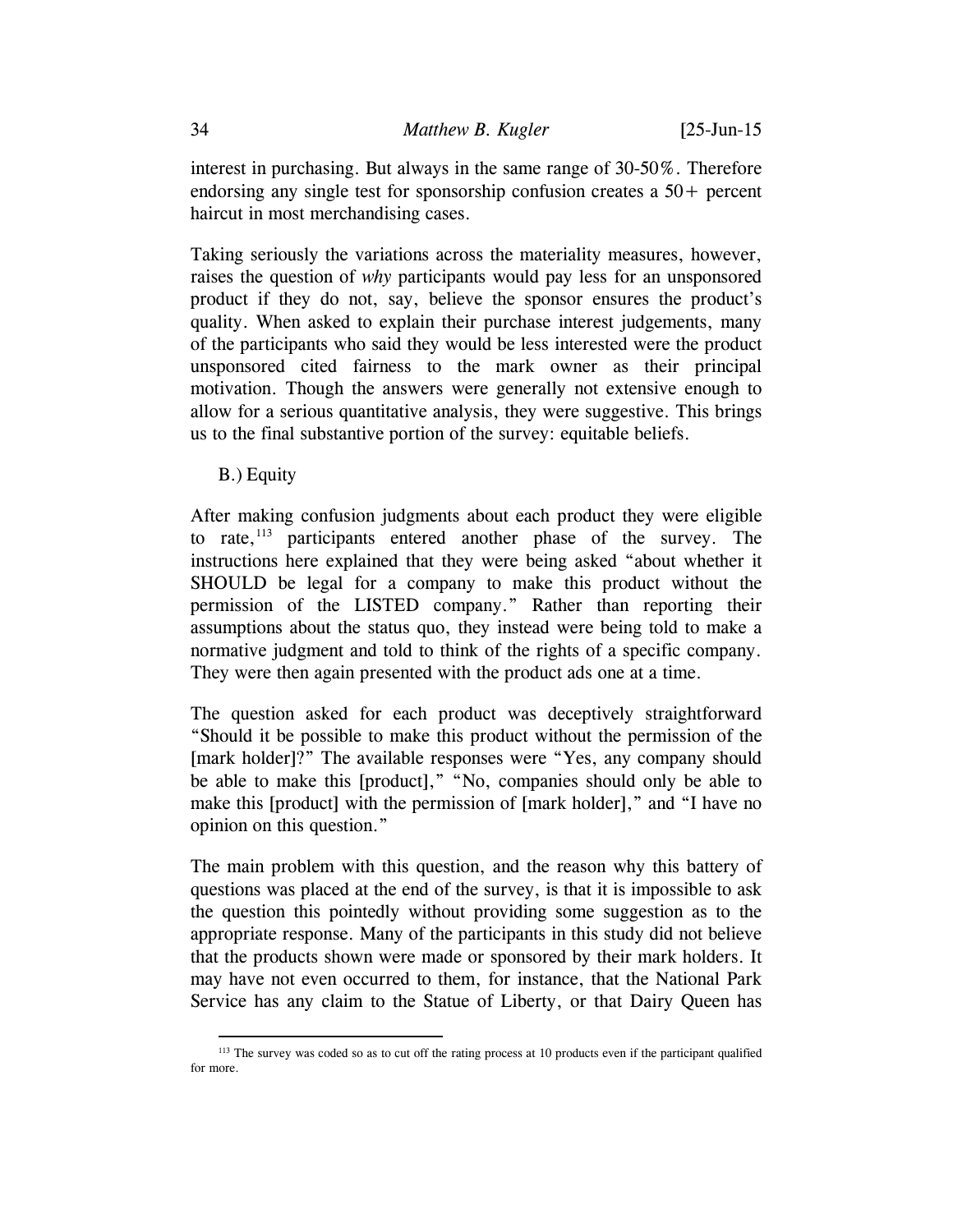any connection to a movie titled "Dairy Queens." This question directly raises these possibilities and implies that "Yes" is a plausible response.<sup>[114](#page-34-0)</sup> But, unlike with the sponsorship materiality questions – which were only relevant for those who believed the product was sponsored – these questions were meant for the entire sample. Therefore it was necessary to propose a sponsor and, having done so, attempt to mitigate the accompanying risks.

To minimize the risk of the question being leading, careful attention was given to response balance.<sup>[115](#page-34-1)</sup> The two main alternatives were therefore written with equal levels of elaboration, and their order rotated across person and product. Though this does not entirely dispel the concern that the question is leading, it does help minimize the costs of using a closed framework while still allowing for the benefits of consistency and clarity. $^{116}$  $^{116}$  $^{116}$ 

As can be seen in Table 4, there was a strong inclination to believe that sponsorship should be required for most products. Given the relatively low rates of sponsorship materiality, it is hard to interpret these findings. One possibility is that the closed-ended format prompted a form of posthoc reasoning. It may not naturally occur to participants that there is a restaurant named Dairy Queen and that, perhaps, the restaurant is connected to a movie named "Dairy Queens." But once participants have been reminded that there is such a restaurant and the connection has been made presumptively relevant, they may then have concluded that the restaurant should have rights to the name "Dairy Queen."

The opinion that Dairy Queen *should* own the name "Dairy Queens," is fundamentally distinct from the questions of a traditional confusion analysis. Recall that virtually no participants were actually confused by the movie title. This is more of a moral judgment that the popularizer of a brand has a right to its proceeds than a statement about consumer expectations.

This pro-ownership lay reaction is consistent with a trend in intellectual

<span id="page-34-0"></span> <sup>114</sup> *See* Paul Grice, STUDIES IN THE WAY OF WORDS 24-40 (1989) (positing that listeners generally presume that a speaker is speaking truthfully, informatively (saying no more and no less than necessary), and relevantly, and that listeners will interpret statements to make them intelligible). 115 Jacoby, *supra* note [47,](#page-12-0) at 738; Jacoby, *supra* note [95](#page-24-2) 275.

<span id="page-34-2"></span><span id="page-34-1"></span><sup>116</sup> Jacoby, *supra* note [95,](#page-24-2) at 283 (explaining his view that "[p]roperly constructed closed-ended questions are not leading and possess as much scientific legitimacy as do properly constructed open-ended questions," each having their own advantages and disadvantages).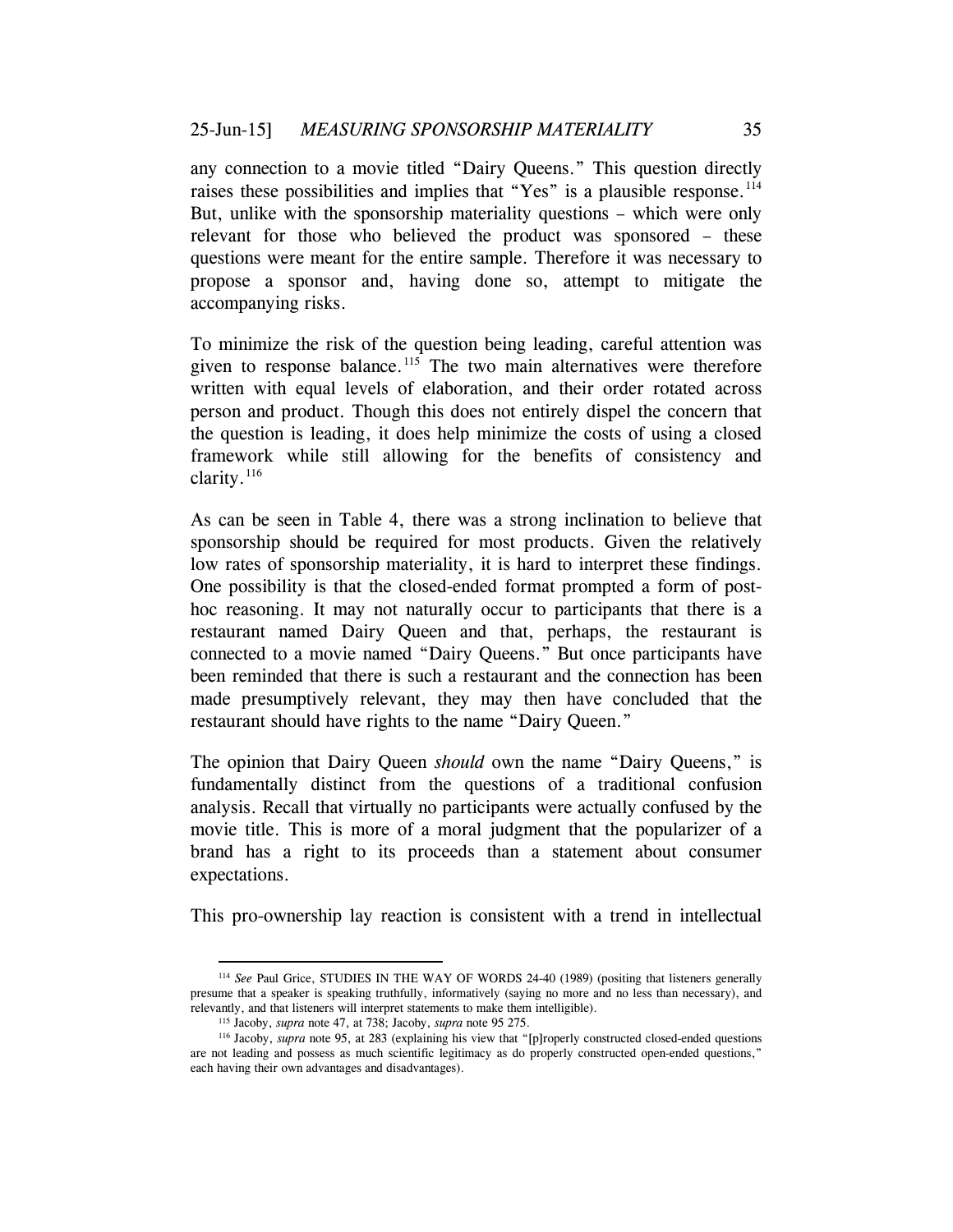property law recently described by Mark Lemley. He observes that many IP scholars have abandoned arguments that utilitarian considerations can justify current intellectual property rights and instead have begun to treat intellectual property as a moral end in itself. $117$  And, certainly, there has been a lot of recent attention to moral psychology in the IP community and increased use of moral reasoning in IP discussions.<sup>[118](#page-35-1)</sup>

|                                 |                            |                |         | No     |
|---------------------------------|----------------------------|----------------|---------|--------|
| Should Sponsorship Be Required? | Yes                        | N <sub>0</sub> | Opinion |        |
| <b>Sports</b>                   | <b>MLB</b> Jersey          | 71.90%         | 18.30%  | 9.80%  |
|                                 | <b>NFL Shirt</b>           | 71.65%         | 16.48%  | 11.88% |
|                                 | WC Jersey                  | 53.97%         | 28.57%  | 17.46% |
|                                 | <b>March Madness</b>       | 43.68%         | 43.10%  | 13.22% |
|                                 | Super Bowl                 | 58.05%         | 26.69%  | 15.25% |
| College                         | <b>Harvard Shirt</b>       | 64.56%         | 26.58%  | 8.86%  |
| Souvenirs                       | <b>NYPD</b> Hat            | 62.15%         | 25.90%  | 11.95% |
|                                 | <b>FDNY Shirt</b>          | 60.67%         | 27.00%  | 12.33% |
| <b>Olympics Shirt</b>           |                            | 53.59%         | 33.01%  | 13.40% |
|                                 | <b>Liberty Statue</b>      | 33.67%         | 51.52%  | 14.81% |
|                                 | Field Museum Charm         | 50.79%         | 34.92%  | 14.29% |
|                                 | <b>St Louis Arch Shirt</b> | 32.79%         | 50.82%  | 16.39% |
| Pet Parody                      | Don Julio Toy              | 53.50%         | 30.36%  | 16.14% |
|                                 | Chewy Vuiton Toy           | 47.20%         | 36.47%  | 16.33% |
| Automotive                      | Lamborghini Key Chain      | 67.96%         | 18.77%  | 13.27% |
|                                 | Porsche Mug                | 66.48%         | 21.97%  | 11.55% |
| Movie                           | Dairy Queens               | 36.45%         | 44.02%  | 19.52% |

Table 4: Equity Beliefs

This trend toward moralizing IP is also present in trademark law. Several trademark theorists would place moral blameworthiness at the heart of trademark confusion. Bone, who otherwise supports a materiality requirement, would hold that morally blameworthy conduct should itself

<span id="page-35-0"></span> <sup>117</sup> Mark Lemley, *Faith-Based Intellectual Property*, available at [http://papers.ssrn.com/sol3/papers.cfm?abstract\\_id=2587297.](http://papers.ssrn.com/sol3/papers.cfm?abstract_id=2587297) 118 *See, e.g.,* J. Janewa OseiTutu, *Corporate 'Human Rights' to Intellectual Property Protection*, SANTA

<span id="page-35-1"></span>CLARA L. REV., forthcoming available at http://papers.ssrn.com/sol3/papers.cfm?abstract\_id=2533577; Christopher J. Buccafusco and David Fagundes, *The Moral Psychology of Copyright Infringement*, 100 MINN. L. REV., forthcoming, available at [http://papers.ssrn.com/sol3/papers.cfm?abstract\\_id=2587339.](http://papers.ssrn.com/sol3/papers.cfm?abstract_id=2587339) *See also* David Fagundes The Moral Psychology of the Fair Play, Fair Pay Act, [http://prawfsblawg.blogs.com/prawfsblawg/2015/04/the-moral-psychology-of-the-fair-play-fair-pay-act.html;](http://prawfsblawg.blogs.com/prawfsblawg/2015/04/the-moral-psychology-of-the-fair-play-fair-pay-act.html) Lea Shaver, Copyright and Human Rights,<http://leashaver.net/2015/03/18/copyright-and-human-rights/>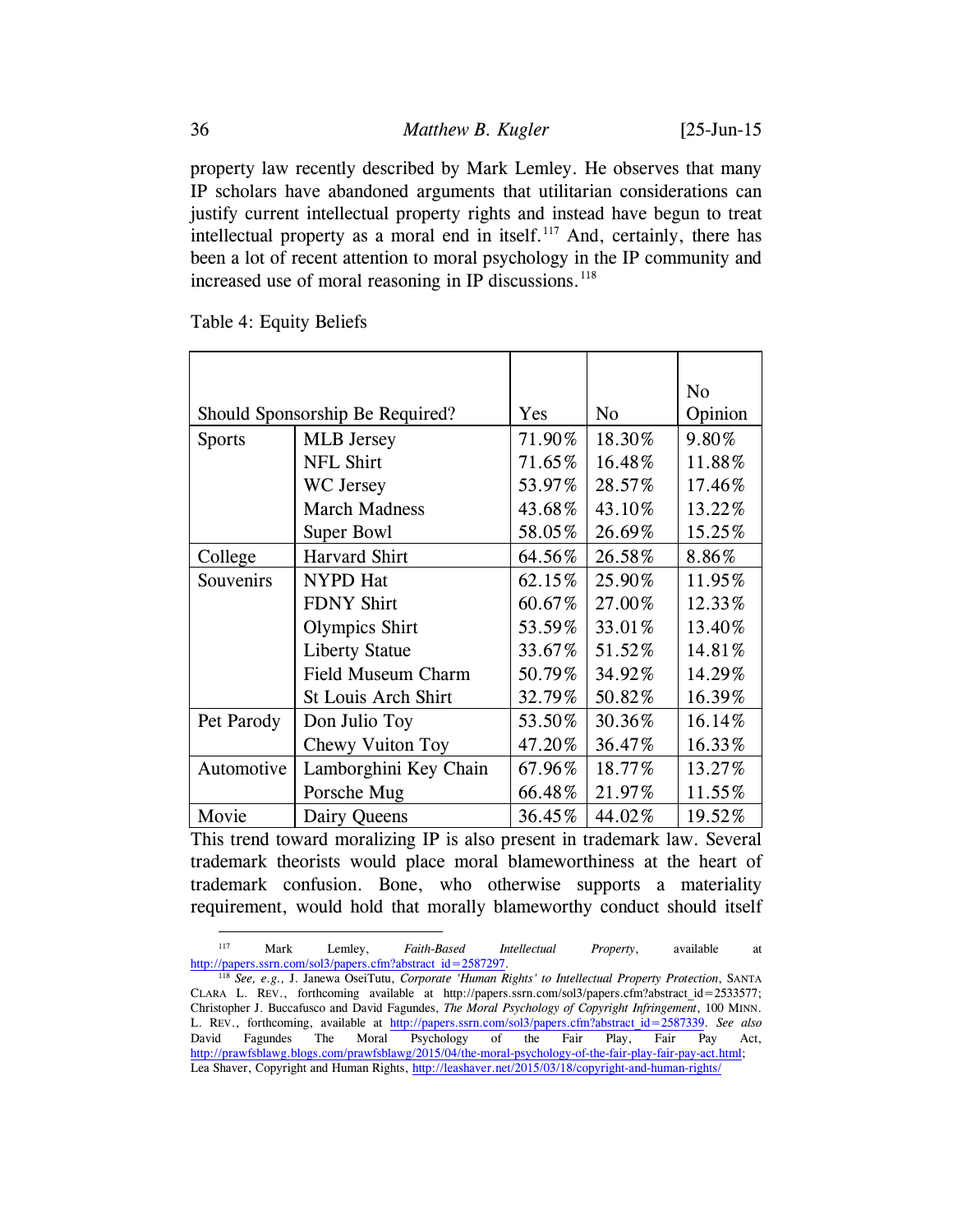be a basis for trademark liability even absent consumer confusion.<sup>[119](#page-36-0)</sup> His particular interest is informed by his understanding of the development of trademark law in the mid-twentieth century, when competing judges on the Second Circuit debated whether trademark law should focus more on consumer harm or more on blameworthy conduct.<sup>[120](#page-36-1)</sup> But even given the historical framework it is hard to distinguish between pro-competitive copying and impermissible free-riding without reference to some broader theory of what intellectual property is trying to do.<sup>[121](#page-36-2)</sup> Others, writing in opposition to scholars like Dogan, Lemley, McKenna, and Tushnet, have taken a dim view of what they see as morally problematic free riding on the goodwill created by mark holders. $122$ 

These data suggest that scholars who want to interject more morality into IP are reflecting a fairly strong popular impulse. Given the purposes of trademark law, however, popular opinion may have little intrinsic relevance here unless there is a relationship between moral judgments and consumer behavior.

## C.)Relationships Between Materiality Metrics

Scholars calling for a materiality requirement have not generally drawn hard edges between the different possible meanings of materiality. Here, however, it is possible to examine whether the four materiality metrics rise and fall together. An analysis was therefore conducted that treated each of the 17 merchandising-right products as individual cases. Table 5 presents the correlations between the proportions of the sample finding materiality on each metric from Table 2 and the proportion of the sample that believed sponsorship should be required on the equity question.

 <sup>119</sup> Bone, *supra* not[e 5,](#page-1-5) at 1310.

<span id="page-36-2"></span><span id="page-36-1"></span><span id="page-36-0"></span><sup>&</sup>lt;sup>120</sup> Id. at 1316-34.<br><sup>121</sup> Stacey Dogan, <sup>121</sup> Stacey Dogan, *Beyond Confusion,* JOTWELL, December 2012, available at http://ip.jotwell.com/beyond-confusion/

<span id="page-36-3"></span><sup>122</sup> *See, e.g.,* Jeremy N. Sheff, Marks, Morals, and Markets, 65 STAN. L. REV. 761, 768-772 (2013) (describing the Lockean approach to trademark law).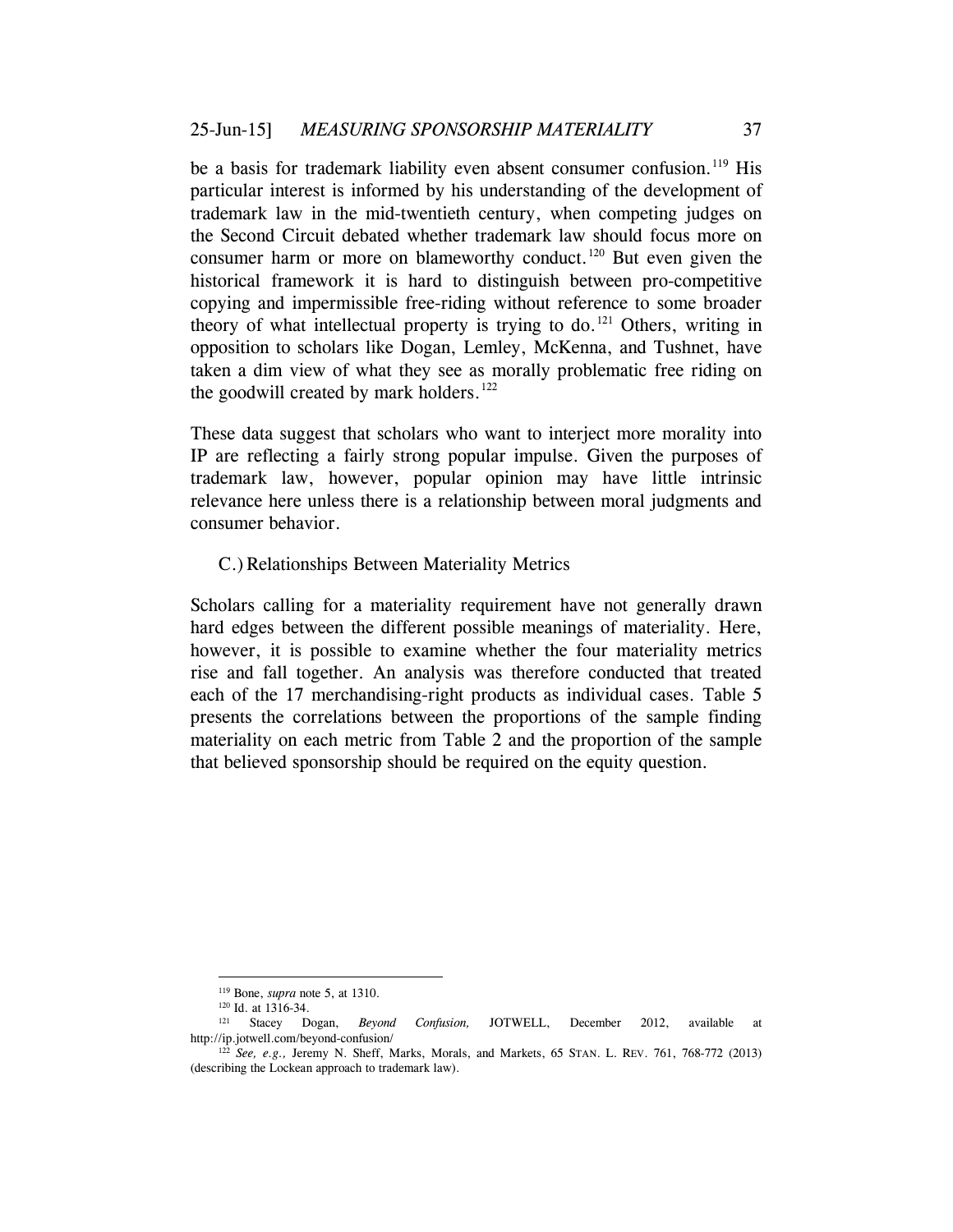|  | Table 5: Relationships Between Equity Beliefs and Materiality Among |  |  |  |
|--|---------------------------------------------------------------------|--|--|--|
|  | <b>Merchandising Items</b>                                          |  |  |  |

|                                | Willingness | Purchase | Responsible   Relation- |             |
|--------------------------------|-------------|----------|-------------------------|-------------|
|                                | to Pay      | Interest | for Quality             | <b>Back</b> |
| <b>Purchase Interest</b>       | .69**       |          |                         |             |
| <b>Responsible for Quality</b> | $-.08$      | $-.12$   |                         |             |
| <b>Relation-Back</b>           | .07         | .33      | .17                     |             |
| <b>Equity Beliefs</b>          | $63**$      | $.61**$  | . 14                    | .10         |

\*\*  $p < .01$ .

Purchase interest and willingness to pay were strongly related, as one would expect. The correlation between these two proportion scores is  $r =$ .69 and is significant at the  $p = .01$  level. A product's score on one of those measures is therefore an extremely good predictor of its score on the other. Importantly, however, neither of those measures is related to beliefs about the sponsor's role in product quality or the willingness to relate back their experience with the product to the sponsor. Those two measures of materiality are unconnected to whether consumers actually think they would want to purchase the item and how much they think they would be willing to pay. They were also not significantly related to each other. Also interesting, especially in light of this disconnect between materiality metrics, are the extremely high correlations between equity beliefs and the purchase interest and willingness to pay measures. Equity beliefs correlated with both of these at above  $r = .60$ .

Taken together, these findings show that the effect of sponsorship on willingness to pay and purchase interest is not driven by a belief that the sponsor is somehow policing the quality of the product. Instead, effect of sponsorship on these factors appears to be a function of whether people believe that the sponsor should have a right to control the use of their mark on a particular good. This interrelationship suggests that lay moral judgements may have some role in trademark law, albeit an indirect one.

## PART III: MATERIALITY AS A WAY FORWARD *A. Presuming Materiality*

These data support a presumption that sponsorship attributions are only material to about half of consumers in merchandising cases. If one wanted to impose a materiality requirement – consistent with the work of Lemley, McKenna, Bone, and Tushnet – sponsorship attributions would therefore be discounted by 50% absent a showing that another ratio is appropriate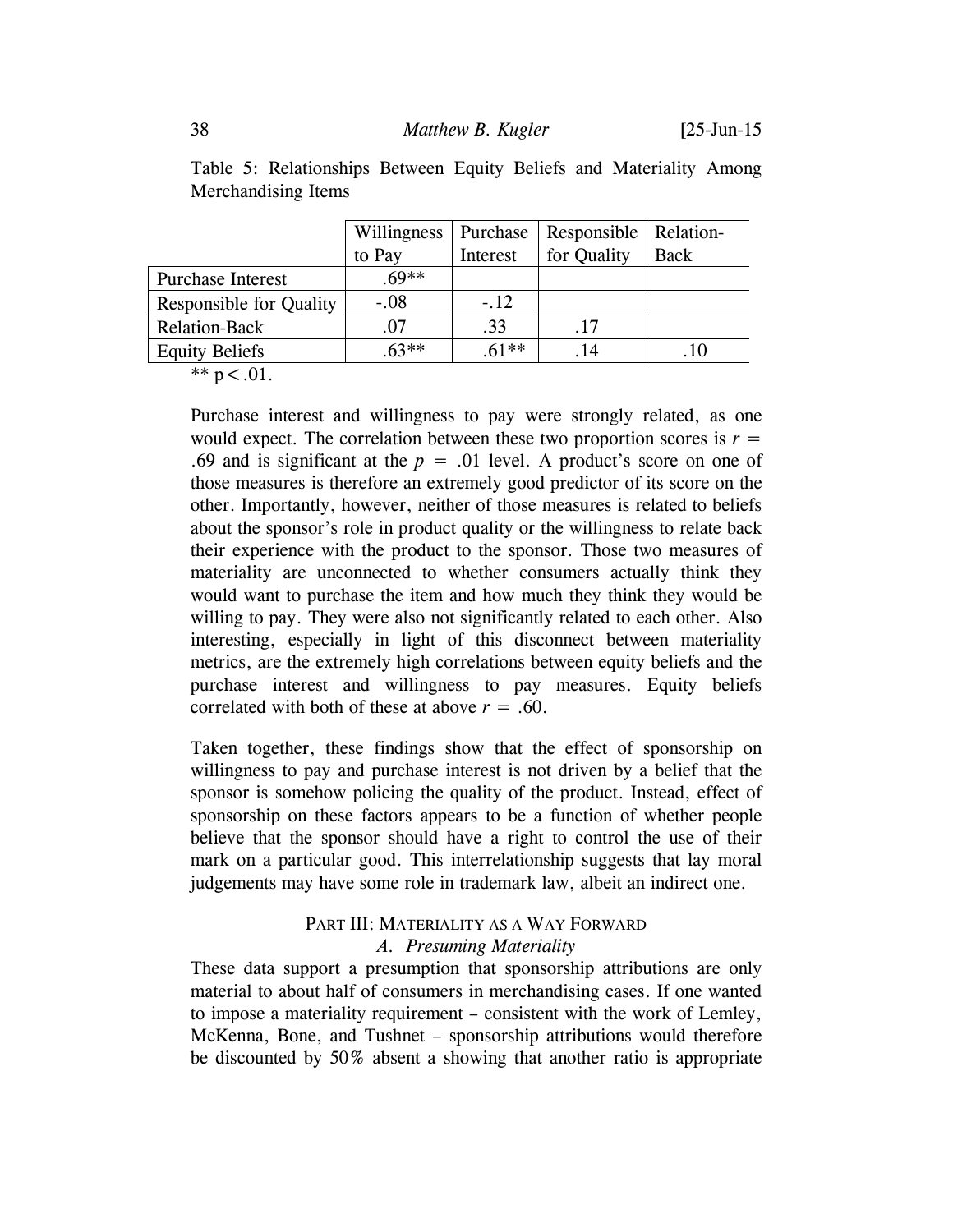for the particular product at issue. Given these data, it is likely that parody products and products that contain only incidental overlap with existing trademarks will generally have greater discount rates and that strong, commercially-active marks – such as those belonging to sports teams and automotive product lines – will have rates closer to the 50% baseline.

Adding a materiality requirement to sponsorship confusion cases would affect outcomes in many cases, but it would not completely change merchandise licensing. The owners of many strong marks, particularly sports franchises and automotive product lines, have very little to fear. Those products of which scholars have been most skeptical, however, go from being easy wins for mark holders to very close cases. It is much safer to make parody products in a world that uses a materiality requirement, and much safer to make souvenir representations of museum facades and city skylines.

### *B. How Should Materiality Be Measured*

The four different versions of the materiality question tap three distinct underlying concepts. Interest in purchasing and willingness to pay correlate very strongly and, though not perfect substitutes, are likely conceptually interchangeable. Of the two, the willingness to pay question is somewhat preferable because it has a slightly greater tone of immediacy and lends itself more to quantifiable estimates. Changes in it are therefore a better indication of whether consumer *behavior* is affected.<sup>[123](#page-38-0)</sup>

Attributions of responsibility for quality and inclination to relate-back experiences with the junior good to the senior mark holder are both fairly unrelated to willingness to pay. Despite the commentary by scholars such as Lemley and Bone, this should not be too surprising. These are classic non-competing goods. Though Ferrari is known for making excellent cars, there is no particular reason to believe that shirts made under its supervision will likewise be excellent and no reason to think less of Ferrari's cars if they endorse a poor shirt. Relation-back may be the principal harm that flows from mark infringement for competing goods, but – as McKenna has observed<sup>[124](#page-38-1)</sup> – the world of non-competing goods may work fundamentally differently.<sup>[125](#page-38-2)</sup>

<sup>&</sup>lt;sup>123</sup> Consumer behavior being the principal test for scholars such as Tushnet, *supra* note [5,](#page-1-5) at 1353.

<span id="page-38-1"></span><span id="page-38-0"></span><sup>124</sup> *See* McKenna, *supra* note [108,](#page-28-4) at 97-111 (arguing that relation-back occurs only to a *de minimus* extent outside of principal product lines).

<span id="page-38-2"></span><sup>&</sup>lt;sup>125</sup> One problem with putting too much faith in the noncompeting goods argument is that it is actually very difficult to determine when a company is in a particular business. It is tempting to say that Hershey's is in the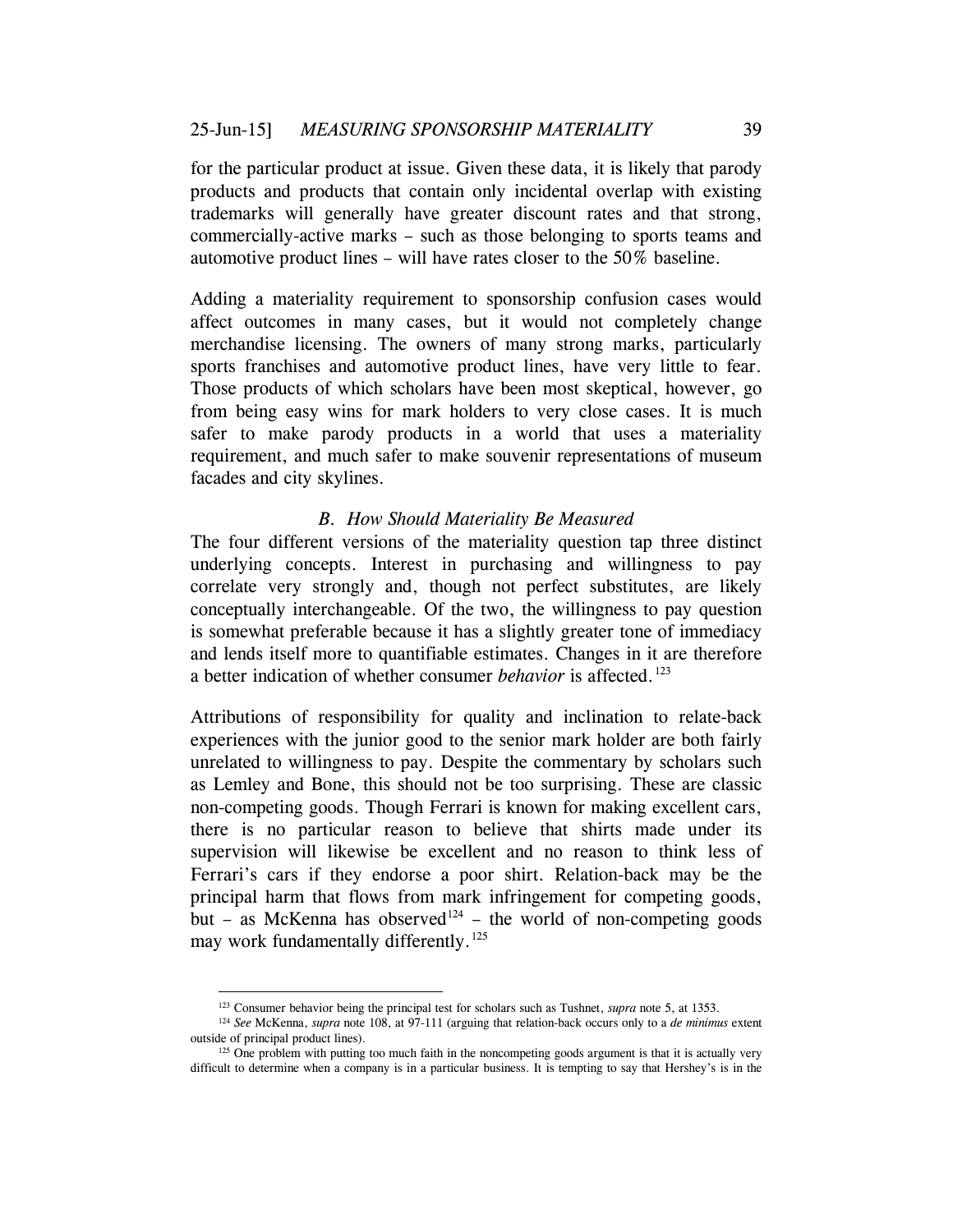If one approaches trademark law from the standpoint of consumer protection, as Tushnet does by drawing on the law of fraud, then willingness to pay is the best measure of sponsorship materiality. Importantly, however, this question gives rise to two possible study designs. One is the procedure used here, asking each participant to make sponsorship attributions and discounting those who would not pay more for the sponsored version. But there is an alternative. One could run an experimental study that asked participants in one condition to supply a willingness to pay estimate for a version of the product that was explicitly authorized and participants in another condition to supply an estimate for a version that was explicitly not. This would divide products into those for which sponsorship is material and those for which it is not. But this would not allow for a direct estimate of how *many* consumers cared.<sup>[126](#page-39-0)</sup> Since trademark law has always asked how many are confused rather than how much they are confused, this alternative approach does not yield helpful data.

## *C. Materiality Affects the Shape of the Debate*

Materiality is meant to be a solution to the Batman problem. The strong intuition is that people just want Batman to be there; no one cares who sent him. Though this intuition might be true of children and superheroes, however, the data show that it is not true of adults and treasured sports logos. People do care who sent the Red Sox logo. Materiality is therefore not the answer Dogan and Lemley need if they want to slay the merchandising right.

The problem here may be one of circularity. The data show that people care about whether a product is authorized because they feel the mark owner *deserves* to control these uses of their mark. Though the present results cannot speak to what is driving that intuition, Lemley and McKenna themselves speculated that the last few decades of merchandising experience have not been lost on consumers. It may be that

business of making chocolate, Porsche is in the business of making cars, and neither is in the business of making mugs or t-shirts. Anyone making those products is surely not competing with them, only their licensees.<br>The awkward fact, however, is that both companies actually do make their own mugs and t-shirts.

<span id="page-39-0"></span> $126$  A quantitatively sophisticated judge might appreciate seeing data from both approaches as it would give indications of both the prevalence of sponsorship materiality as well as the intensity of feeling. But the same information can be extracted from the present design by asking participants to answer a follow-up question asking how much an unsponsored version would need to cost before they would buy it over the sponsored version.

The greater problem with the alternative design is that a sufficiently large sample would almost always show a statistically significant difference between the authorized and unauthorized versions even if only a very small proportion of respondents cared.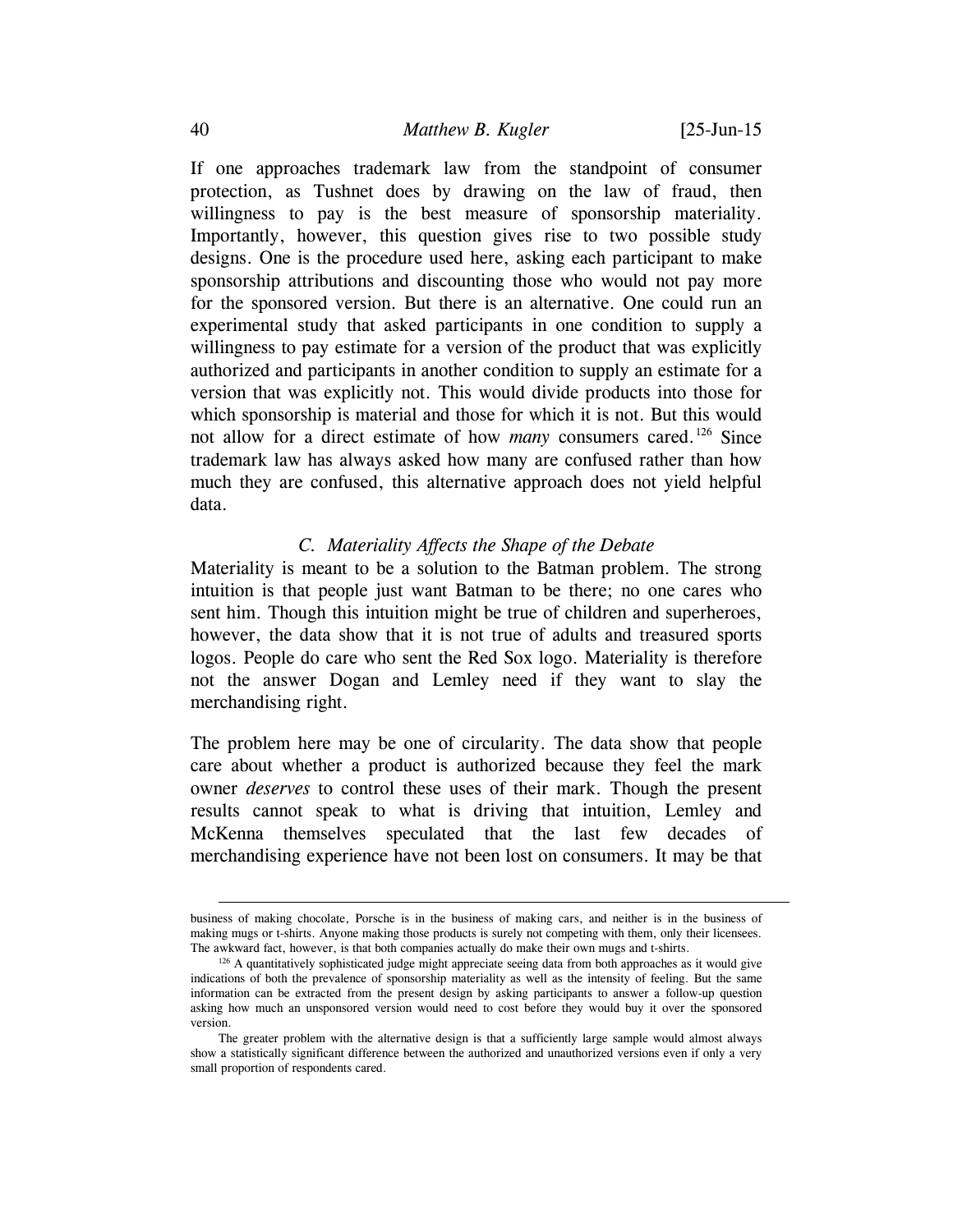consumers once believed that college shirts were unlicensed because, at one time, they *were* unlicensed.[127](#page-40-0) Now, however, they generally are licensed. Given that people are confronted with this reality daily, it is not surprising that they have, first, noticed, and, second, come to accept it as justified. It is well established in the psychology literature that people have a tendency to justify the status quo; there is natural slippage between "is" and "is right."[128](#page-40-1) To quote Lemley and McKenna slightly out of context, "sponsorship and affiliation confusion has taken on a life of its own." [129](#page-40-2) What may once have been irrelevant to the consumer's decision-making process now is relevant, at least half the time.

If courts want to reign in the merchandising right wholesale, then, they are going to need to do more than merely impose a materiality requirement. Given that consumers believe mark-holders *should* have fairly extensive merchandising rights, however, such heroic judicial efforts in the merchandising context may be misplaced. After all, merchandising rights are primarily distributional. When such rights are strong, entrants are discouraged, competition is limited, and consumer surplus is transferred to mark-holders. The principal alleged harm is to consumers. If the consumers themselves do not object and may actually be in favor of broad trademark rights, [130](#page-40-3) perhaps it is not necessary to drastically rewrite trademark defenses to protect them.

And, though materiality may not be the hero that trademark public domain advocates deserve, it may be the hero trademark law needs. Consider carefully Dairy Queens. This was the only product in this study that did not plainly fall within the merchandising right. The name is almost identical to the senior mark, but its use is the kind of incidental overlap that is increasingly common given the proliferation of marks rather than an attempt to capitalize on existing good will.

A materiality requirement has the effect of making it virtually impossible

<span id="page-40-0"></span> <sup>127</sup> Lemley & McKenna, *supra* note [5,](#page-1-5) at 441-43 ("But sponsorship and affiliation confusion has taken on a life of its own, leading courts to declare as infringing a variety of practices that might be confusing in some sense, but that do not affect consumers' decision-making process").

<span id="page-40-1"></span><sup>128</sup> *See generally* Scott Eidelman, et al., *The Existence Bias*, 97 J. OF PERS. AND SOC. PSYCHOL. 765 (2009); John T. Jost & Mahzarin R. Banaji, *The Role Of Stereotyping In System-Justification And The Production Of False Consciousness*, 33 BRIT. J. OF SOC. PSYCHOL. 1 (1994); John T. Jost, et al., *A Decade Of System Justification Theory: Accumulated Evidence Of Conscious And Unconscious Bolstering Of The Status Quo*, 25 POL. PSYCHOL. 881 (2004).

<sup>129</sup> Lemley & McKenna, *supra* not[e 5,](#page-1-5) at 414.

<span id="page-40-3"></span><span id="page-40-2"></span><sup>&</sup>lt;sup>130</sup> Given the expanded dilution protection in the 2006 Act, there does not appear to be any legislative or popular push to rein in merchandising rights. *See* Federal Trademark Dilution Revision Act of 2006, P.L. 109- 312, 120 Stat. 1730.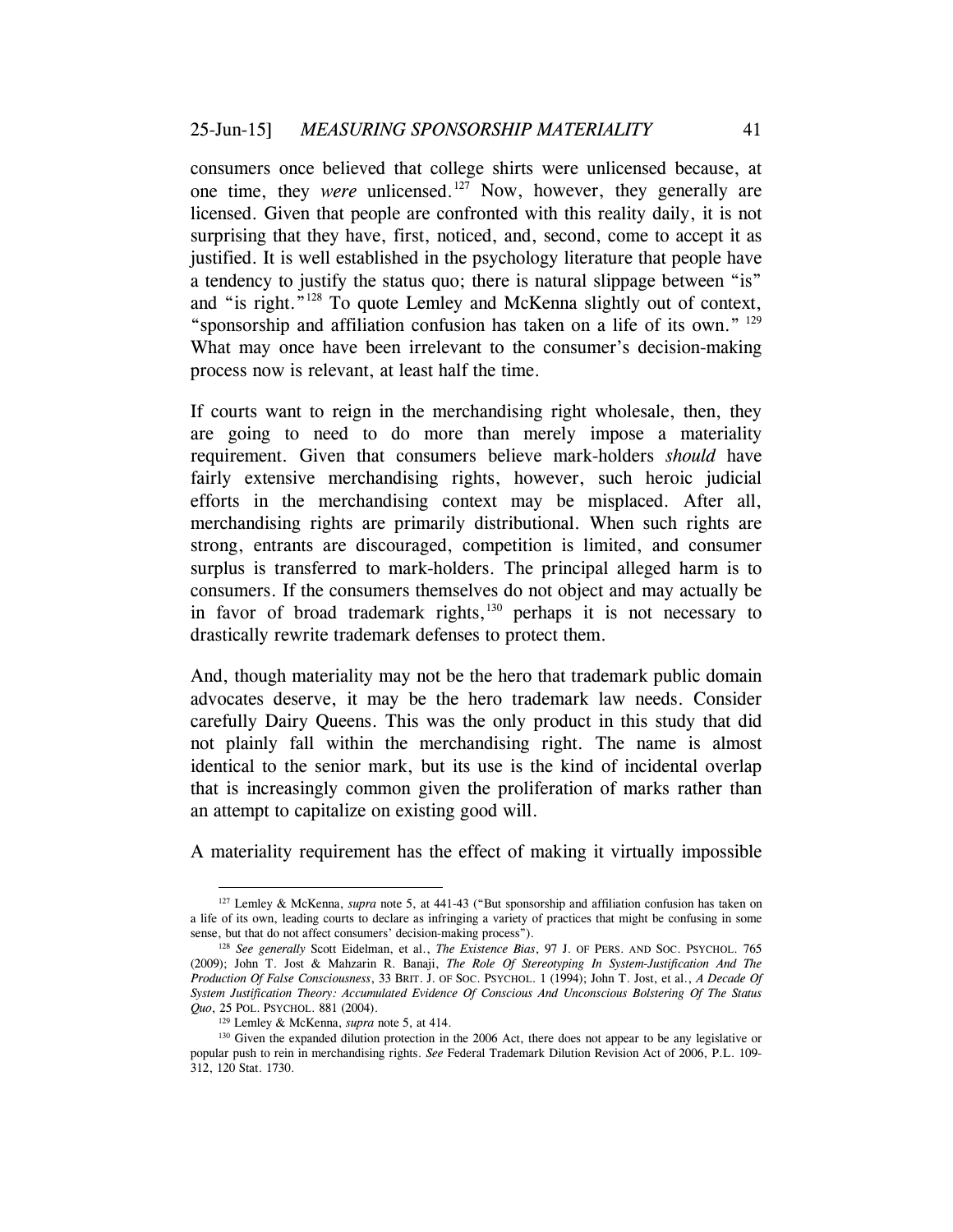to prove a likelihood of confusion in this kind of incidental case. Only 20% of those confused rated their confusion material. On one hand, this number is higher than many would have expected. On the other, it is really difficult to win a likelihood of confusion case if you only get to count one confused consumer in five. You would need 75% sponsorship confusion to clear threshold at that discount rate.

<span id="page-41-0"></span>The consequences of this discount rate have important implications for an alternative method of solving the chilling effects problem. Rather than relying on a potentially-costly materiality requirement, some scholars have advocated greatly expanding trademark defenses in cases involving certain types of expressive uses, third party promotions, and the like.<sup>[131](#page-41-1)</sup> One recurring problem for these scholars is that courts are extremely reluctant to endorse a trademark defense that trumps a finding of consumer confusion.<sup>[132](#page-41-2)</sup> William McGeveran has termed this reflexive tendency on the part of some judges the "Gravitational Pull" of likelihood of confusion. $133$ 

Thinking in terms of a materiality requirement serves to justify these innovations from within the likelihood of confusion framework, potentially avoiding the gravitational pull problem. Take the example of *New Kids on the Block*. [134](#page-41-4) In that case, the 9th Circuit held that certain descriptive uses of a mark do not create sponsorship confusion "as a matter of law." This doctrine of nominative fair use has been criticized for, among other things, "displac[ing] the likelihood of confusion analysis."[135](#page-41-5) And, in fairness, the court might well have been wrong about consumer perceptions as a strictly factual matter. Maybe a survey would have shown 15% confusion in that case; it is a low bar, and people seem to attribute sponsorship generously. But we can be fairly confident that such a survey would not have shown 15% material confusion given the kind of results we saw for the parody products and Dairy Queens. In a world with a materiality requirement, nominative fair use does not need to be viewed as

<span id="page-41-1"></span> <sup>131</sup> *See generally* William McGeveran and Mark McKenna, *Confusion Isn't Everything,* 89 NOTRE DAME L. REV. 253 (2013); McGeveran, *supra* note [7.](#page-2-1)

<span id="page-41-2"></span><sup>132</sup> *See* McGeveran and McKenna, *supra* note [131](#page-41-0) at 255 (describing a Second Circuit case); id. at 286-98 (describing similar issues in comparative advertising, nominative fair use, parody, and third party promotion cases); McGeveran, *supra* note [7](#page-2-1) at 67 (noting that various courts and Professor McCarthy have advocated using the likelihood of confusion test in almost all expressive use cases).

<sup>133</sup> McGeveran, *supra* note [7](#page-2-1) at 112

<sup>134</sup> 971 F.2d 302.

<span id="page-41-5"></span><span id="page-41-4"></span><span id="page-41-3"></span><sup>135</sup> Chad Doellinger, *Nominative Fair Use: Jardine and the Demise of a Doctrine*, 1 NW. J. TECH. & INTELL. PROP. 66, 67 (2003); *See also* McGeveran and McKenna, *supra* note [131](#page-41-0) at 287 n 154-56 (citing cases).